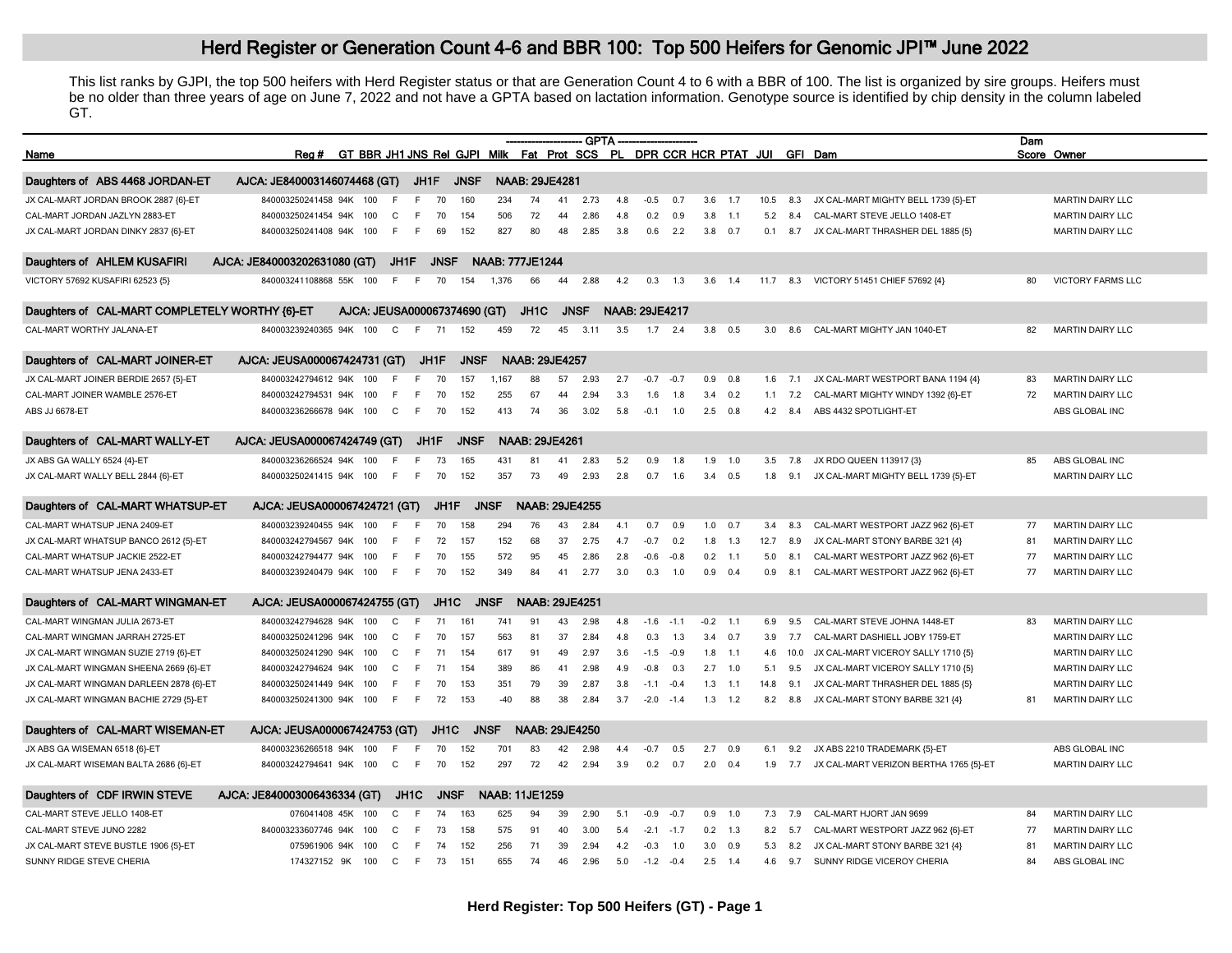|                                            |                                |                                                                           |     |     |      |             |             |                        |    | <b>GPTA</b>            |     |              |              |                |                |        |     |                                            | Dam |                           |
|--------------------------------------------|--------------------------------|---------------------------------------------------------------------------|-----|-----|------|-------------|-------------|------------------------|----|------------------------|-----|--------------|--------------|----------------|----------------|--------|-----|--------------------------------------------|-----|---------------------------|
| Name                                       | Reg #                          | GT BBR JH1 JNS Rel GJPI Milk Fat Prot SCS PL DPR CCR HCR PTAT JUI GFI Dam |     |     |      |             |             |                        |    |                        |     |              |              |                |                |        |     |                                            |     | Score Owner               |
| Daughters of CLOVER FARMS JACKS POTOGOLD   |                                | AJCA: JEUSA000067801412 (GT)                                              |     |     |      |             | JH1F        | <b>JNSF</b>            |    | <b>NAAB: 14JE1908</b>  |     |              |              |                |                |        |     |                                            |     |                           |
| JER-Z-BOYZ POTOGOLD 81291                  |                                | 174629487 65K 100                                                         | - F | F   | 70   | 166         | 888         | 52                     | 42 | 2.67                   | 5.7 | 0.1          | 1.3          |                | $2.9$ 1.6      | 13.6   | 8.1 | JER-Z-BOYZ CHIEF 74234                     | 79  | JER-Z-BOYZ                |
| Daughters of DUTCH HOLLOW MIGHTY-ET        | AJCA: JE840003131737628 (GT)   |                                                                           |     |     |      | JH1F        | JNSF        |                        |    | <b>NAAB: 29JE4079</b>  |     |              |              |                |                |        |     |                                            |     |                           |
| JX CAL-MART MIGHTY BELL 1739 {5}-ET        | 067801739 94K                  | 100                                                                       | F   |     | 74   | 156         | $-128$      | 80                     | 41 | 2.78                   | 3.2 | $-0.2$       | 1.0          | 3.2            | 1.2            | 8.0    | 9.4 | JX CAL-MART STONY BARBE 321 {4}            | 81  | <b>MARTIN DAIRY LLC</b>   |
| VICTORY 58458 MIGHTY 62345 {6}-ET          | 840003232102968 55K 100        |                                                                           | F.  | F.  | 73   | 151         | 735         | 86                     | 50 | 2.90                   | 2.8 | $-0.6$       | 0.1          |                | $2.1$ 1.0      | 1.5    |     | 9.3 VICTORY 48848 CHIEF 58458 {5}          | 81  | <b>VICTORY FARMS LLC</b>  |
| Daughters of FOREST GLEN JIGGY JALAPENO-ET |                                | AJCA: JEUSA000067650510 (GT)                                              |     |     |      |             | JH1F        | <b>JNSF</b>            |    | <b>NAAB: 551JE1829</b> |     |              |              |                |                |        |     |                                            |     |                           |
| T-D-I JALAPENO 15267 {4}                   | 840003245936116 9K             | 100                                                                       | F   |     | 68   | 159         | 1,305       | 52                     | 55 | 2.86                   | 5.2 | $-0.3$       | 1.0          | 2.4            | 1.2            | 8.6    | 8.6 | JX T-D-I PINE 13002 {3}                    | 84  | THE DAIRY INC.            |
| JX MM JALAPENO 18510 {4}                   | 840003250240781 55K 100        |                                                                           | F.  | - F | 71   | 154         | 921         | 71                     | 52 | 3.02                   | 3.6 | 0.0          | 1.4          | 2.0            | 0.2            | $-2.1$ |     | 8.2 JX MM TYRION 2299 {3}                  | 72  | MISTY MEADOW DAIRY        |
| Daughters of GOFF S-S-I LISTOWEL DABO-P-ET |                                | AJCA: JE840003217272164 (GT)                                              |     |     |      |             | JH1F        | <b>JNSC</b>            |    | <b>NAAB: 507JE1930</b> |     |              |              |                |                |        |     |                                            |     |                           |
| S-S-I VICTORY DABO 11955-ET                | 840003247596547 55K            | 100                                                                       |     |     | -71  | 156         | 587         | 58                     | 43 | 2.81                   | 5.2 | 0.6          | 0.9          | 1.1            | 1.3            | 9.5    | 9.2 | DUPAT DECADE 21939 {6}-ET                  |     | SELECT SIRES INC - SIRE D |
| S-S-I VICTORY DABO 63423-ET                | 840003247596466 55K 100        |                                                                           | F.  | C   | 70   | 153         | 942         | 78                     | 48 | 2.92                   | 3.6 | $-0.3$       | 0.5          |                | $0.9\quad 0.6$ | -0.6   |     | 10.1 S-S-I VICTORY NAVIDAD 60194-ET        |     | SELECT SIRES INC - SIRE D |
| Daughters of HILLVIEW LISTOWEL-P           | AJCA. JEUSA000067333440 (GT)   |                                                                           |     |     | JH1F | <b>JNSC</b> |             | <b>NAAB: 200JE1045</b> |    |                        |     |              |              |                |                |        |     |                                            |     |                           |
| CAL-MART LISTOWEL JOLENE 2888-ET           | 840003250241459 94K            | 100                                                                       | F   |     | 74   | 189         | 913         | 81                     | 51 | 2.77                   | 6.1 | 0.0          | 1.0          |                | $1.3$ 0.6      | 3.3    | 7.8 | CAL-MART WESTPORT JAZZ 962 {6}-ET          | 77  | <b>MARTIN DAIRY LLC</b>   |
| CAL-MART LISTOWEL JACHAI 2438-ET           | 840003239240484 94K            | 100                                                                       | F   |     | 74   | 171         | 776         | 79                     | 53 | 2.84                   | 4.1 | $-1.2$       | 0.0          | 1.4            | 0.6            | 0.3    | 8.7 | CAL-MART WESTPORT JAZZ 962 {6}-ET          | 77  | <b>MARTIN DAIRY LLC</b>   |
| CAL-MART LISTOWELL JANE 2867-ET            | 840003250241438 94K            | 100                                                                       | F   |     | 74   | 169         | 1,176       | 62                     | 48 | 2.88                   | 6.0 | 0.1          | 0.3          | 0.6            | 0.6            | $-0.7$ | 8.2 | CAL-MART WESTPORT JAZZ 962 {6}-ET          | 77  | <b>MARTIN DAIRY LLC</b>   |
| <b>VIERRA MIRAGE-ET</b>                    | 840003239581146 9K             | 100                                                                       | F   | C   | 73   | 165         | 1,457       | 47                     | 49 | 2.82                   | 5.7 | $-0.5$       | 0.9          | 2.3            | 1.6            | 12.6   | 9.1 | PROGENESIS MADISON-ET                      | 86  | VIERRA DAIRY FARMS & SEME |
| <b>VIERRA MADAME-ET</b>                    | 840003239581124 9K             | 100                                                                       | F   | -F  | 73   | 165         | 1,057       | 39                     | 42 | 2.81                   | 7.4 | $-0.3$       | 1.0          | 2.7            | 0.9            | 8.0    | 9.5 | PROGENESIS MADISON-ET                      | 86  | VIERRA DAIRY FARMS & SEME |
| CAL-MART LISTOWELL JAMIE 2866-ET           | 840003250241437 94K            | 100                                                                       |     |     | 74   | 164         | 768         | 66                     | 37 | 2.80                   | 6.2 | 0.3          | 1.3          | 0.8            | 0.7            | 4.9    | 8.3 | CAL-MART WESTPORT JAZZ 962 {6}-ET          | 77  | <b>MARTIN DAIRY LLC</b>   |
| CAL-MART LISTOWELL JADE 2874-ET            | 840003250241445 94K            | 100                                                                       | F   | C   | 74   | 162         | 544         | 63                     | 47 | 2.78                   | 4.5 | 0.8          | 1.9          | $2.2\quad 0.1$ |                | -0.4   | 8.2 | CAL-MART MIGHTY JAN 1040-ET                | 82  | <b>MARTIN DAIRY LLC</b>   |
| JX LEUM LISTOWEL NOELE {5}-P               | 840003220132205 99K            | 100                                                                       | -F  | -F  | 74   | 159         | 1,032       | 65                     | 50 | 2.93                   | 5.7 | $-1.3$       | $-0.8$       | 1.9            | 1.0            | 4.8    | 9.0 | JX LEUM ACHIEVER NOVICE {4}-ET             | 84  | PEAK & PROGENESIS         |
| DUPAT LISTOWEL 24083-P-ET                  | 840003223510659 55K            | 100                                                                       | F   | E   | 75   | 154         | 1.070       | 67                     | 42 | 2.83                   | 6.1 | $-1.1$       | $-0.4$       | 1.2            | 1.0            | 4.5    | 8.7 | <b>DUPAT FEARLESS 15549-ET</b>             | 93  | WICKSTROM JERSEY FARMS IN |
| CAL-MART LISTOWEL EDNA 2298-ET             | 840003233607762 94K 100        |                                                                           | F.  | F   | 74   | 151         | 1,222       | 51                     | 50 | 2.86                   | 5.3 | $-0.2$       | 0.8          | 0.5            | 0.6            | 2.4    | 8.4 | CAL-MART WESTPORT EDA 1182 {6}             | 82  | <b>MARTIN DAIRY LLC</b>   |
| Daughters of ISDK VJ KJOELB GISLEV GUTZ    | AJCA: JEDNK000000304577 (GT)   |                                                                           |     |     |      | JH1F        | <b>JNSF</b> |                        |    | <b>NAAB: 236JE5003</b> |     |              |              |                |                |        |     |                                            |     |                           |
| JX VICTORY 56661 GUTZ 63036 {5}-ET         | 840003247597007 55K            | 100                                                                       | F   |     |      | 182         | 977         | 93                     | 46 | 2.83                   | 4.3 | $-0.8$       | 0.5          | 2.9            | 1.0            | 6.4    | 5.5 | JX VICTORY 44479 CHIEF 56661 {4}           | 82  | <b>VICTORY FARMS LLC</b>  |
| S-S-I VICTORY GUTZ 63276-ET                | 840003247596560 55K            | 100                                                                       | E   | -F  | 71   | 162         | 621         | 72                     | 37 | 2.76                   | 3.8 | 0.6          | 1.6          | 1.4            | 1.0            | 10.1   | 5.9 | JX DUPAT JIGGY 21505 {6}-ET                | 83  | SELECT SIRES INC - SIRE D |
| S-S-I VICTORY GUTZ 63102-ET                | 840003247596877 55K            | 100                                                                       | F.  | -F  | 72   | 161         | 570         | 97                     | 39 | 3.02                   | 3.3 | $-1.2$       | 0.4          | 3.1            | 0.6            | 1.5    | 6.9 | S-S-I VICTORY STEVE 57669-ET               | 82  | SELECT SIRES INC - SIRE D |
| JX VICTORY 58549 GUTZ 63194 {6}-ET         | 840003247596784 55K            | 100                                                                       | F.  | E   | 70   | 157         | 662         | 70                     | 38 | 2.81                   | 3.3 | 0.6          | 1.9          | 3.8            | 0.4            | 2.1    | 5.9 | JX VICTORY 52571 JIGGY 58549 {5}           |     | <b>VICTORY FARMS LLC</b>  |
| DNK 26341 02152                            | 634102152 50K                  | 100                                                                       | F   | -F  | 69   | 155         | 425         | 57                     | 31 | 2.74                   | 3.8 | 1.8          | 3.0          | 3.0            | 0.1            | 0.7    | 3.8 | DNK 26341 01970                            |     | MIKKELSEN, JORN           |
| JX VICTORY 56661 GUTZ 63000 {5}-ET         | 840003247597039 55K            | 100                                                                       | F.  | -F  | 71   | 153         | 909         | 77                     | 39 | 2.92                   | 1.9 | $-0.5$       | 1.3          | 3.1            | 0.5            | 2.7    | 5.4 | JX VICTORY 44479 CHIEF 56661 {4}           | 82  | <b>VICTORY FARMS LLC</b>  |
| JX VICTORY 58229 GUTZ 63034 {6}-ET         | 840003247597004 55K            | 100                                                                       | F.  | F   | 70   | 151         | 280         | 60                     | 30 | 2.75                   | 5.0 | 0.6          | 1.4          | 2.6            | 0.3            | 4.5    | 5.0 | JX VICTORY 52551 JIGGY 58229 {5}           |     | <b>VICTORY FARMS LLC</b>  |
| Daughters of ISDK VJ RAASTRUP HIHL GISLEV  |                                | AJCA: JEDNK000000304171 (GT)                                              |     |     |      |             | JH1F        | <b>JNSF</b>            |    | <b>NAAB: 236JE226</b>  |     |              |              |                |                |        |     |                                            |     |                           |
| JER-Z-BOYZ GISLEV 75764-P-ET               | 174135999 9K                   | 100                                                                       | F   |     | 70   | 164         | 191         | 66                     | 37 | 2.65                   | 4.7 | 0.6          | 1.7          | 2.3            | $-0.5$         | $-4.1$ | 4.5 | JER-Z-BOYZ LISTOWEL 59749-P                | 82  | JER-Z-BOYZ                |
| JER-Z-BOYZ GISLEV 79767-ET                 | 174415826 65K                  | 100                                                                       |     |     | 72   | 158         | $-169$      | 88                     | 39 | 2.73                   | 2.3 | $-0.1$       | 0.6          | 2.5            | 0.1            | 0.8    | 5.8 | JER-Z-BOYZ MACKENZIE 57164                 | 82  | JER-Z-BOYZ                |
| JER-Z-BOYZ GISLEV MINT 79027-P             |                                | 174365840 65K 100                                                         | -F  | - F | 72   | 152         | 444         | 32                     | 33 | 2.72                   | 5.4 | 2.0          | 2.6          |                | $3.0 -0.5$     | $-0.2$ | 4.9 | JX JER-Z-BOYZ LISTOWEL MINT 59010 {6}-PP   | 84  | JER-Z-BOYZ                |
| Daughters of ISDK VJ SNEDDTDD KLOV KANTONA |                                | AJCA: JEDNK000000304771 (GT) JH1F JNSF NAAB: 236JE4771                    |     |     |      |             |             |                        |    |                        |     |              |              |                |                |        |     |                                            |     |                           |
| GOFF S-S-I KANTONA 63169-ET                | 840003247596816 55K 100 F F 69 |                                                                           |     |     |      | 157         | 1,151       | 63                     | 51 | 2.80                   | 3.4 |              | $0.1 \t 0.7$ |                | $2.1\quad 0.6$ |        |     | 1.9 5.8 JX GOFF S-S-I TRIUMPH 59080 {6}-ET |     | GOFF, BUSTER              |
| Daughters of ISDK VJ TUDVAD SAMSON STENO   |                                | AJCA: JEDNK000000304715 (GT)                                              |     |     |      |             | JH1F JNSF   |                        |    | <b>NAAB: 236JE4715</b> |     |              |              |                |                |        |     |                                            |     |                           |
| CAL-MART STENO JOSIE 2842                  | 840003250241413 94K 100        |                                                                           | - F | - F | 68   | 177         | 296         | 72                     | 38 | 2.87                   | 4.4 | 4.3          | 4.9          |                | $4.9 -0.2$     | -2.6   | 5.0 | CAL-MART MIGHTY JAN 1040-ET                | 82  | <b>MARTIN DAIRY LLC</b>   |
| JER-Z-BOYZ STENO 81425-ET                  |                                | 174633367 65K 100                                                         | F.  | F.  | 70   | 172         | 752         | 62                     | 40 | 2.80                   | 5.6 | 1.7          | 2.8          |                | 4.2 0.1        | -0.6   |     | 6.4 JX JER-Z-BOYZ GOT MAID 63687 {6}       | 86  | JER-Z-BOYZ                |
| JER-Z-BOYZ STENO MARIA 81577-ET            |                                | 174683670 65K 100                                                         | F.  | -F  | 69   | 166         | 392         | 74                     | 37 | 2.93                   | 4.3 | 2.8          | 3.8          |                | 4.5 0.0        | $-3.3$ | 5.7 | JER-Z-BOYZ JIGGY MARIA 73096 {6}-ET        | 78  | JER-Z-BOYZ                |
| JER-Z-BOYZ STENO MARIA 81620-ET            |                                | 174685122 65K 100                                                         |     | F F | 70   | 161         | 41          | 76                     | 33 | 2.96                   | 3.4 | 2.2          | 3.0          |                | $4.4 -0.3$     | -2.9   |     | 6.7 JER-Z-BOYZ JIGGY MARIA 73096 {6}-ET    | 78  | JER-Z-BOYZ                |
| JER-Z-BOYZ STENO 81702                     |                                | 174694397 65K 100 F F 69 154                                              |     |     |      |             | 418         | 84                     | 39 | 2.83                   |     | 2.8 -0.1 0.9 |              | $2.6$ 0.8      |                |        |     | 4.1 6.6 JER-Z-BOYZ JIGGY 74850             |     | JER-Z-BOYZ                |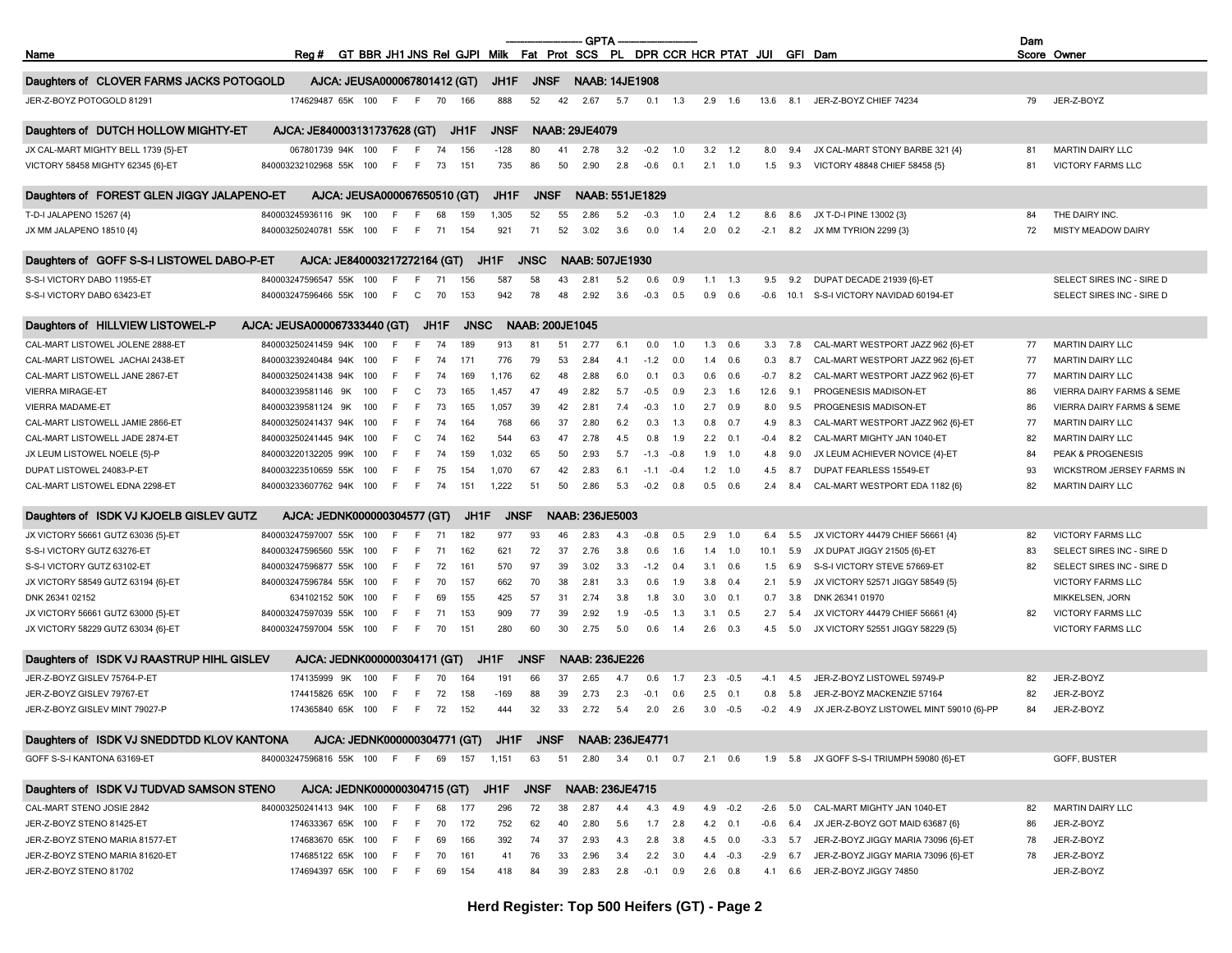|                                                    |                              |                                    |                                                                   |        |      |      |                              |             |             |                       | <b>GPTA</b>           |                        |                      |              |                |                |        |          |                                          | Dam |                                      |
|----------------------------------------------------|------------------------------|------------------------------------|-------------------------------------------------------------------|--------|------|------|------------------------------|-------------|-------------|-----------------------|-----------------------|------------------------|----------------------|--------------|----------------|----------------|--------|----------|------------------------------------------|-----|--------------------------------------|
| Name                                               |                              | Reg #                              | GT BBR JH1 JNS Rel GJPI Milk Fat Prot SCS PL DPR CCR HCR PTAT JUI |        |      |      |                              |             |             |                       |                       |                        |                      |              |                |                |        |          | GFI Dam                                  |     | Score Owner                          |
| JX CAL-MART STENO LENA 2839 {5}                    |                              | 840003250241410 94K                | 100                                                               |        |      | 68   | 151                          | 470         | 63          | 33                    | 2.87                  | 4.8                    | 1.9                  | 3.7          | 3.0            | $-0.1$         | $-0.4$ | 4.3      | JX CAL-MART DANNY LUCY 987 {4}           | 75  | <b>MARTIN DAIRY LLC</b>              |
| Daughters of ISDK VJRAVINGGAARD SVITZER SVICK      |                              |                                    | AJCA: JEDNK000000304721 (GT)                                      |        |      |      |                              | JH1F        |             | <b>JNSF</b>           |                       | <b>NAAB: 236JE4721</b> |                      |              |                |                |        |          |                                          |     |                                      |
| TOG JDF ANTHURIUM 10543-ET                         |                              | 840003243325143 55K 100            |                                                                   | -F     | - F  | 68   | 157                          | 534         | 84          | 40                    | 2.90                  | 3.6                    | $-0.4$               | 0.3          |                | $1.8$ 0.6      |        |          | 3.2 5.5 TOG ILIAMNA 38275-ET             |     | TRANS-OVA GENETICS                   |
|                                                    |                              |                                    |                                                                   |        |      |      |                              |             |             |                       |                       |                        |                      |              |                |                |        |          |                                          |     |                                      |
| Daughters of JER-Z-BOYZ JADYN-ET                   | AJCA: JEUSA000173762822 (GT) |                                    |                                                                   |        |      | JH1C | <b>JNSF</b>                  |             |             | <b>NAAB: 14JE1885</b> |                       |                        |                      |              |                |                |        |          |                                          |     |                                      |
| JER-Z-BOYZ JADYN MINT 79379-P-ET                   |                              | 174393278 65K 100                  |                                                                   | -F     |      | 71   | 162                          | 680         | 52          | 44                    | 2.90                  | 5.4                    | 1.5                  | 1.8          | 2.4            | 0.8            | 5.6    | 6.3      | JX JER-Z-BOYZ LISTOWEL MINT 59010 {6}-PP | 84  | JER-Z-BOYZ                           |
| MFW JADYN BARONLY-ET                               |                              | 840003242648590 9K                 | 100                                                               | F      |      | 68   | 151                          | 995         | 80          | 52                    | 3.03                  | 2.9                    | $-1.1$               | $-0.2$       |                | $2.0$ 1.7      | 7.5    | 8.5      | MFW CHIEF BARONLY {6}-ET                 |     | MASON, ANDREW P                      |
| JX DUPAT JADYN 25276 {5}-ET                        |                              | 840003239173388 55K 100 C          |                                                                   |        | F    | 71   | 151                          | 502         | 85          | 43                    | 2.89                  |                        | $4.1 -1.5 -0.4$      |              |                | $1.6$ 1.3      |        |          | 3.5 8.6 JX DUPAT STONEY 21681 {4}        | 81  | WICKSTROM JERSEY FARMS IN            |
| Daughters of JX AHLEM BALTAZAR KIAWA {6}-P-ET      |                              | AJCA: JEUSA000067823735 (GT)       |                                                                   |        |      |      |                              | JH1F        |             | <b>JNSC</b>           |                       | <b>NAAB: 7JE1617</b>   |                      |              |                |                |        |          |                                          |     |                                      |
| SANDCREEKS KIAWA 13582-PP-ET                       |                              | 840003223350245 58K 100            |                                                                   | F F 74 |      |      | 160                          | 1,268       | 45          | 44                    | 2.91                  | 7.6                    | $-1.5$               | 0.0          | $2.3\quad 0.7$ |                |        | 7.0 9.4  | JX SANDCREEKS LISTOWEL 11233 {6}-PP-ET   | 85  | SAND CREEK DAIRY LLC                 |
| Daughters of JX BAMBOO JLS URLACHER MURDOCH {5}-ET |                              |                                    |                                                                   |        |      |      | AJCA: JEUSA000173975549 (GT) |             |             | JH1F                  | <b>JNSF</b>           |                        | <b>NAAB: 7JE1905</b> |              |                |                |        |          |                                          |     |                                      |
| JX DUPAT MURDOCH 25131 {6}-ET                      |                              | 840003239173243 55K 100            |                                                                   | $-F$   | F.   | 70   | 152                          | 681         | 42          | 46                    | 2.75                  | 5.4                    |                      | $0.9$ 1.9    | 2.8            | 1.0            |        |          | 9.6 7.8 JX DUPAT VICEROY 18919 {5}       | 85  | WICKSTROM JERSEY FARMS IN            |
| Daughters of JX CAL-MART BETTIS {5}-ET             |                              | AJCA: JEUSA000067424769 (GT)       |                                                                   |        |      |      | JH1F                         | <b>JNSF</b> |             |                       | <b>NAAB: 29JE4273</b> |                        |                      |              |                |                |        |          |                                          |     |                                      |
| JX ABS HE BETTIS 6787 {6}-ET                       |                              | 840003236266787 94K 100            |                                                                   | F.     |      | 70   | 171                          | 469         | 69          | 34                    | 2.80                  | 5.5                    | 0.6                  | 2.7          | 5.0            | - 1.9          | 17.5   | 9.4      | JX ABS 2210 TRADEMARK {5}-ET             |     | ABS GLOBAL INC                       |
| JX CAL-MART BETTIS WESLEY 2849 {6}-ET              |                              | 840003250241420 94K 100            |                                                                   |        |      | 70   | 166                          | 217         | 67          | 40                    | 2.87                  | 5.4                    | 0.2                  | 1.8          |                | $3.6$ 1.2      | 7.1    | 9.2      | CAL-MART DALTON WINNIE 1614-ET           | 76  | MARTIN DAIRY LLC                     |
| JX ABS GA BETTIS 6519 {5}-ET                       |                              | 840003236266519 94K 100            |                                                                   | - F    | - F  | 70   | 164                          | 687         | 78          | 49                    | 2.80                  | 5.2                    |                      | $-0.2$ 1.2   |                | $1.8$ 1.0      | 4.5    | 8.1      | JX TWINRIDGE GRACE {4}                   |     | ABS GLOBAL INC                       |
| JX ABS HE BETTIS 6789 {6}-ET                       |                              | 840003236266789 94K 100 F F 70     |                                                                   |        |      |      | 160                          | 421         | 67          | 41                    | 2.90                  | 4.5                    |                      | $0.2$ 2.4    |                | 4.1 1.6        |        | 10.2 9.0 | JX ABS 2210 TRADEMARK {5}-ET             |     | ABS GLOBAL INC                       |
|                                                    |                              |                                    |                                                                   |        |      |      |                              |             |             |                       |                       |                        |                      |              |                |                |        |          |                                          |     |                                      |
| Daughters of JX CAL-MART NORM HENRY {4}-ET         |                              | AJCA. JEUSA000067374682 (GT)       |                                                                   |        |      |      |                              | JH1F        | <b>JNSC</b> |                       |                       | <b>NAAB: 29JE4199</b>  |                      |              |                |                |        |          |                                          |     |                                      |
| JX VIERRA MERRYWEATHER {5}-ET                      |                              | 840003244647116 9K                 | 100                                                               | F.     | C    | 69   | 155                          | 1,220       | 64          | 42                    | 2.87                  | 3.9                    | 0.2                  | 0.8          | 2.6            | 1.8            | 11.3   | 8.6      | PROGENESIS MADISON-ET                    | 86  | <b>VIERRA DAIRY FARMS &amp; SEME</b> |
| JX CAL-MART NORM HENRY JANET 2034 {5}-ET           |                              | 075962034 94K 100 F                |                                                                   |        | F 70 |      | 153                          | 769         | 80          | 40                    | 2.98                  | 2.8                    |                      | $1.3$ 1.1    |                | $0.8\quad 0.6$ | 4.3    |          | 6.3 CAL-MART HJORT JAN 9699              | 84  | MARTIN DAIRY LLC                     |
| Daughters of JX CAL-MART VERIZON {4}-ET            |                              | AJCA: JEUSA000067374660 (GT)       |                                                                   |        |      |      | JH1F                         | <b>JNSF</b> |             |                       | <b>NAAB: 29JE4176</b> |                        |                      |              |                |                |        |          |                                          |     |                                      |
| JX CAL-MART VERIZON BABE 1754 {5}-ET               |                              | 067801754 94K 100 F F              |                                                                   |        |      | - 71 | 151                          | 332         | 53          | 35                    | 2.82                  | 4.8                    |                      | $1.0$ 1.4    | $3.3$ 1.0      |                |        |          | 8.5 7.1 JX CAL-MART STONY BARBE 321 {4}  | 81  | <b>MARTIN DAIRY LLC</b>              |
| Daughters of JX CAL-MART WESTPORT {5}-ET           |                              | AJCA: JEUSA000067374603 (GT)       |                                                                   |        |      |      | JH1F                         |             | <b>JNSF</b> |                       |                       | <b>NAAB: 29JE4117</b>  |                      |              |                |                |        |          |                                          |     |                                      |
| JX CROSSWIND WESTPORT 11206 {5}                    |                              | 840003219317331 9K                 | 100                                                               | - F    | - F  | 72   | 158                          | 637         | 60          | 42                    | 2.83                  | 5.7                    |                      | $0.6$ 1.4    |                | $1.1$ 1.1      | 5.0    | 8.0      | JX CROSSWIND AVON KLAY 9350 {4}          | 83  | <b>CROSSWIND JERSEYS</b>             |
|                                                    |                              |                                    |                                                                   |        |      |      |                              |             |             |                       |                       |                        |                      |              |                |                |        |          |                                          |     |                                      |
| Daughters of JX CAL-MART WILDER {5}-ET             |                              | AJCA: JEUSA000067424704 (GT)       |                                                                   |        |      |      | JH1F                         | <b>JNSF</b> |             |                       | <b>NAAB: 29JE4228</b> |                        |                      |              |                |                |        |          |                                          |     |                                      |
| JX CAL-MART WILDER JELLY 2171 {6}-ET               |                              | 840003233607635 94K 100 F F        |                                                                   |        |      | 70   | 163                          | 427         | 85          | 48                    | 2.83                  | 3.1                    |                      | $-0.4$ 0.0   | 1.9 0.9        |                |        | 5.0 7.8  | CAL-MART WESTPORT JENICA 955 {6}-ET      | 79  | <b>MARTIN DAIRY LLC</b>              |
| Daughters of JX DODAN LH TROOPER {4}               |                              | AJCA: JE840003203116924 (GT)       |                                                                   |        |      | JH1F |                              | <b>JNSF</b> |             |                       | <b>NAAB: 29JE4204</b> |                        |                      |              |                |                |        |          |                                          |     |                                      |
| JX CAL-MART TROOPER JENNA 2285 {5}-ET              |                              | 840003233607749 94K 100            |                                                                   | -F     |      | 71   | 187                          | 603         | 79          | 44                    | 2.88                  | 5.3                    |                      | $1.9$ 2.1    |                | $1.1 \t 0.7$   | 2.8    | 8.8      | CAL-MART WESTPORT JENICA 955 {6}-ET      | 79  | <b>MARTIN DAIRY LLC</b>              |
| JX CAL-MART TROOPER BALA 2833 {5}-ET               |                              | 840003250241404 94K 100            |                                                                   | -F     |      | 71   | 166                          | 607         | 59          | 40                    | 2.75                  | 6.2                    | 0.8                  | 2.0          |                | $2.5\quad 0.6$ | 4.0    | 8.9      | JX CAL-MART STONY BARBE 321 {4}          | 81  | <b>MARTIN DAIRY LLC</b>              |
| JX CAL-MART TROOPER JUNE 2264 {5}-ET               |                              | 840003233607728 94K                | 100                                                               | -F     | - F  | 71   | 163                          | 1,121       | 68          | 55                    | 2.95                  | 4.2                    | 0.4                  | 0.8          |                | $0.9$ 1.0      | 5.8    | 9.2      | CAL-MART WESTPORT JENICA 955 {6}-ET      | 79  | MARTIN DAIRY LLC                     |
| JX CAL-MART TROOPER BIDDY 2484 {5}-ET              |                              | 840003239240530 94K 100            |                                                                   | -F     | -F   | 71   | 156                          | 396         | 74          | 42                    | 2.86                  | 4.3                    | $-1.2$               | $-1.1$       | 1.8            | 1.3            | 7.8    | 8.6      | JX CAL-MART WESTPORT BANA 1194 {4}       | 83  | MARTIN DAIRY LLC                     |
| JX ABS AJ TROOPER 2498 {5}-ET                      |                              | 840003223362498 94K 100 F F 70     |                                                                   |        |      |      | 155                          | 731         | 77          | 48                    | 2.84                  | 4.5                    | $-0.4$               | 0.2          |                | $0.7$ 1.3      |        |          | 5.4 8.4 JX TWINRIDGE GRACE {4}           |     | ABS GLOBAL INC                       |
| JX ABS PEARL 9342 {5}-ET                           |                              | 840003229066185 94K 100 F F 70     |                                                                   |        |      |      | 155                          | 772         | 64          |                       | 2.88                  | 5.2                    | $-0.3$ 0.7           |              |                | $1.8$ 1.4      |        |          | 11.5 8.9 JX ABS 8486 PEARL {6}-ET        |     | ABS GLOBAL INC                       |
| JX CAL-MART TROOPER BABBLE 2728 {5}-ET             |                              | 840003250241299 94K 100 F F 71 155 |                                                                   |        |      |      |                              | 627         | 68          | 42                    | 2.81                  | 5.0                    |                      | $0.5$ 1.6    | $2.8$ 1.1      |                |        |          | 5.8 8.0 JX CAL-MART STONY BARBE 321 {4}  | 81  | MARTIN DAIRY LLC                     |
| JX AJ TROOPER 5338 {5}                             |                              | 067635338 9K 100 F                 |                                                                   |        | F 68 |      | 154                          | 1,053       | 73          | 43                    | 2.88                  | 4.1                    |                      | $-0.7$ 0.2   |                | $1.0$ 1.8      |        |          | 15.3 8.2 JX AJ CHIEF 4675 {5}            | 82  | ALBRIGHT JERSEYS LLC                 |
| JX FOREST GLEN TROOPER SUELLEN {5}                 |                              | 067973183 94K 100 F F 71 152       |                                                                   |        |      |      |                              | 624         | 67          | 40                    | 3.07                  | 5.4                    |                      | $1.2$ 1.5    | 1.8 0.6        |                |        |          | 0.7 8.7 JX FOREST GLEN STEVE SUELLEN {5} |     | BANSEN STANLEY K & DORA H            |
| Daughters of JX FARIA BROTHERS LEONARD {5}-ET      |                              |                                    | AJCA: JE840003207770566 (GT)                                      |        |      |      |                              | JH1F        |             | JNSF                  |                       | <b>NAAB: 29JE4222</b>  |                      |              |                |                |        |          |                                          |     |                                      |
| JX CAL-MART LEONARD JUDITH 2201 {6}-ET             |                              | 840003233607665 94K 100 F F 70     |                                                                   |        |      |      | 163                          | 866         | 90          | 48                    | 2.89                  | 3.7                    |                      | $0.0 \t 0.1$ | $2.5$ 1.0      |                |        |          | 6.2 7.7 CAL-MART MIGHTY JAN 1040-ET      | 82  | <b>MARTIN DAIRY LLC</b>              |
| JX FOUR J LEONARD 25659 {6}-ET                     |                              | 840003243243560 65K 100 F F 70 151 |                                                                   |        |      |      |                              | 1,460       | 84          |                       | 67 2.84               |                        | $2.9 -2.9 -2.8$      |              | $0.4$ 1.3      |                |        |          | 4.7 8.7 FOUR J JIGGY 18317               | 76  | FOUR J JERSEYS                       |
|                                                    |                              |                                    |                                                                   |        |      |      |                              |             |             |                       |                       |                        |                      |              |                |                |        |          |                                          |     |                                      |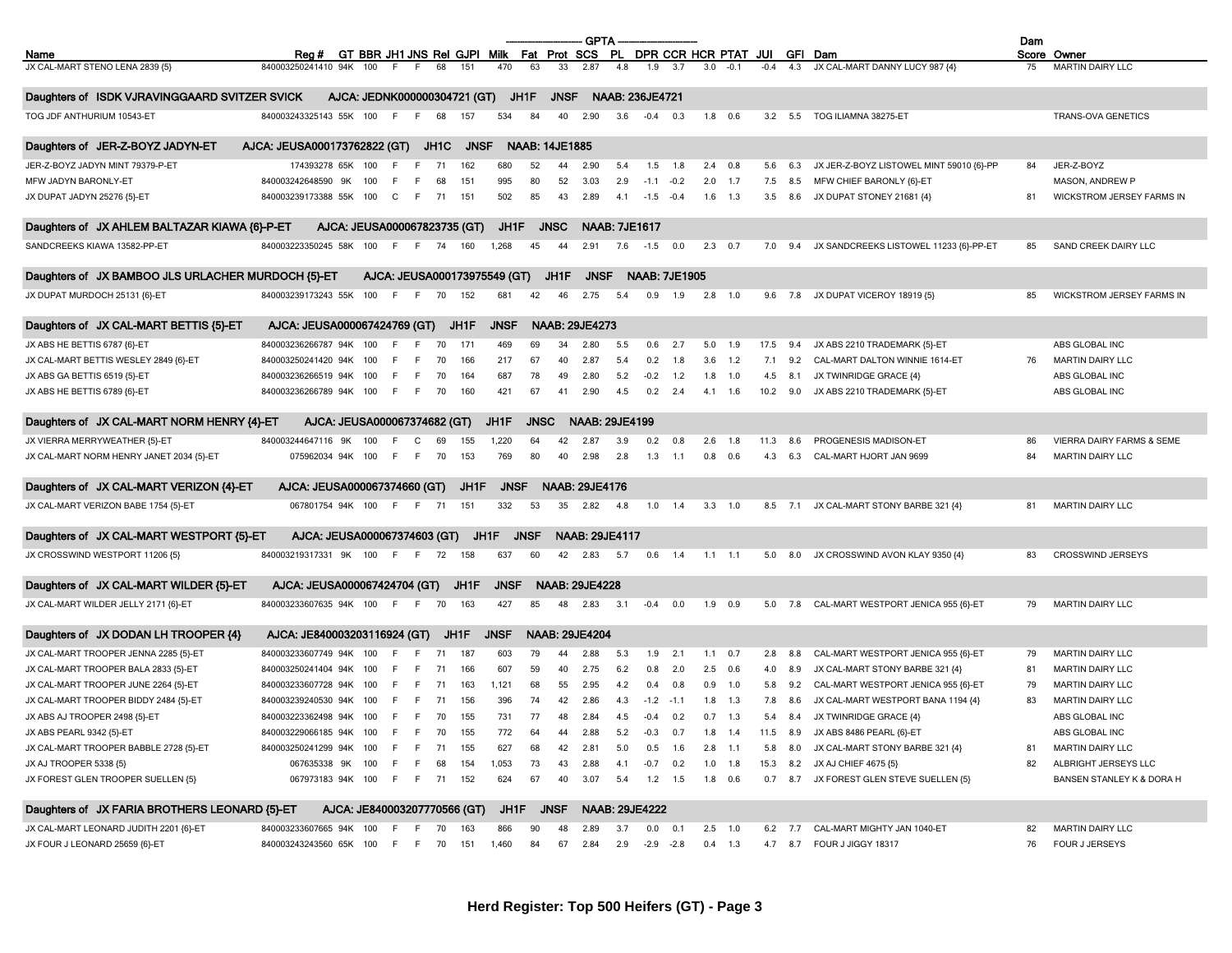| GT BBR JH1 JNS Rel GJPI Milk Fat Prot SCS PL DPR CCR HCR PTAT JUI<br>GFI Dam<br>Score Owner<br>Name<br>Rea#<br>JH1F<br><b>JNSF</b><br><b>NAAB: 14JE1683</b><br>Daughters of JX FOREST GLEN GOT MAID DANIEL {6}-ET<br>AJCA: JEUSA000067650254 (GT)<br>PROGENESIS MERIDA-ET<br>840003224439095 9K<br>100<br>7.0<br>0.2<br>1.6<br>9.2<br>PROGENESIS MADISON-ET<br>86<br>VIERRA DAIRY FARMS & SEME<br>-F<br>F.<br>71<br>158<br>1,299<br>43<br>45<br>2.82<br>1.3<br>1.4<br>8.0<br><b>NAAB: 29JE4246</b><br>Daughters of JX HIGHPOINT LUTHER {6}-ET<br>AJCA: JE840003212656791 (GT)<br>JH1F<br><b>JNSF</b><br>CAL-MART LUTHER WAND 2550-ET<br>840003242794505 94K 100<br>- F<br>155<br>550<br>42<br>2.86<br>$1.2$ 1.7<br>$2.3\quad 0.6$<br>CAL-MART FASTRACK WYN 8375<br><b>MARTIN DAIRY LLC</b><br>F.<br>71<br>68<br>3.7<br>5.2<br>7.6<br>81<br><b>NAAB: 7JE1769</b><br>AJCA: JEUSA000173491704 (GT)<br>JH1F<br><b>JNSF</b><br>Daughters of JX JER BEL MALDINI ARCHIE {5}-ET<br>JX LEGACY ARCHIE 31600 {6}-ET<br>1,938<br>76<br>3.7<br>JX PROMETEDOR CHIEF 25916 {5}-ET<br>SEXING TECHNOLOGIES / ACC<br>840003237698100 63K<br>100<br>-F<br>F.<br>71<br>156<br>60<br>2.88<br>$-3.0$<br>$-2.3$<br>3.4<br>1.5<br>10.9<br>8.2<br>82<br>JX AHLEM ARCHIE EMERALD 83424 {6}<br>840003247127874 55K 100<br>154<br>1,259<br>60<br>2.78<br>2.3<br>AHLEM CHIEF EMERALD 18328<br>82<br>AHLEM FARMS JERSEYS<br>-F<br>$\mathbf{C}$<br>70<br>78<br>$-2.6$<br>$-2.0$<br>1.4<br>1.2<br>5.9<br>7.8<br>Daughters of JX JER-Z-BOYZ SSI GOALS {5}-P-ET<br>AJCA: JEUSA000173862773 (GT)<br>JH1F<br><b>JNSF</b><br><b>NAAB: 7JE1899</b><br>JX PRIMUS GOALS 49015 {5}-ET<br>840003244697107 55K<br>100<br>989<br>2.3<br>2.1<br>12.8<br>JX PRIMUS FOURNETTE CERYS 560 {4}-ET<br><b>JERSEYLAND SIRES</b><br>-F<br>F.<br>70<br>168<br>50<br>43<br>2.81<br>7.4<br>1.4<br>1.4<br>6.1<br>83<br>JX DUPAT GOALS 25022 {6}-P-ET<br>52<br>840003239173134 55K<br>100<br>F<br>70<br>166<br>1,361<br>53<br>2.76<br>5.9<br>0.8<br>1.6<br>2.0<br>1.5<br>10.1<br>7.8<br>DUPAT JIGGY 21444-P<br>$8^{\circ}$<br><b>WICKSTROM JERSEY FARMS IN</b><br>-F<br>JX DUPAT GOALS 24946 {6}-P-ET<br>100<br>156<br>881<br>39<br>40<br>2.81<br>6.9<br>0.9<br>2.0<br>3.4<br>JX DUPAT VICEROY 18919 {5}<br>85<br>WICKSTROM JERSEY FARMS IN<br>840003239173058 55K<br>-F<br>F.<br>70<br>1.4<br>9.0<br>6.9<br>JX S-S-I ROWLEYS GOALS 3157 {6}-P-ET<br>153<br>883<br>39<br>82<br>ROWLEY, STEVE<br>840003244169002 55K<br>100<br>-F<br>F.<br>70<br>50<br>2.72<br>6.4<br>1.0<br>2.5<br>3.5<br>1.0<br>1.5<br>7.6<br>JX ROWLEYS 1942 JIGGY 2435 {5}<br>JX JER-Z-BOYZ GOALS CELEBRA 79670 {6}-P-ET<br>151<br>1,377<br>47<br>83<br>174412506 65K 100<br>- F<br>F.<br>71<br>41<br>2.75<br>6.6<br>$-0.6$<br>0.3<br>$1.6$ 0.9<br>3.2<br>7.6<br>JER-Z-BOYZ LISTOWEL 61045-P<br>JER-Z-BOYZ<br><b>NAAB: 551JE1717</b><br>Daughters of JX KASH-IN GOT JIGGY {6}-ET<br>AJCA: JE840003138463636 (GT)<br>JH1F<br><b>JNSF</b><br>SEXING JIGGY 63216-ET<br>840003123607005 63K<br>1,169<br>$-0.7$<br>$-0.3$<br>0.7<br>1.0<br>SEXING TECHNOLOGIES / ACC<br>100<br>-F<br>F.<br>73<br>161<br>75<br>44<br>2.83<br>5.9<br>6.8<br>7.8<br>JER-Z-BOYZ LISTOWEL 59340 {6}<br>158<br>48<br>AHLEM JIGGY PLICITY 80412<br>840003221095399 9K<br>100<br>F<br>72<br>854<br>61<br>2.87<br>5.6<br>0.3<br>1.0<br>$1.7$ 1.0<br>3.9<br>8.8<br>AHLEM RACER PLICITY 14050<br>76<br>AHLEM FARMS PARTNERSHIP<br>F<br>JX TWINRIDGE GRACE {4}<br>840003218947458 99K<br>100<br>F.<br>F<br>158<br>804<br>83<br>48<br>2.83<br>0.1<br>0.7<br>0.6<br>0.3<br>JX AARDEMA 64070 {3}-ET<br>ABS GLOBAL INC<br>74<br>4.2<br>0.4<br>7.4<br>JX ROWLEYS JIGGY EVERGREEN 2808 {5}<br>E<br>157<br>912<br>82<br>47<br>2.74<br>JX ROWLEYS 1403 STONEY 2243 {4}<br>ABS GLOBAL INC<br>840003225255756 99K<br>100<br>-F<br>74<br>4.4<br>$-1.2$<br>$-0.1$<br>1.6<br>1.2<br>6.9<br>7.2<br>82<br>30<br>JER-Z-BOYZ LESHA<br>174266516 94K 100<br>-F<br>F<br>74<br>157<br>455<br>64<br>2.71<br>5.6<br>1.7<br>2.6<br>1.8<br>$-1.1$<br>8.7<br>8.6<br>JER-Z-BOYZ DILLAN 57986<br>84<br>ALTA GENETICS INC - PEAK<br>1,459<br>90<br>55<br>JX FOREST GLEN SIS {5}<br>076272059 94K<br>100<br>F.<br>F<br>74<br>154<br>2.86<br>$-1.6$<br>$-1.8$<br>$-1.7$ 1.4<br>4.2<br>8.9<br>JX FOREST GLEN KOBE SIS {4}<br>75<br>ALTA GENETICS INC - PEAK<br>4.1<br>154<br>810<br>75<br>44<br>2.88<br>JX AVI-LANCHE CALVIN PLUM 18822 {4}-ET<br>80<br>SEXING TECHNOLOGIES / ACC<br>JX SEXING JIGGY 86759 {5}-ET<br>840003146619821 29K<br>100<br>-F<br>F<br>74<br>4.8<br>$-1.3$<br>$-0.8$<br>$1.5$ 1.5<br>9.6<br>8.8<br>991<br>40<br>$2.5\quad 0.7$<br>JX CAL-MART JAMMER PERL 9739 {5}<br>78<br><b>MARTIN DAIRY LLC</b><br>JX CAL-MART JIGGY PANERA 1952 {6}<br>075961952 94K<br>100<br>-F<br>F.<br>74<br>154<br>41<br>2.71<br>6.6<br>1.4<br>2.0<br>2.1<br>8.5<br>1,985<br>63<br>JX MM KOBE 9093 {3}-P<br>JX MM JIGGY JO 15266 {4}<br>840003234636559<br>9K<br>100<br>F<br>72<br>152<br>68<br>2.82<br>4.0<br>$-1.3$<br>$-0.6$<br>1.0<br>0.9<br>0.7<br>8.3<br>82<br><b>VIERRA DAIRY FARMS</b><br>-F<br>83<br>152<br>1,593<br>56<br>2.88<br>JX MM GSP 21283 {3}<br>JX MM JIGGY TRES 15246 {4}<br>840003234636539<br>9K<br>100<br>F<br>72<br>55<br>5.8<br>0.3<br>0.6<br>$-0.7$<br>0.7<br>$-2.0$<br>7.4<br><b>MISTY MEADOW DAIRY</b><br>-F<br>DUPAT JIGGY 22876-ET<br>840003217050508 58K<br>152<br>1,189<br>70<br>55<br>2.78<br>$-1.8$<br>JX DUPAT GOT MAID 18992 {6}<br>83<br>WICKSTROM JERSEY FARMS IN<br>100<br>-F<br>F.<br>74<br>5.6<br>$-1.2$<br>$1.0\quad 0.5$<br>0.4<br>10.0<br>152<br>1,349<br>48<br>72<br>SBS JIGGY 16197 {4}-ET<br>840003224214987 58K<br>100<br>F<br>74<br>65<br>2.83<br>5.5<br>$-0.4$<br>0.8<br>2.5<br>0.5<br>0.7<br>8.9<br>JX SBS VICEROY 13898 {3}<br>KING, DAVID<br>F<br>152<br>1,552<br>46<br>JX AHLEM MONUMENT PANDA 50510 {5}<br>83<br>AHLEM FARMS PARTNERSHIP<br>JX AHLEM JIGGY PANDA 59706 {6}<br>840003220917064<br>9K<br>100<br>F<br>73<br>61<br>2.75<br>0.3<br>0.9<br>0.9<br>2.4<br>F.<br>5.5<br>0.9<br>8.6<br>CAL-MART JIGGY WELAKA 1898-ET<br>F.<br>152<br>468<br>80<br>43<br>2.79<br>CAL-MART FASTRACK WYN 8375<br>81<br><b>MARTIN DAIRY LLC</b><br>067801898 94K 100<br>-F<br>75<br>3.5<br>$-0.4$<br>$-0.4$<br>$-0.3$ 1.1<br>8.2<br>8.7<br>Daughters of JX PEAK ALTAGALADON {5}-ET<br>AJCA: JE840003209641548 (GT)<br>JH1F<br><b>JNSF</b><br><b>NAAB: 11JE7176</b><br>JX PEAK 84573 {6}-ET<br>840003235933022<br>9K<br>PEAK AMERICA-ET<br>100<br>68<br>151<br>743<br>73<br>51<br>2.91<br>3.1<br>$-0.2$<br>0.7<br>4.0<br>0.1<br>$-2.7$<br>8.2<br>PEAK GENETICS<br>-F<br>F<br>JX PEAK 63938 {6}-ET<br>840003229908458 9K<br>100<br>151<br>916<br>49<br>3.01<br>$2.7$ 0.3<br>JX MM VERITY {5}<br>PEAK GENETICS<br>-F<br>F<br>68<br>87<br>2.4<br>$-0.8$<br>$-0.3$<br>0.0<br>8.0<br>JX PEAK 63976 {5}-ET<br>840003243355361 9K<br>100<br>E<br>151<br>825<br>68<br>46<br>3.14<br>$3.8$ 1.3<br>- F<br>68<br>4.1<br>0.5<br>1.8<br>9.9<br>7.3<br>JX RM AVIANNA {4}<br>ALTA GENETICS INC - PEAK<br>Daughters of JX PEAK PREMONITION {4}-ET<br>AJCA: JE840003208643046 (GT)<br><b>JNSF</b><br><b>NAAB: 1JE7214</b><br>JH1F |
|----------------------------------------------------------------------------------------------------------------------------------------------------------------------------------------------------------------------------------------------------------------------------------------------------------------------------------------------------------------------------------------------------------------------------------------------------------------------------------------------------------------------------------------------------------------------------------------------------------------------------------------------------------------------------------------------------------------------------------------------------------------------------------------------------------------------------------------------------------------------------------------------------------------------------------------------------------------------------------------------------------------------------------------------------------------------------------------------------------------------------------------------------------------------------------------------------------------------------------------------------------------------------------------------------------------------------------------------------------------------------------------------------------------------------------------------------------------------------------------------------------------------------------------------------------------------------------------------------------------------------------------------------------------------------------------------------------------------------------------------------------------------------------------------------------------------------------------------------------------------------------------------------------------------------------------------------------------------------------------------------------------------------------------------------------------------------------------------------------------------------------------------------------------------------------------------------------------------------------------------------------------------------------------------------------------------------------------------------------------------------------------------------------------------------------------------------------------------------------------------------------------------------------------------------------------------------------------------------------------------------------------------------------------------------------------------------------------------------------------------------------------------------------------------------------------------------------------------------------------------------------------------------------------------------------------------------------------------------------------------------------------------------------------------------------------------------------------------------------------------------------------------------------------------------------------------------------------------------------------------------------------------------------------------------------------------------------------------------------------------------------------------------------------------------------------------------------------------------------------------------------------------------------------------------------------------------------------------------------------------------------------------------------------------------------------------------------------------------------------------------------------------------------------------------------------------------------------------------------------------------------------------------------------------------------------------------------------------------------------------------------------------------------------------------------------------------------------------------------------------------------------------------------------------------------------------------------------------------------------------------------------------------------------------------------------------------------------------------------------------------------------------------------------------------------------------------------------------------------------------------------------------------------------------------------------------------------------------------------------------------------------------------------------------------------------------------------------------------------------------------------------------------------------------------------------------------------------------------------------------------------------------------------------------------------------------------------------------------------------------------------------------------------------------------------------------------------------------------------------------------------------------------------------------------------------------------------------------------------------------------------------------------------------------------------------------------------------------------------------------------------------------------------------------------------------------------------------------------------------------------------------------------------------------------------------------------------------------------------------------------------------------------------------------------------------------------------------------------------------------------------------------------------------------------------------------------------------------------------------------------------------------------------------------------------------------------------------------------------------------------------------------------------------------------------------------------------------------------------------------------------------------------------------------------------------------------------------------------------------------------------------------------------------------------------------------------------------------------------------------------------------------------------------------------------------------------------------------------------------------------------------------------------------------------------------------------------------------------------------------------------------------------------------------------------------------------------------------------------------------------------------------------------------------------------------------------------------------------------------------------------------------------------------------------------------------------------------------------------------------------------------------------------------------------------------------------------------------------|
|                                                                                                                                                                                                                                                                                                                                                                                                                                                                                                                                                                                                                                                                                                                                                                                                                                                                                                                                                                                                                                                                                                                                                                                                                                                                                                                                                                                                                                                                                                                                                                                                                                                                                                                                                                                                                                                                                                                                                                                                                                                                                                                                                                                                                                                                                                                                                                                                                                                                                                                                                                                                                                                                                                                                                                                                                                                                                                                                                                                                                                                                                                                                                                                                                                                                                                                                                                                                                                                                                                                                                                                                                                                                                                                                                                                                                                                                                                                                                                                                                                                                                                                                                                                                                                                                                                                                                                                                                                                                                                                                                                                                                                                                                                                                                                                                                                                                                                                                                                                                                                                                                                                                                                                                                                                                                                                                                                                                                                                                                                                                                                                                                                                                                                                                                                                                                                                                                                                                                                                                                                                                                                                                                                                                                                                                                                                                                                                                                                                                                                                                                                                                                                                                                                                                                                                                                                                                                                                                                                                                                                                                                                    |
|                                                                                                                                                                                                                                                                                                                                                                                                                                                                                                                                                                                                                                                                                                                                                                                                                                                                                                                                                                                                                                                                                                                                                                                                                                                                                                                                                                                                                                                                                                                                                                                                                                                                                                                                                                                                                                                                                                                                                                                                                                                                                                                                                                                                                                                                                                                                                                                                                                                                                                                                                                                                                                                                                                                                                                                                                                                                                                                                                                                                                                                                                                                                                                                                                                                                                                                                                                                                                                                                                                                                                                                                                                                                                                                                                                                                                                                                                                                                                                                                                                                                                                                                                                                                                                                                                                                                                                                                                                                                                                                                                                                                                                                                                                                                                                                                                                                                                                                                                                                                                                                                                                                                                                                                                                                                                                                                                                                                                                                                                                                                                                                                                                                                                                                                                                                                                                                                                                                                                                                                                                                                                                                                                                                                                                                                                                                                                                                                                                                                                                                                                                                                                                                                                                                                                                                                                                                                                                                                                                                                                                                                                                    |
|                                                                                                                                                                                                                                                                                                                                                                                                                                                                                                                                                                                                                                                                                                                                                                                                                                                                                                                                                                                                                                                                                                                                                                                                                                                                                                                                                                                                                                                                                                                                                                                                                                                                                                                                                                                                                                                                                                                                                                                                                                                                                                                                                                                                                                                                                                                                                                                                                                                                                                                                                                                                                                                                                                                                                                                                                                                                                                                                                                                                                                                                                                                                                                                                                                                                                                                                                                                                                                                                                                                                                                                                                                                                                                                                                                                                                                                                                                                                                                                                                                                                                                                                                                                                                                                                                                                                                                                                                                                                                                                                                                                                                                                                                                                                                                                                                                                                                                                                                                                                                                                                                                                                                                                                                                                                                                                                                                                                                                                                                                                                                                                                                                                                                                                                                                                                                                                                                                                                                                                                                                                                                                                                                                                                                                                                                                                                                                                                                                                                                                                                                                                                                                                                                                                                                                                                                                                                                                                                                                                                                                                                                                    |
|                                                                                                                                                                                                                                                                                                                                                                                                                                                                                                                                                                                                                                                                                                                                                                                                                                                                                                                                                                                                                                                                                                                                                                                                                                                                                                                                                                                                                                                                                                                                                                                                                                                                                                                                                                                                                                                                                                                                                                                                                                                                                                                                                                                                                                                                                                                                                                                                                                                                                                                                                                                                                                                                                                                                                                                                                                                                                                                                                                                                                                                                                                                                                                                                                                                                                                                                                                                                                                                                                                                                                                                                                                                                                                                                                                                                                                                                                                                                                                                                                                                                                                                                                                                                                                                                                                                                                                                                                                                                                                                                                                                                                                                                                                                                                                                                                                                                                                                                                                                                                                                                                                                                                                                                                                                                                                                                                                                                                                                                                                                                                                                                                                                                                                                                                                                                                                                                                                                                                                                                                                                                                                                                                                                                                                                                                                                                                                                                                                                                                                                                                                                                                                                                                                                                                                                                                                                                                                                                                                                                                                                                                                    |
|                                                                                                                                                                                                                                                                                                                                                                                                                                                                                                                                                                                                                                                                                                                                                                                                                                                                                                                                                                                                                                                                                                                                                                                                                                                                                                                                                                                                                                                                                                                                                                                                                                                                                                                                                                                                                                                                                                                                                                                                                                                                                                                                                                                                                                                                                                                                                                                                                                                                                                                                                                                                                                                                                                                                                                                                                                                                                                                                                                                                                                                                                                                                                                                                                                                                                                                                                                                                                                                                                                                                                                                                                                                                                                                                                                                                                                                                                                                                                                                                                                                                                                                                                                                                                                                                                                                                                                                                                                                                                                                                                                                                                                                                                                                                                                                                                                                                                                                                                                                                                                                                                                                                                                                                                                                                                                                                                                                                                                                                                                                                                                                                                                                                                                                                                                                                                                                                                                                                                                                                                                                                                                                                                                                                                                                                                                                                                                                                                                                                                                                                                                                                                                                                                                                                                                                                                                                                                                                                                                                                                                                                                                    |
|                                                                                                                                                                                                                                                                                                                                                                                                                                                                                                                                                                                                                                                                                                                                                                                                                                                                                                                                                                                                                                                                                                                                                                                                                                                                                                                                                                                                                                                                                                                                                                                                                                                                                                                                                                                                                                                                                                                                                                                                                                                                                                                                                                                                                                                                                                                                                                                                                                                                                                                                                                                                                                                                                                                                                                                                                                                                                                                                                                                                                                                                                                                                                                                                                                                                                                                                                                                                                                                                                                                                                                                                                                                                                                                                                                                                                                                                                                                                                                                                                                                                                                                                                                                                                                                                                                                                                                                                                                                                                                                                                                                                                                                                                                                                                                                                                                                                                                                                                                                                                                                                                                                                                                                                                                                                                                                                                                                                                                                                                                                                                                                                                                                                                                                                                                                                                                                                                                                                                                                                                                                                                                                                                                                                                                                                                                                                                                                                                                                                                                                                                                                                                                                                                                                                                                                                                                                                                                                                                                                                                                                                                                    |
|                                                                                                                                                                                                                                                                                                                                                                                                                                                                                                                                                                                                                                                                                                                                                                                                                                                                                                                                                                                                                                                                                                                                                                                                                                                                                                                                                                                                                                                                                                                                                                                                                                                                                                                                                                                                                                                                                                                                                                                                                                                                                                                                                                                                                                                                                                                                                                                                                                                                                                                                                                                                                                                                                                                                                                                                                                                                                                                                                                                                                                                                                                                                                                                                                                                                                                                                                                                                                                                                                                                                                                                                                                                                                                                                                                                                                                                                                                                                                                                                                                                                                                                                                                                                                                                                                                                                                                                                                                                                                                                                                                                                                                                                                                                                                                                                                                                                                                                                                                                                                                                                                                                                                                                                                                                                                                                                                                                                                                                                                                                                                                                                                                                                                                                                                                                                                                                                                                                                                                                                                                                                                                                                                                                                                                                                                                                                                                                                                                                                                                                                                                                                                                                                                                                                                                                                                                                                                                                                                                                                                                                                                                    |
|                                                                                                                                                                                                                                                                                                                                                                                                                                                                                                                                                                                                                                                                                                                                                                                                                                                                                                                                                                                                                                                                                                                                                                                                                                                                                                                                                                                                                                                                                                                                                                                                                                                                                                                                                                                                                                                                                                                                                                                                                                                                                                                                                                                                                                                                                                                                                                                                                                                                                                                                                                                                                                                                                                                                                                                                                                                                                                                                                                                                                                                                                                                                                                                                                                                                                                                                                                                                                                                                                                                                                                                                                                                                                                                                                                                                                                                                                                                                                                                                                                                                                                                                                                                                                                                                                                                                                                                                                                                                                                                                                                                                                                                                                                                                                                                                                                                                                                                                                                                                                                                                                                                                                                                                                                                                                                                                                                                                                                                                                                                                                                                                                                                                                                                                                                                                                                                                                                                                                                                                                                                                                                                                                                                                                                                                                                                                                                                                                                                                                                                                                                                                                                                                                                                                                                                                                                                                                                                                                                                                                                                                                                    |
|                                                                                                                                                                                                                                                                                                                                                                                                                                                                                                                                                                                                                                                                                                                                                                                                                                                                                                                                                                                                                                                                                                                                                                                                                                                                                                                                                                                                                                                                                                                                                                                                                                                                                                                                                                                                                                                                                                                                                                                                                                                                                                                                                                                                                                                                                                                                                                                                                                                                                                                                                                                                                                                                                                                                                                                                                                                                                                                                                                                                                                                                                                                                                                                                                                                                                                                                                                                                                                                                                                                                                                                                                                                                                                                                                                                                                                                                                                                                                                                                                                                                                                                                                                                                                                                                                                                                                                                                                                                                                                                                                                                                                                                                                                                                                                                                                                                                                                                                                                                                                                                                                                                                                                                                                                                                                                                                                                                                                                                                                                                                                                                                                                                                                                                                                                                                                                                                                                                                                                                                                                                                                                                                                                                                                                                                                                                                                                                                                                                                                                                                                                                                                                                                                                                                                                                                                                                                                                                                                                                                                                                                                                    |
|                                                                                                                                                                                                                                                                                                                                                                                                                                                                                                                                                                                                                                                                                                                                                                                                                                                                                                                                                                                                                                                                                                                                                                                                                                                                                                                                                                                                                                                                                                                                                                                                                                                                                                                                                                                                                                                                                                                                                                                                                                                                                                                                                                                                                                                                                                                                                                                                                                                                                                                                                                                                                                                                                                                                                                                                                                                                                                                                                                                                                                                                                                                                                                                                                                                                                                                                                                                                                                                                                                                                                                                                                                                                                                                                                                                                                                                                                                                                                                                                                                                                                                                                                                                                                                                                                                                                                                                                                                                                                                                                                                                                                                                                                                                                                                                                                                                                                                                                                                                                                                                                                                                                                                                                                                                                                                                                                                                                                                                                                                                                                                                                                                                                                                                                                                                                                                                                                                                                                                                                                                                                                                                                                                                                                                                                                                                                                                                                                                                                                                                                                                                                                                                                                                                                                                                                                                                                                                                                                                                                                                                                                                    |
|                                                                                                                                                                                                                                                                                                                                                                                                                                                                                                                                                                                                                                                                                                                                                                                                                                                                                                                                                                                                                                                                                                                                                                                                                                                                                                                                                                                                                                                                                                                                                                                                                                                                                                                                                                                                                                                                                                                                                                                                                                                                                                                                                                                                                                                                                                                                                                                                                                                                                                                                                                                                                                                                                                                                                                                                                                                                                                                                                                                                                                                                                                                                                                                                                                                                                                                                                                                                                                                                                                                                                                                                                                                                                                                                                                                                                                                                                                                                                                                                                                                                                                                                                                                                                                                                                                                                                                                                                                                                                                                                                                                                                                                                                                                                                                                                                                                                                                                                                                                                                                                                                                                                                                                                                                                                                                                                                                                                                                                                                                                                                                                                                                                                                                                                                                                                                                                                                                                                                                                                                                                                                                                                                                                                                                                                                                                                                                                                                                                                                                                                                                                                                                                                                                                                                                                                                                                                                                                                                                                                                                                                                                    |
|                                                                                                                                                                                                                                                                                                                                                                                                                                                                                                                                                                                                                                                                                                                                                                                                                                                                                                                                                                                                                                                                                                                                                                                                                                                                                                                                                                                                                                                                                                                                                                                                                                                                                                                                                                                                                                                                                                                                                                                                                                                                                                                                                                                                                                                                                                                                                                                                                                                                                                                                                                                                                                                                                                                                                                                                                                                                                                                                                                                                                                                                                                                                                                                                                                                                                                                                                                                                                                                                                                                                                                                                                                                                                                                                                                                                                                                                                                                                                                                                                                                                                                                                                                                                                                                                                                                                                                                                                                                                                                                                                                                                                                                                                                                                                                                                                                                                                                                                                                                                                                                                                                                                                                                                                                                                                                                                                                                                                                                                                                                                                                                                                                                                                                                                                                                                                                                                                                                                                                                                                                                                                                                                                                                                                                                                                                                                                                                                                                                                                                                                                                                                                                                                                                                                                                                                                                                                                                                                                                                                                                                                                                    |
|                                                                                                                                                                                                                                                                                                                                                                                                                                                                                                                                                                                                                                                                                                                                                                                                                                                                                                                                                                                                                                                                                                                                                                                                                                                                                                                                                                                                                                                                                                                                                                                                                                                                                                                                                                                                                                                                                                                                                                                                                                                                                                                                                                                                                                                                                                                                                                                                                                                                                                                                                                                                                                                                                                                                                                                                                                                                                                                                                                                                                                                                                                                                                                                                                                                                                                                                                                                                                                                                                                                                                                                                                                                                                                                                                                                                                                                                                                                                                                                                                                                                                                                                                                                                                                                                                                                                                                                                                                                                                                                                                                                                                                                                                                                                                                                                                                                                                                                                                                                                                                                                                                                                                                                                                                                                                                                                                                                                                                                                                                                                                                                                                                                                                                                                                                                                                                                                                                                                                                                                                                                                                                                                                                                                                                                                                                                                                                                                                                                                                                                                                                                                                                                                                                                                                                                                                                                                                                                                                                                                                                                                                                    |
|                                                                                                                                                                                                                                                                                                                                                                                                                                                                                                                                                                                                                                                                                                                                                                                                                                                                                                                                                                                                                                                                                                                                                                                                                                                                                                                                                                                                                                                                                                                                                                                                                                                                                                                                                                                                                                                                                                                                                                                                                                                                                                                                                                                                                                                                                                                                                                                                                                                                                                                                                                                                                                                                                                                                                                                                                                                                                                                                                                                                                                                                                                                                                                                                                                                                                                                                                                                                                                                                                                                                                                                                                                                                                                                                                                                                                                                                                                                                                                                                                                                                                                                                                                                                                                                                                                                                                                                                                                                                                                                                                                                                                                                                                                                                                                                                                                                                                                                                                                                                                                                                                                                                                                                                                                                                                                                                                                                                                                                                                                                                                                                                                                                                                                                                                                                                                                                                                                                                                                                                                                                                                                                                                                                                                                                                                                                                                                                                                                                                                                                                                                                                                                                                                                                                                                                                                                                                                                                                                                                                                                                                                                    |
|                                                                                                                                                                                                                                                                                                                                                                                                                                                                                                                                                                                                                                                                                                                                                                                                                                                                                                                                                                                                                                                                                                                                                                                                                                                                                                                                                                                                                                                                                                                                                                                                                                                                                                                                                                                                                                                                                                                                                                                                                                                                                                                                                                                                                                                                                                                                                                                                                                                                                                                                                                                                                                                                                                                                                                                                                                                                                                                                                                                                                                                                                                                                                                                                                                                                                                                                                                                                                                                                                                                                                                                                                                                                                                                                                                                                                                                                                                                                                                                                                                                                                                                                                                                                                                                                                                                                                                                                                                                                                                                                                                                                                                                                                                                                                                                                                                                                                                                                                                                                                                                                                                                                                                                                                                                                                                                                                                                                                                                                                                                                                                                                                                                                                                                                                                                                                                                                                                                                                                                                                                                                                                                                                                                                                                                                                                                                                                                                                                                                                                                                                                                                                                                                                                                                                                                                                                                                                                                                                                                                                                                                                                    |
|                                                                                                                                                                                                                                                                                                                                                                                                                                                                                                                                                                                                                                                                                                                                                                                                                                                                                                                                                                                                                                                                                                                                                                                                                                                                                                                                                                                                                                                                                                                                                                                                                                                                                                                                                                                                                                                                                                                                                                                                                                                                                                                                                                                                                                                                                                                                                                                                                                                                                                                                                                                                                                                                                                                                                                                                                                                                                                                                                                                                                                                                                                                                                                                                                                                                                                                                                                                                                                                                                                                                                                                                                                                                                                                                                                                                                                                                                                                                                                                                                                                                                                                                                                                                                                                                                                                                                                                                                                                                                                                                                                                                                                                                                                                                                                                                                                                                                                                                                                                                                                                                                                                                                                                                                                                                                                                                                                                                                                                                                                                                                                                                                                                                                                                                                                                                                                                                                                                                                                                                                                                                                                                                                                                                                                                                                                                                                                                                                                                                                                                                                                                                                                                                                                                                                                                                                                                                                                                                                                                                                                                                                                    |
|                                                                                                                                                                                                                                                                                                                                                                                                                                                                                                                                                                                                                                                                                                                                                                                                                                                                                                                                                                                                                                                                                                                                                                                                                                                                                                                                                                                                                                                                                                                                                                                                                                                                                                                                                                                                                                                                                                                                                                                                                                                                                                                                                                                                                                                                                                                                                                                                                                                                                                                                                                                                                                                                                                                                                                                                                                                                                                                                                                                                                                                                                                                                                                                                                                                                                                                                                                                                                                                                                                                                                                                                                                                                                                                                                                                                                                                                                                                                                                                                                                                                                                                                                                                                                                                                                                                                                                                                                                                                                                                                                                                                                                                                                                                                                                                                                                                                                                                                                                                                                                                                                                                                                                                                                                                                                                                                                                                                                                                                                                                                                                                                                                                                                                                                                                                                                                                                                                                                                                                                                                                                                                                                                                                                                                                                                                                                                                                                                                                                                                                                                                                                                                                                                                                                                                                                                                                                                                                                                                                                                                                                                                    |
|                                                                                                                                                                                                                                                                                                                                                                                                                                                                                                                                                                                                                                                                                                                                                                                                                                                                                                                                                                                                                                                                                                                                                                                                                                                                                                                                                                                                                                                                                                                                                                                                                                                                                                                                                                                                                                                                                                                                                                                                                                                                                                                                                                                                                                                                                                                                                                                                                                                                                                                                                                                                                                                                                                                                                                                                                                                                                                                                                                                                                                                                                                                                                                                                                                                                                                                                                                                                                                                                                                                                                                                                                                                                                                                                                                                                                                                                                                                                                                                                                                                                                                                                                                                                                                                                                                                                                                                                                                                                                                                                                                                                                                                                                                                                                                                                                                                                                                                                                                                                                                                                                                                                                                                                                                                                                                                                                                                                                                                                                                                                                                                                                                                                                                                                                                                                                                                                                                                                                                                                                                                                                                                                                                                                                                                                                                                                                                                                                                                                                                                                                                                                                                                                                                                                                                                                                                                                                                                                                                                                                                                                                                    |
|                                                                                                                                                                                                                                                                                                                                                                                                                                                                                                                                                                                                                                                                                                                                                                                                                                                                                                                                                                                                                                                                                                                                                                                                                                                                                                                                                                                                                                                                                                                                                                                                                                                                                                                                                                                                                                                                                                                                                                                                                                                                                                                                                                                                                                                                                                                                                                                                                                                                                                                                                                                                                                                                                                                                                                                                                                                                                                                                                                                                                                                                                                                                                                                                                                                                                                                                                                                                                                                                                                                                                                                                                                                                                                                                                                                                                                                                                                                                                                                                                                                                                                                                                                                                                                                                                                                                                                                                                                                                                                                                                                                                                                                                                                                                                                                                                                                                                                                                                                                                                                                                                                                                                                                                                                                                                                                                                                                                                                                                                                                                                                                                                                                                                                                                                                                                                                                                                                                                                                                                                                                                                                                                                                                                                                                                                                                                                                                                                                                                                                                                                                                                                                                                                                                                                                                                                                                                                                                                                                                                                                                                                                    |
|                                                                                                                                                                                                                                                                                                                                                                                                                                                                                                                                                                                                                                                                                                                                                                                                                                                                                                                                                                                                                                                                                                                                                                                                                                                                                                                                                                                                                                                                                                                                                                                                                                                                                                                                                                                                                                                                                                                                                                                                                                                                                                                                                                                                                                                                                                                                                                                                                                                                                                                                                                                                                                                                                                                                                                                                                                                                                                                                                                                                                                                                                                                                                                                                                                                                                                                                                                                                                                                                                                                                                                                                                                                                                                                                                                                                                                                                                                                                                                                                                                                                                                                                                                                                                                                                                                                                                                                                                                                                                                                                                                                                                                                                                                                                                                                                                                                                                                                                                                                                                                                                                                                                                                                                                                                                                                                                                                                                                                                                                                                                                                                                                                                                                                                                                                                                                                                                                                                                                                                                                                                                                                                                                                                                                                                                                                                                                                                                                                                                                                                                                                                                                                                                                                                                                                                                                                                                                                                                                                                                                                                                                                    |
|                                                                                                                                                                                                                                                                                                                                                                                                                                                                                                                                                                                                                                                                                                                                                                                                                                                                                                                                                                                                                                                                                                                                                                                                                                                                                                                                                                                                                                                                                                                                                                                                                                                                                                                                                                                                                                                                                                                                                                                                                                                                                                                                                                                                                                                                                                                                                                                                                                                                                                                                                                                                                                                                                                                                                                                                                                                                                                                                                                                                                                                                                                                                                                                                                                                                                                                                                                                                                                                                                                                                                                                                                                                                                                                                                                                                                                                                                                                                                                                                                                                                                                                                                                                                                                                                                                                                                                                                                                                                                                                                                                                                                                                                                                                                                                                                                                                                                                                                                                                                                                                                                                                                                                                                                                                                                                                                                                                                                                                                                                                                                                                                                                                                                                                                                                                                                                                                                                                                                                                                                                                                                                                                                                                                                                                                                                                                                                                                                                                                                                                                                                                                                                                                                                                                                                                                                                                                                                                                                                                                                                                                                                    |
|                                                                                                                                                                                                                                                                                                                                                                                                                                                                                                                                                                                                                                                                                                                                                                                                                                                                                                                                                                                                                                                                                                                                                                                                                                                                                                                                                                                                                                                                                                                                                                                                                                                                                                                                                                                                                                                                                                                                                                                                                                                                                                                                                                                                                                                                                                                                                                                                                                                                                                                                                                                                                                                                                                                                                                                                                                                                                                                                                                                                                                                                                                                                                                                                                                                                                                                                                                                                                                                                                                                                                                                                                                                                                                                                                                                                                                                                                                                                                                                                                                                                                                                                                                                                                                                                                                                                                                                                                                                                                                                                                                                                                                                                                                                                                                                                                                                                                                                                                                                                                                                                                                                                                                                                                                                                                                                                                                                                                                                                                                                                                                                                                                                                                                                                                                                                                                                                                                                                                                                                                                                                                                                                                                                                                                                                                                                                                                                                                                                                                                                                                                                                                                                                                                                                                                                                                                                                                                                                                                                                                                                                                                    |
|                                                                                                                                                                                                                                                                                                                                                                                                                                                                                                                                                                                                                                                                                                                                                                                                                                                                                                                                                                                                                                                                                                                                                                                                                                                                                                                                                                                                                                                                                                                                                                                                                                                                                                                                                                                                                                                                                                                                                                                                                                                                                                                                                                                                                                                                                                                                                                                                                                                                                                                                                                                                                                                                                                                                                                                                                                                                                                                                                                                                                                                                                                                                                                                                                                                                                                                                                                                                                                                                                                                                                                                                                                                                                                                                                                                                                                                                                                                                                                                                                                                                                                                                                                                                                                                                                                                                                                                                                                                                                                                                                                                                                                                                                                                                                                                                                                                                                                                                                                                                                                                                                                                                                                                                                                                                                                                                                                                                                                                                                                                                                                                                                                                                                                                                                                                                                                                                                                                                                                                                                                                                                                                                                                                                                                                                                                                                                                                                                                                                                                                                                                                                                                                                                                                                                                                                                                                                                                                                                                                                                                                                                                    |
|                                                                                                                                                                                                                                                                                                                                                                                                                                                                                                                                                                                                                                                                                                                                                                                                                                                                                                                                                                                                                                                                                                                                                                                                                                                                                                                                                                                                                                                                                                                                                                                                                                                                                                                                                                                                                                                                                                                                                                                                                                                                                                                                                                                                                                                                                                                                                                                                                                                                                                                                                                                                                                                                                                                                                                                                                                                                                                                                                                                                                                                                                                                                                                                                                                                                                                                                                                                                                                                                                                                                                                                                                                                                                                                                                                                                                                                                                                                                                                                                                                                                                                                                                                                                                                                                                                                                                                                                                                                                                                                                                                                                                                                                                                                                                                                                                                                                                                                                                                                                                                                                                                                                                                                                                                                                                                                                                                                                                                                                                                                                                                                                                                                                                                                                                                                                                                                                                                                                                                                                                                                                                                                                                                                                                                                                                                                                                                                                                                                                                                                                                                                                                                                                                                                                                                                                                                                                                                                                                                                                                                                                                                    |
|                                                                                                                                                                                                                                                                                                                                                                                                                                                                                                                                                                                                                                                                                                                                                                                                                                                                                                                                                                                                                                                                                                                                                                                                                                                                                                                                                                                                                                                                                                                                                                                                                                                                                                                                                                                                                                                                                                                                                                                                                                                                                                                                                                                                                                                                                                                                                                                                                                                                                                                                                                                                                                                                                                                                                                                                                                                                                                                                                                                                                                                                                                                                                                                                                                                                                                                                                                                                                                                                                                                                                                                                                                                                                                                                                                                                                                                                                                                                                                                                                                                                                                                                                                                                                                                                                                                                                                                                                                                                                                                                                                                                                                                                                                                                                                                                                                                                                                                                                                                                                                                                                                                                                                                                                                                                                                                                                                                                                                                                                                                                                                                                                                                                                                                                                                                                                                                                                                                                                                                                                                                                                                                                                                                                                                                                                                                                                                                                                                                                                                                                                                                                                                                                                                                                                                                                                                                                                                                                                                                                                                                                                                    |
|                                                                                                                                                                                                                                                                                                                                                                                                                                                                                                                                                                                                                                                                                                                                                                                                                                                                                                                                                                                                                                                                                                                                                                                                                                                                                                                                                                                                                                                                                                                                                                                                                                                                                                                                                                                                                                                                                                                                                                                                                                                                                                                                                                                                                                                                                                                                                                                                                                                                                                                                                                                                                                                                                                                                                                                                                                                                                                                                                                                                                                                                                                                                                                                                                                                                                                                                                                                                                                                                                                                                                                                                                                                                                                                                                                                                                                                                                                                                                                                                                                                                                                                                                                                                                                                                                                                                                                                                                                                                                                                                                                                                                                                                                                                                                                                                                                                                                                                                                                                                                                                                                                                                                                                                                                                                                                                                                                                                                                                                                                                                                                                                                                                                                                                                                                                                                                                                                                                                                                                                                                                                                                                                                                                                                                                                                                                                                                                                                                                                                                                                                                                                                                                                                                                                                                                                                                                                                                                                                                                                                                                                                                    |
|                                                                                                                                                                                                                                                                                                                                                                                                                                                                                                                                                                                                                                                                                                                                                                                                                                                                                                                                                                                                                                                                                                                                                                                                                                                                                                                                                                                                                                                                                                                                                                                                                                                                                                                                                                                                                                                                                                                                                                                                                                                                                                                                                                                                                                                                                                                                                                                                                                                                                                                                                                                                                                                                                                                                                                                                                                                                                                                                                                                                                                                                                                                                                                                                                                                                                                                                                                                                                                                                                                                                                                                                                                                                                                                                                                                                                                                                                                                                                                                                                                                                                                                                                                                                                                                                                                                                                                                                                                                                                                                                                                                                                                                                                                                                                                                                                                                                                                                                                                                                                                                                                                                                                                                                                                                                                                                                                                                                                                                                                                                                                                                                                                                                                                                                                                                                                                                                                                                                                                                                                                                                                                                                                                                                                                                                                                                                                                                                                                                                                                                                                                                                                                                                                                                                                                                                                                                                                                                                                                                                                                                                                                    |
|                                                                                                                                                                                                                                                                                                                                                                                                                                                                                                                                                                                                                                                                                                                                                                                                                                                                                                                                                                                                                                                                                                                                                                                                                                                                                                                                                                                                                                                                                                                                                                                                                                                                                                                                                                                                                                                                                                                                                                                                                                                                                                                                                                                                                                                                                                                                                                                                                                                                                                                                                                                                                                                                                                                                                                                                                                                                                                                                                                                                                                                                                                                                                                                                                                                                                                                                                                                                                                                                                                                                                                                                                                                                                                                                                                                                                                                                                                                                                                                                                                                                                                                                                                                                                                                                                                                                                                                                                                                                                                                                                                                                                                                                                                                                                                                                                                                                                                                                                                                                                                                                                                                                                                                                                                                                                                                                                                                                                                                                                                                                                                                                                                                                                                                                                                                                                                                                                                                                                                                                                                                                                                                                                                                                                                                                                                                                                                                                                                                                                                                                                                                                                                                                                                                                                                                                                                                                                                                                                                                                                                                                                                    |
|                                                                                                                                                                                                                                                                                                                                                                                                                                                                                                                                                                                                                                                                                                                                                                                                                                                                                                                                                                                                                                                                                                                                                                                                                                                                                                                                                                                                                                                                                                                                                                                                                                                                                                                                                                                                                                                                                                                                                                                                                                                                                                                                                                                                                                                                                                                                                                                                                                                                                                                                                                                                                                                                                                                                                                                                                                                                                                                                                                                                                                                                                                                                                                                                                                                                                                                                                                                                                                                                                                                                                                                                                                                                                                                                                                                                                                                                                                                                                                                                                                                                                                                                                                                                                                                                                                                                                                                                                                                                                                                                                                                                                                                                                                                                                                                                                                                                                                                                                                                                                                                                                                                                                                                                                                                                                                                                                                                                                                                                                                                                                                                                                                                                                                                                                                                                                                                                                                                                                                                                                                                                                                                                                                                                                                                                                                                                                                                                                                                                                                                                                                                                                                                                                                                                                                                                                                                                                                                                                                                                                                                                                                    |
|                                                                                                                                                                                                                                                                                                                                                                                                                                                                                                                                                                                                                                                                                                                                                                                                                                                                                                                                                                                                                                                                                                                                                                                                                                                                                                                                                                                                                                                                                                                                                                                                                                                                                                                                                                                                                                                                                                                                                                                                                                                                                                                                                                                                                                                                                                                                                                                                                                                                                                                                                                                                                                                                                                                                                                                                                                                                                                                                                                                                                                                                                                                                                                                                                                                                                                                                                                                                                                                                                                                                                                                                                                                                                                                                                                                                                                                                                                                                                                                                                                                                                                                                                                                                                                                                                                                                                                                                                                                                                                                                                                                                                                                                                                                                                                                                                                                                                                                                                                                                                                                                                                                                                                                                                                                                                                                                                                                                                                                                                                                                                                                                                                                                                                                                                                                                                                                                                                                                                                                                                                                                                                                                                                                                                                                                                                                                                                                                                                                                                                                                                                                                                                                                                                                                                                                                                                                                                                                                                                                                                                                                                                    |
|                                                                                                                                                                                                                                                                                                                                                                                                                                                                                                                                                                                                                                                                                                                                                                                                                                                                                                                                                                                                                                                                                                                                                                                                                                                                                                                                                                                                                                                                                                                                                                                                                                                                                                                                                                                                                                                                                                                                                                                                                                                                                                                                                                                                                                                                                                                                                                                                                                                                                                                                                                                                                                                                                                                                                                                                                                                                                                                                                                                                                                                                                                                                                                                                                                                                                                                                                                                                                                                                                                                                                                                                                                                                                                                                                                                                                                                                                                                                                                                                                                                                                                                                                                                                                                                                                                                                                                                                                                                                                                                                                                                                                                                                                                                                                                                                                                                                                                                                                                                                                                                                                                                                                                                                                                                                                                                                                                                                                                                                                                                                                                                                                                                                                                                                                                                                                                                                                                                                                                                                                                                                                                                                                                                                                                                                                                                                                                                                                                                                                                                                                                                                                                                                                                                                                                                                                                                                                                                                                                                                                                                                                                    |
|                                                                                                                                                                                                                                                                                                                                                                                                                                                                                                                                                                                                                                                                                                                                                                                                                                                                                                                                                                                                                                                                                                                                                                                                                                                                                                                                                                                                                                                                                                                                                                                                                                                                                                                                                                                                                                                                                                                                                                                                                                                                                                                                                                                                                                                                                                                                                                                                                                                                                                                                                                                                                                                                                                                                                                                                                                                                                                                                                                                                                                                                                                                                                                                                                                                                                                                                                                                                                                                                                                                                                                                                                                                                                                                                                                                                                                                                                                                                                                                                                                                                                                                                                                                                                                                                                                                                                                                                                                                                                                                                                                                                                                                                                                                                                                                                                                                                                                                                                                                                                                                                                                                                                                                                                                                                                                                                                                                                                                                                                                                                                                                                                                                                                                                                                                                                                                                                                                                                                                                                                                                                                                                                                                                                                                                                                                                                                                                                                                                                                                                                                                                                                                                                                                                                                                                                                                                                                                                                                                                                                                                                                                    |
|                                                                                                                                                                                                                                                                                                                                                                                                                                                                                                                                                                                                                                                                                                                                                                                                                                                                                                                                                                                                                                                                                                                                                                                                                                                                                                                                                                                                                                                                                                                                                                                                                                                                                                                                                                                                                                                                                                                                                                                                                                                                                                                                                                                                                                                                                                                                                                                                                                                                                                                                                                                                                                                                                                                                                                                                                                                                                                                                                                                                                                                                                                                                                                                                                                                                                                                                                                                                                                                                                                                                                                                                                                                                                                                                                                                                                                                                                                                                                                                                                                                                                                                                                                                                                                                                                                                                                                                                                                                                                                                                                                                                                                                                                                                                                                                                                                                                                                                                                                                                                                                                                                                                                                                                                                                                                                                                                                                                                                                                                                                                                                                                                                                                                                                                                                                                                                                                                                                                                                                                                                                                                                                                                                                                                                                                                                                                                                                                                                                                                                                                                                                                                                                                                                                                                                                                                                                                                                                                                                                                                                                                                                    |
|                                                                                                                                                                                                                                                                                                                                                                                                                                                                                                                                                                                                                                                                                                                                                                                                                                                                                                                                                                                                                                                                                                                                                                                                                                                                                                                                                                                                                                                                                                                                                                                                                                                                                                                                                                                                                                                                                                                                                                                                                                                                                                                                                                                                                                                                                                                                                                                                                                                                                                                                                                                                                                                                                                                                                                                                                                                                                                                                                                                                                                                                                                                                                                                                                                                                                                                                                                                                                                                                                                                                                                                                                                                                                                                                                                                                                                                                                                                                                                                                                                                                                                                                                                                                                                                                                                                                                                                                                                                                                                                                                                                                                                                                                                                                                                                                                                                                                                                                                                                                                                                                                                                                                                                                                                                                                                                                                                                                                                                                                                                                                                                                                                                                                                                                                                                                                                                                                                                                                                                                                                                                                                                                                                                                                                                                                                                                                                                                                                                                                                                                                                                                                                                                                                                                                                                                                                                                                                                                                                                                                                                                                                    |
|                                                                                                                                                                                                                                                                                                                                                                                                                                                                                                                                                                                                                                                                                                                                                                                                                                                                                                                                                                                                                                                                                                                                                                                                                                                                                                                                                                                                                                                                                                                                                                                                                                                                                                                                                                                                                                                                                                                                                                                                                                                                                                                                                                                                                                                                                                                                                                                                                                                                                                                                                                                                                                                                                                                                                                                                                                                                                                                                                                                                                                                                                                                                                                                                                                                                                                                                                                                                                                                                                                                                                                                                                                                                                                                                                                                                                                                                                                                                                                                                                                                                                                                                                                                                                                                                                                                                                                                                                                                                                                                                                                                                                                                                                                                                                                                                                                                                                                                                                                                                                                                                                                                                                                                                                                                                                                                                                                                                                                                                                                                                                                                                                                                                                                                                                                                                                                                                                                                                                                                                                                                                                                                                                                                                                                                                                                                                                                                                                                                                                                                                                                                                                                                                                                                                                                                                                                                                                                                                                                                                                                                                                                    |
|                                                                                                                                                                                                                                                                                                                                                                                                                                                                                                                                                                                                                                                                                                                                                                                                                                                                                                                                                                                                                                                                                                                                                                                                                                                                                                                                                                                                                                                                                                                                                                                                                                                                                                                                                                                                                                                                                                                                                                                                                                                                                                                                                                                                                                                                                                                                                                                                                                                                                                                                                                                                                                                                                                                                                                                                                                                                                                                                                                                                                                                                                                                                                                                                                                                                                                                                                                                                                                                                                                                                                                                                                                                                                                                                                                                                                                                                                                                                                                                                                                                                                                                                                                                                                                                                                                                                                                                                                                                                                                                                                                                                                                                                                                                                                                                                                                                                                                                                                                                                                                                                                                                                                                                                                                                                                                                                                                                                                                                                                                                                                                                                                                                                                                                                                                                                                                                                                                                                                                                                                                                                                                                                                                                                                                                                                                                                                                                                                                                                                                                                                                                                                                                                                                                                                                                                                                                                                                                                                                                                                                                                                                    |
|                                                                                                                                                                                                                                                                                                                                                                                                                                                                                                                                                                                                                                                                                                                                                                                                                                                                                                                                                                                                                                                                                                                                                                                                                                                                                                                                                                                                                                                                                                                                                                                                                                                                                                                                                                                                                                                                                                                                                                                                                                                                                                                                                                                                                                                                                                                                                                                                                                                                                                                                                                                                                                                                                                                                                                                                                                                                                                                                                                                                                                                                                                                                                                                                                                                                                                                                                                                                                                                                                                                                                                                                                                                                                                                                                                                                                                                                                                                                                                                                                                                                                                                                                                                                                                                                                                                                                                                                                                                                                                                                                                                                                                                                                                                                                                                                                                                                                                                                                                                                                                                                                                                                                                                                                                                                                                                                                                                                                                                                                                                                                                                                                                                                                                                                                                                                                                                                                                                                                                                                                                                                                                                                                                                                                                                                                                                                                                                                                                                                                                                                                                                                                                                                                                                                                                                                                                                                                                                                                                                                                                                                                                    |
|                                                                                                                                                                                                                                                                                                                                                                                                                                                                                                                                                                                                                                                                                                                                                                                                                                                                                                                                                                                                                                                                                                                                                                                                                                                                                                                                                                                                                                                                                                                                                                                                                                                                                                                                                                                                                                                                                                                                                                                                                                                                                                                                                                                                                                                                                                                                                                                                                                                                                                                                                                                                                                                                                                                                                                                                                                                                                                                                                                                                                                                                                                                                                                                                                                                                                                                                                                                                                                                                                                                                                                                                                                                                                                                                                                                                                                                                                                                                                                                                                                                                                                                                                                                                                                                                                                                                                                                                                                                                                                                                                                                                                                                                                                                                                                                                                                                                                                                                                                                                                                                                                                                                                                                                                                                                                                                                                                                                                                                                                                                                                                                                                                                                                                                                                                                                                                                                                                                                                                                                                                                                                                                                                                                                                                                                                                                                                                                                                                                                                                                                                                                                                                                                                                                                                                                                                                                                                                                                                                                                                                                                                                    |
|                                                                                                                                                                                                                                                                                                                                                                                                                                                                                                                                                                                                                                                                                                                                                                                                                                                                                                                                                                                                                                                                                                                                                                                                                                                                                                                                                                                                                                                                                                                                                                                                                                                                                                                                                                                                                                                                                                                                                                                                                                                                                                                                                                                                                                                                                                                                                                                                                                                                                                                                                                                                                                                                                                                                                                                                                                                                                                                                                                                                                                                                                                                                                                                                                                                                                                                                                                                                                                                                                                                                                                                                                                                                                                                                                                                                                                                                                                                                                                                                                                                                                                                                                                                                                                                                                                                                                                                                                                                                                                                                                                                                                                                                                                                                                                                                                                                                                                                                                                                                                                                                                                                                                                                                                                                                                                                                                                                                                                                                                                                                                                                                                                                                                                                                                                                                                                                                                                                                                                                                                                                                                                                                                                                                                                                                                                                                                                                                                                                                                                                                                                                                                                                                                                                                                                                                                                                                                                                                                                                                                                                                                                    |
| JX PEAK AMBIENCE {5}-ET<br>840003242794309 94K<br>$-0.3$<br>0.8<br>3.3<br>0.6<br>PEAK AMERICA-ET<br>PEAK GENETICS<br>100<br>E<br>69<br>170<br>756<br>82<br>2.91<br>5.8<br>4.8<br>6.9                                                                                                                                                                                                                                                                                                                                                                                                                                                                                                                                                                                                                                                                                                                                                                                                                                                                                                                                                                                                                                                                                                                                                                                                                                                                                                                                                                                                                                                                                                                                                                                                                                                                                                                                                                                                                                                                                                                                                                                                                                                                                                                                                                                                                                                                                                                                                                                                                                                                                                                                                                                                                                                                                                                                                                                                                                                                                                                                                                                                                                                                                                                                                                                                                                                                                                                                                                                                                                                                                                                                                                                                                                                                                                                                                                                                                                                                                                                                                                                                                                                                                                                                                                                                                                                                                                                                                                                                                                                                                                                                                                                                                                                                                                                                                                                                                                                                                                                                                                                                                                                                                                                                                                                                                                                                                                                                                                                                                                                                                                                                                                                                                                                                                                                                                                                                                                                                                                                                                                                                                                                                                                                                                                                                                                                                                                                                                                                                                                                                                                                                                                                                                                                                                                                                                                                                                                                                                                               |
| JX PEAK 20022 {5}-ET<br>840003242794327 9K<br>152<br>53<br>100<br>F.<br>E<br>67<br>915<br>75<br>2.98<br>3.6<br>$-0.4$<br>0.8<br>$2.7$ 1.1<br>PEAK AMERICA-ET<br><b>PEAK GENETICS</b><br>4.8<br>7.4                                                                                                                                                                                                                                                                                                                                                                                                                                                                                                                                                                                                                                                                                                                                                                                                                                                                                                                                                                                                                                                                                                                                                                                                                                                                                                                                                                                                                                                                                                                                                                                                                                                                                                                                                                                                                                                                                                                                                                                                                                                                                                                                                                                                                                                                                                                                                                                                                                                                                                                                                                                                                                                                                                                                                                                                                                                                                                                                                                                                                                                                                                                                                                                                                                                                                                                                                                                                                                                                                                                                                                                                                                                                                                                                                                                                                                                                                                                                                                                                                                                                                                                                                                                                                                                                                                                                                                                                                                                                                                                                                                                                                                                                                                                                                                                                                                                                                                                                                                                                                                                                                                                                                                                                                                                                                                                                                                                                                                                                                                                                                                                                                                                                                                                                                                                                                                                                                                                                                                                                                                                                                                                                                                                                                                                                                                                                                                                                                                                                                                                                                                                                                                                                                                                                                                                                                                                                                                 |
|                                                                                                                                                                                                                                                                                                                                                                                                                                                                                                                                                                                                                                                                                                                                                                                                                                                                                                                                                                                                                                                                                                                                                                                                                                                                                                                                                                                                                                                                                                                                                                                                                                                                                                                                                                                                                                                                                                                                                                                                                                                                                                                                                                                                                                                                                                                                                                                                                                                                                                                                                                                                                                                                                                                                                                                                                                                                                                                                                                                                                                                                                                                                                                                                                                                                                                                                                                                                                                                                                                                                                                                                                                                                                                                                                                                                                                                                                                                                                                                                                                                                                                                                                                                                                                                                                                                                                                                                                                                                                                                                                                                                                                                                                                                                                                                                                                                                                                                                                                                                                                                                                                                                                                                                                                                                                                                                                                                                                                                                                                                                                                                                                                                                                                                                                                                                                                                                                                                                                                                                                                                                                                                                                                                                                                                                                                                                                                                                                                                                                                                                                                                                                                                                                                                                                                                                                                                                                                                                                                                                                                                                                                    |
| Daughters of JX PROGENESIS CIRCLE {5}-ET<br>AJCA: JE840003209774579 (GT)<br><b>NAAB: 200JE1249</b><br>JH1F<br>JNSF                                                                                                                                                                                                                                                                                                                                                                                                                                                                                                                                                                                                                                                                                                                                                                                                                                                                                                                                                                                                                                                                                                                                                                                                                                                                                                                                                                                                                                                                                                                                                                                                                                                                                                                                                                                                                                                                                                                                                                                                                                                                                                                                                                                                                                                                                                                                                                                                                                                                                                                                                                                                                                                                                                                                                                                                                                                                                                                                                                                                                                                                                                                                                                                                                                                                                                                                                                                                                                                                                                                                                                                                                                                                                                                                                                                                                                                                                                                                                                                                                                                                                                                                                                                                                                                                                                                                                                                                                                                                                                                                                                                                                                                                                                                                                                                                                                                                                                                                                                                                                                                                                                                                                                                                                                                                                                                                                                                                                                                                                                                                                                                                                                                                                                                                                                                                                                                                                                                                                                                                                                                                                                                                                                                                                                                                                                                                                                                                                                                                                                                                                                                                                                                                                                                                                                                                                                                                                                                                                                                 |
|                                                                                                                                                                                                                                                                                                                                                                                                                                                                                                                                                                                                                                                                                                                                                                                                                                                                                                                                                                                                                                                                                                                                                                                                                                                                                                                                                                                                                                                                                                                                                                                                                                                                                                                                                                                                                                                                                                                                                                                                                                                                                                                                                                                                                                                                                                                                                                                                                                                                                                                                                                                                                                                                                                                                                                                                                                                                                                                                                                                                                                                                                                                                                                                                                                                                                                                                                                                                                                                                                                                                                                                                                                                                                                                                                                                                                                                                                                                                                                                                                                                                                                                                                                                                                                                                                                                                                                                                                                                                                                                                                                                                                                                                                                                                                                                                                                                                                                                                                                                                                                                                                                                                                                                                                                                                                                                                                                                                                                                                                                                                                                                                                                                                                                                                                                                                                                                                                                                                                                                                                                                                                                                                                                                                                                                                                                                                                                                                                                                                                                                                                                                                                                                                                                                                                                                                                                                                                                                                                                                                                                                                                                    |
| JX KASH-IN CIRCLE 67165 {6}<br>840003240812064 55K 100<br>- F<br>164<br>1,491<br>73<br>50<br>2.84<br>4.7<br>$-1.3 -0.6$<br>$2.4$ 1.6<br>10.8<br>9.1<br>KASH-IN CHIEF 61573<br>83<br>KASH-IN JERSEYS<br>F.<br>- 71                                                                                                                                                                                                                                                                                                                                                                                                                                                                                                                                                                                                                                                                                                                                                                                                                                                                                                                                                                                                                                                                                                                                                                                                                                                                                                                                                                                                                                                                                                                                                                                                                                                                                                                                                                                                                                                                                                                                                                                                                                                                                                                                                                                                                                                                                                                                                                                                                                                                                                                                                                                                                                                                                                                                                                                                                                                                                                                                                                                                                                                                                                                                                                                                                                                                                                                                                                                                                                                                                                                                                                                                                                                                                                                                                                                                                                                                                                                                                                                                                                                                                                                                                                                                                                                                                                                                                                                                                                                                                                                                                                                                                                                                                                                                                                                                                                                                                                                                                                                                                                                                                                                                                                                                                                                                                                                                                                                                                                                                                                                                                                                                                                                                                                                                                                                                                                                                                                                                                                                                                                                                                                                                                                                                                                                                                                                                                                                                                                                                                                                                                                                                                                                                                                                                                                                                                                                                                  |
| 37<br>JX KASH-IN CIRCLE 67103 {4}<br>157<br>913<br>60<br>2.86<br>80<br>840003240812002 55K 100<br>-F<br>F.<br>5.5<br>0.6<br>0.9<br>2.4<br>1.6<br>12.2<br>KASH-IN PINE 61605 {3}<br>KASH-IN JERSEYS<br>71<br>8.7                                                                                                                                                                                                                                                                                                                                                                                                                                                                                                                                                                                                                                                                                                                                                                                                                                                                                                                                                                                                                                                                                                                                                                                                                                                                                                                                                                                                                                                                                                                                                                                                                                                                                                                                                                                                                                                                                                                                                                                                                                                                                                                                                                                                                                                                                                                                                                                                                                                                                                                                                                                                                                                                                                                                                                                                                                                                                                                                                                                                                                                                                                                                                                                                                                                                                                                                                                                                                                                                                                                                                                                                                                                                                                                                                                                                                                                                                                                                                                                                                                                                                                                                                                                                                                                                                                                                                                                                                                                                                                                                                                                                                                                                                                                                                                                                                                                                                                                                                                                                                                                                                                                                                                                                                                                                                                                                                                                                                                                                                                                                                                                                                                                                                                                                                                                                                                                                                                                                                                                                                                                                                                                                                                                                                                                                                                                                                                                                                                                                                                                                                                                                                                                                                                                                                                                                                                                                                    |
| JX AHLEM CIRCLE SPRITE 62516 {6}<br>152<br>957<br>56<br>47<br>3.01<br>AHLEM BANCROFT SPRITE 57246<br>AHLEM FARMS PARTNERSHIP<br>840003240230714 55K 100<br>- F<br>$-$ F<br>71<br>4.8<br>$-0.2$<br>0.3<br>$3.4$ 1.7<br>9.9<br>9.2<br>80                                                                                                                                                                                                                                                                                                                                                                                                                                                                                                                                                                                                                                                                                                                                                                                                                                                                                                                                                                                                                                                                                                                                                                                                                                                                                                                                                                                                                                                                                                                                                                                                                                                                                                                                                                                                                                                                                                                                                                                                                                                                                                                                                                                                                                                                                                                                                                                                                                                                                                                                                                                                                                                                                                                                                                                                                                                                                                                                                                                                                                                                                                                                                                                                                                                                                                                                                                                                                                                                                                                                                                                                                                                                                                                                                                                                                                                                                                                                                                                                                                                                                                                                                                                                                                                                                                                                                                                                                                                                                                                                                                                                                                                                                                                                                                                                                                                                                                                                                                                                                                                                                                                                                                                                                                                                                                                                                                                                                                                                                                                                                                                                                                                                                                                                                                                                                                                                                                                                                                                                                                                                                                                                                                                                                                                                                                                                                                                                                                                                                                                                                                                                                                                                                                                                                                                                                                                             |
|                                                                                                                                                                                                                                                                                                                                                                                                                                                                                                                                                                                                                                                                                                                                                                                                                                                                                                                                                                                                                                                                                                                                                                                                                                                                                                                                                                                                                                                                                                                                                                                                                                                                                                                                                                                                                                                                                                                                                                                                                                                                                                                                                                                                                                                                                                                                                                                                                                                                                                                                                                                                                                                                                                                                                                                                                                                                                                                                                                                                                                                                                                                                                                                                                                                                                                                                                                                                                                                                                                                                                                                                                                                                                                                                                                                                                                                                                                                                                                                                                                                                                                                                                                                                                                                                                                                                                                                                                                                                                                                                                                                                                                                                                                                                                                                                                                                                                                                                                                                                                                                                                                                                                                                                                                                                                                                                                                                                                                                                                                                                                                                                                                                                                                                                                                                                                                                                                                                                                                                                                                                                                                                                                                                                                                                                                                                                                                                                                                                                                                                                                                                                                                                                                                                                                                                                                                                                                                                                                                                                                                                                                                    |
| Daughters of JX RIVER VALLEY CHIEF {6}-ET<br>AJCA: JEUSA000075341195 (GT)<br>JH1F<br>JNSF<br><b>NAAB: 777JE10034</b>                                                                                                                                                                                                                                                                                                                                                                                                                                                                                                                                                                                                                                                                                                                                                                                                                                                                                                                                                                                                                                                                                                                                                                                                                                                                                                                                                                                                                                                                                                                                                                                                                                                                                                                                                                                                                                                                                                                                                                                                                                                                                                                                                                                                                                                                                                                                                                                                                                                                                                                                                                                                                                                                                                                                                                                                                                                                                                                                                                                                                                                                                                                                                                                                                                                                                                                                                                                                                                                                                                                                                                                                                                                                                                                                                                                                                                                                                                                                                                                                                                                                                                                                                                                                                                                                                                                                                                                                                                                                                                                                                                                                                                                                                                                                                                                                                                                                                                                                                                                                                                                                                                                                                                                                                                                                                                                                                                                                                                                                                                                                                                                                                                                                                                                                                                                                                                                                                                                                                                                                                                                                                                                                                                                                                                                                                                                                                                                                                                                                                                                                                                                                                                                                                                                                                                                                                                                                                                                                                                               |
| DUPAT CHIEF 23229<br>840003217050861 55K 100<br>1,962<br>2.75<br>0.2<br>1.2<br>$2.5$ 1.4<br>WICKS MONUMENT 6144<br>WICKSTROM JERSEY FARMS IN<br>-F<br>F.<br>189<br>67<br>51<br>7.5<br>7.6<br>7.7<br>83<br>-74                                                                                                                                                                                                                                                                                                                                                                                                                                                                                                                                                                                                                                                                                                                                                                                                                                                                                                                                                                                                                                                                                                                                                                                                                                                                                                                                                                                                                                                                                                                                                                                                                                                                                                                                                                                                                                                                                                                                                                                                                                                                                                                                                                                                                                                                                                                                                                                                                                                                                                                                                                                                                                                                                                                                                                                                                                                                                                                                                                                                                                                                                                                                                                                                                                                                                                                                                                                                                                                                                                                                                                                                                                                                                                                                                                                                                                                                                                                                                                                                                                                                                                                                                                                                                                                                                                                                                                                                                                                                                                                                                                                                                                                                                                                                                                                                                                                                                                                                                                                                                                                                                                                                                                                                                                                                                                                                                                                                                                                                                                                                                                                                                                                                                                                                                                                                                                                                                                                                                                                                                                                                                                                                                                                                                                                                                                                                                                                                                                                                                                                                                                                                                                                                                                                                                                                                                                                                                      |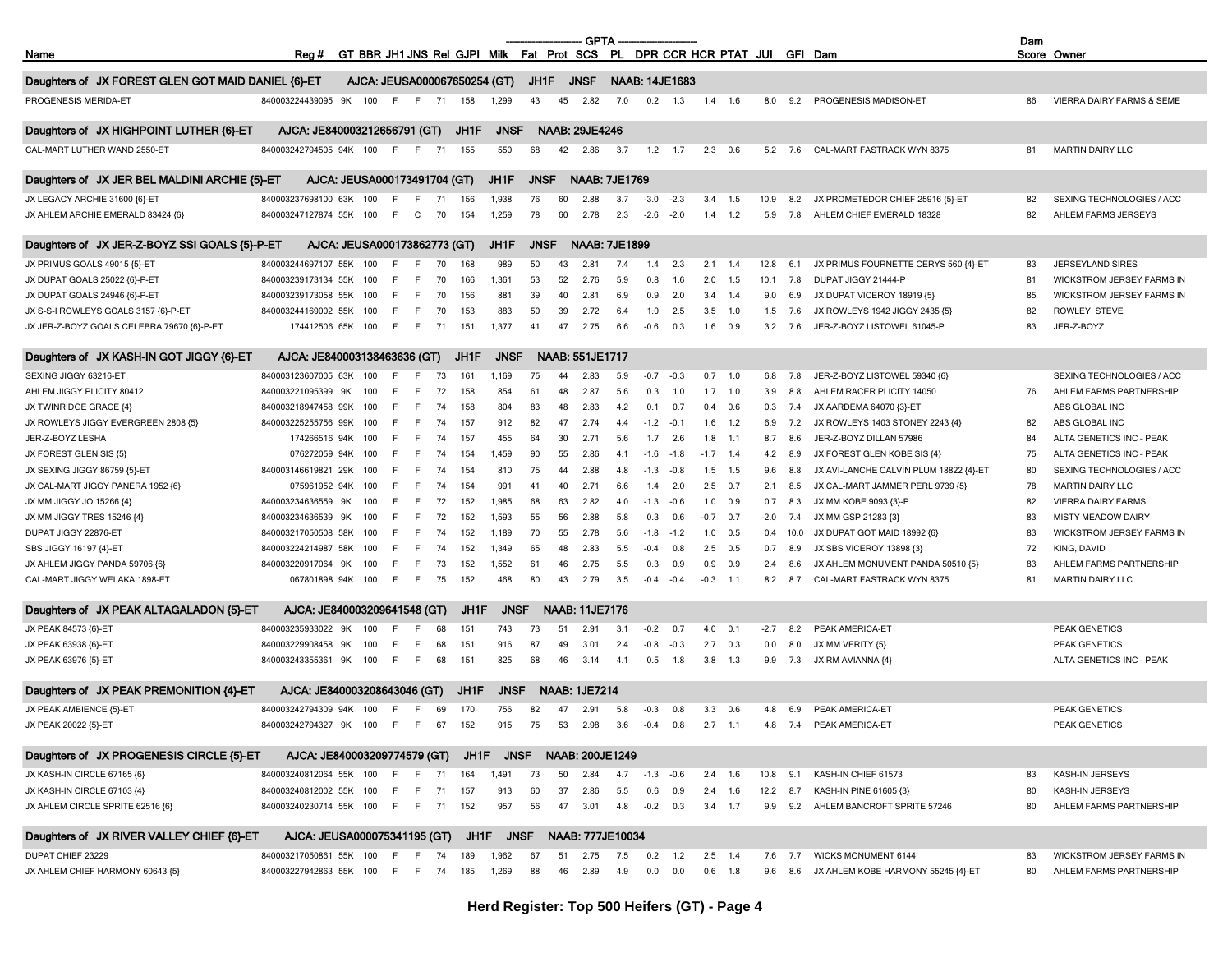|                                        |                         |                              |    |        |    |     |       |     |      | GPTA       |     |              |        |           |                      |         |         |                                            | Dam |                                          |
|----------------------------------------|-------------------------|------------------------------|----|--------|----|-----|-------|-----|------|------------|-----|--------------|--------|-----------|----------------------|---------|---------|--------------------------------------------|-----|------------------------------------------|
| Name<br>SEXING CHIEF 93673-ET          | Rea #                   | GT BBR JH1 JNS Rel GJPI Milk |    |        |    |     |       | Fat | Prot | <b>SCS</b> | PL  |              |        |           | DPR CCR HCR PTAT JUI |         | GFI Dam | VIERRA COMPLETELY 40452                    |     | Score Owner<br>SEXING TECHNOLOGIES / ACC |
|                                        | 840003213125300<br>63K  | 100                          |    |        | 73 |     | 2,133 | 78  | 65   | 2.93       | 5.2 | $-1.0$       | $-0.2$ | 2.3       | 1.5                  | 4.2     | 7.9     |                                            |     |                                          |
| KASH-IN CHIEF 67933 {5}                | 840003240812832 55K     | 100                          | F  | F      | 73 | 180 | 1.878 | 88  | 61   | 2.79       | 5.4 | $-1.9$       | $-1.4$ | 1.1       | 1.6                  | 4.9     | 7.7     | KASH-IN JIGGY 62737 {4}                    | 81  | <b>KASH-IN JERSEYS</b>                   |
| JERSEY GOLD SQUAW {6}                  | 840003218859901 63K     | 100                          | F  | E      | 73 | 180 | 1.941 | 69  | 58   | 2.73       | 7.2 | $-2.1$       | $-1.2$ | 0.8       | 1.2                  | 2.8     | 8.5     | JX JERSEY GOLD GOT MAID 17242 {5}          |     | JERSEY GOLD DAIRY, LLC                   |
| GOLDEN MEADOWS CHIEF 339               | 174621443 9K            | 100                          | F  | F.     | 71 | 178 | 2.036 | 69  | 60   | 3.02       | 6.5 | $-0.3$       | 1.1    | 2.6       | 1.8                  | 10.9    | 8.7     | GOLDEN MEADOWS COMPLETELY 4678             |     | DIAS ROBERT T. & FANELLI                 |
| JX KASH-IN CHIEF 68239 (6)             | 840003251551370<br>55K  | -100                         | F  | C      | 73 | 178 | 1.476 | 86  | 54   | 2.95       | 4.3 | 0.0          | 0.5    | 2.5       | 1.8                  | 6.9     | 8.3     | JX KASH-IN BUTKUS 62646 (5)-ET             | 79  | KASH-IN JERSEYS                          |
| JX VIERRA DOT {5}-ET                   | 840003224438720 63K     | -100                         | F. | F      | 73 | 178 | 1,485 | 88  | 46   | 2.92       | 5.7 | $-0.1$       | 0.3    | 2.5       | - 2.0                | 13.3    | 7.4     | JX VIERRA DORY {4}-ET                      | 83  | SEXING TECHNOLOGIES / ACC                |
| KASH-IN CHIEF 67331                    | 840003240812230 55K     | 100                          | F  | F.     | 74 | 177 | 1,635 | 70  | 59   | 2.89       | 4.2 | $-0.1$       | 0.8    | 3.4       | 1.6                  | 9.1     | 8.6     | ZIM BLUE BAY WESTPORT 26013 {6}            | 79  | KASH-IN JERSEYS                          |
| KASH-IN CHIEF 67327 {6}                | 840003240812226 55K     | -100                         | F  | E      | 74 | 174 | 2,402 | 96  | 75   | 3.02       | 2.8 | $-2.9$       | $-1.9$ | 1.3       | 2.3                  | 14.3    | 8.4     | KASH-IN CHIEF 61934 (5)                    | 86  | <b>KASH-IN JERSEYS</b>                   |
| JX DUPAT CHIEF 24635 {5}               | 840003239172747 55K     | -100                         | F  | F      | 74 | 174 | 1.294 | 88  | 47   | 2.96       | 5.5 | $-1.7$       | $-0.8$ | 1.7       | 2.1                  | 13.2    | 9.1     | JX DUPAT STONEY 21500 {4}                  | 83  | WICKSTROM JERSEY FARMS IN                |
| JX AVI-LANCHE CHIEF PASTY 33594 {5}-ET | 840003212620670 94K     | 100                          | F. | F      | 74 | 173 | 1,867 | 83  | 50   | 2.84       | 5.3 | $-1.5$       | $-0.9$ | 0.5       | 1.7                  | 8.2     | 7.5     | JX AVI-LANCHE KOBE PASTY 29183 {4}         | 83  | AVILA RICHARD & JENNIFER                 |
| JX RED TOP CHIEF 60321 {6}             | 840003244444805 55K     | 100                          | F  | E      | 74 | 173 | 1,159 | 72  | 49   | 2.85       | 48  | -0.2         | 0.4    | 3.0       | 2.0                  | 14.6    | 8.7     | JX RED TOP PINE 53179 (5)                  | 82  | <b>RED TOP JERSEYS</b>                   |
| KASH-IN CHIEF 67297                    | 840003240812196 55K     | 100                          | F  | F      | 74 | 173 | 1,162 | 79  | 47   | 2.76       | 6.1 | $-1.8$       | $-0.9$ | 1.6       | 2.1                  | 10.5    | 8.8     | KASH-IN JIGGY 61910                        | 84  | KASH-IN JERSEYS                          |
| JX CROSSWIND CHRISTIE {6}              | 840003234019244 94K     | 100                          | E  | F      | 74 | 173 | 1,143 | 61  | 46   | 2.83       | 5.9 | $-0.5$       | -0.8   | 2.8       | - 2.2                | 16.0    | 8.2     | JX CROSSWIND AROUND 10299 {5}              | 83  | PEAK GENETICS                            |
| KASH-IN CHIEF 67059 {5}                | 840003240811958 55K     | -100                         | F  | E      | 74 | 172 | 2.296 | 85  | 61   | 2.91       | 3.7 | $-1.0$       | $-0.8$ | 1.3       | 1.9                  | 9.5     | 8.9     | KASH-IN SKYLER 61018 {4}                   | 81  | KASH-IN JERSEYS                          |
| RIVER VALLEY CHIEF MAC 8294-ET         | 9K<br>067878294         | 100                          | F  | -F     | 73 | 172 | 1,206 | 62  | 43   | 2.86       | 6.3 | 0.4          | 1.7    | 1.2       | 1.8                  | 12.1    | 8.3     | RIVER VALLEY LSTWL MACNCHEZ 5055-ET        | 91  | RIVER VALLEY FARM                        |
| <b>VIERRA LAMB-ET</b>                  | 840003224439266<br>9K   | 100                          | F  | F.     | 73 |     | 1,696 | 104 | 60   | 3.00       | 3.4 | $-2.2$       | $-1.4$ | 2.3       | 1.9                  | 7.8     | 8.6     | JX VIERRA LADYGAGA {6}-ET                  | 84  | <b>VIERRA DAIRY FARMS &amp; SEME</b>     |
| <b>FOREST GLEN SURI</b>                | 076271685 94K           | 100                          | F  | C      | 74 | 171 | 1.579 | 71  | 52   | 2.77       | 5.0 | -0.9         | 0.2    | 1.6       | 1.8                  | 9.9     | 8.4     | FOREST GLEN LISTOWEL SURI                  | 82  | ALTA GENETICS INC - PEAK                 |
| DUPAT CHIEF 24943                      | 840003239173055 55K     | 100                          | F  | E      | 74 | 171 | 1,422 | 53  | 41   | 2.91       | 60  | 0.7          | 1.9    | 2.5       | 1.5                  | 8.4     | 8.8     | DUPAT KALAHARI 19707                       | 82  | WICKSTROM JERSEY FARMS IN                |
| DUPAT CHIEF 23466-ET                   | 840003217051098 58K     | 100                          | F. | F.     | 74 | 170 | 2,136 | 97  | 64   | 2.93       | 3.3 | $-2.0$       | $-1.5$ | $-0.2$    | 1.2                  | 4.0     | 9.0     | JX DUPAT GOT MAID 19643 {6}                | 81  | WICKSTROM JERSEY FARMS IN                |
| AJ CHIEF 4611                          | 067534611 63K           | -100                         | F  | F      | 74 | 170 | 1,851 | 71  | 60   | 2.84       | 5.5 | $-1.3$       | $-0.4$ | 1.8       | 1.4                  | 4.4     | 7.8     | JX AJ MAID 3848 {6}                        | 80  | SEXING TECHNOLOGIES / ACC                |
| KASH-IN CHIEF 68040                    | 840003251551171 55K     | 100                          | E  | E      | 73 | 170 | 1,651 | 74  | 46   | 2.83       | 5.4 | $-2.0$       | $-1.6$ | 2.1       | 2.3                  | 18.1    | 7.9     | KASH-IN CHIEF 62139                        | 77  | <b>KASH-IN JERSEYS</b>                   |
| <b>FOREST GLEN BETTER</b>              | 067872207 94K           | 100                          | C  | F.     | 74 | 170 | 1,232 | 70  | 45   | 2.76       | 6.7 | $-0.7$       | 0.4    | 1.6       | 1.3                  | 3.2     | 8.1     | FOREST GLEN DASHIELL BETTER                | 75  | ALTA GENETICS INC - PEAK                 |
| JX RED TOP CHIEF 60694 {5}             | 840003247092496 55K     | -100                         | F  | E      | 73 | 170 | 1.047 | 77  | 43   | 2.88       | 4.1 | 0.7          | 0.7    | 2.4       | 1.8                  | 13.7    | 7.9     | JX RED TOP STONEY 53461 {4}                | 78  | <b>RED TOP JERSEYS</b>                   |
| SANDCREEKS CHIEF 14091-ET              | 840003223350754<br>55K  | 100                          | E  | E      | 73 | 170 | 1,627 | 52  | 42   | 2.88       | 61  |              | 2.5    | 3.5       | 2.0                  | 13.5    | 7.9     | JX SAND CREEK ZINC 12251 {6}-ET            | 78  | SAND CREEK DAIRY LLC                     |
| JX KASH-IN CHIEF 68306 {5}             | 840003251551437 55K     | 100                          | F  | E      | 73 | 170 | 1,114 | 84  | 40   | 2.97       | 5.5 | $-0.1$       | 0.2    | 2.4       | 1.9                  | 12.2    | 6.9     | JX KASH-IN STONEY 58257 {4}                | 83  | <b>KASH-IN JERSEYS</b>                   |
| JX AVI-LANCHE CHIEF PASTY 33619 {5}-ET | 840003212620695 94K     | 100                          | F  | E      | 74 | 169 | 1.683 | 80  | 53   | 2.92       | 4.9 | $-1.3$       | $-0.9$ | 0.0       | 2.0                  | 14.8    | 9.0     | JX AVI-LANCHE KOBE PASTY 29183 {4}         | 83  | AVILA RICHARD & JENNIFER                 |
| DUPAT CHIEF 23487-ET                   | 840003217051119<br>58K  |                              | F  | C      | 74 | 168 | 1.406 | 78  | 51   | 2.98       | 4.6 | $-1.2$       | $-0.9$ | 1.7       | 1.8                  | 17.6    | 8.5     | JX DUPAT KALAHARI 19703 (6)                | 77  | <b>WICKSTROM JERSEY FARMS IN</b>         |
| JX MM CHIEF MACHA 15683 {5}            | 840003234636976 9K      | -100                         | F. | F.     | 72 | 167 | 1,660 | 83  | 49   | 3.04       | 4 N | $-0.4$       | $-0.3$ | 1.7       | 2.2                  | 14.5    | 7.0     | JX MM FAMILIA 6264 {4}                     | 87  | <b>MISTY MEADOW DAIRY</b>                |
| JX AVI-LANCHE CHIEF LETA 33626 {5}-ET  | 840003212620702 94K     | 100                          | F  | E      | 74 | 167 | 1.221 | 78  | 48   | 2.84       | 4.7 | $-0.9$       | $-1.0$ | 1.8       | 1.7                  | 10.8    | 8.0     | JX AVI-LANCHE MALDINI LETA 26217 {4}-ET    | 83  | AVILA RICHARD & JENNIFER                 |
| RIVER VALLEY CHIEF CHERITA 2415-ET     | 840003236548444<br>9K   | 100                          |    | F      | 72 | 167 | 1.382 | 72  | 47   | 2.95       | 3.9 | $-0.5$       | $-0.1$ | 2.1       | 2.1                  | 11.8    | 8.9     | JX RIVER VALLEY DECADE CHERITA 7494 {6}-ET |     | <b>RIVER VALLEY FARM</b>                 |
| JX DUPAT CHIEF 24846 {5}-ET            | 840003239172958 55K     | 100                          | F  | E      | 74 | 167 | 1,241 | 69  | 43   | 2.83       | 5.8 | 0.2          | 0.6    | 1.7       | 1.5                  | 6.5     | 7.1     | JX DUPAT STONEY 21366 {4}                  | 78  | WICKSTROM JERSEY FARMS IN                |
| KASH-IN CHIEF 66087-ET                 | 840003235803161 55K     | -100                         | F  | E      | 74 | 166 | 2,062 | 83  | 65   | 2.91       | 44  | $-2.0$       | $-1.2$ | 2.2       | 1.5                  | 5.3     | 7.9     | KASH-IN CHEDDAR 60375-ET                   | 76  | KASH-IN JERSEYS                          |
| CANGEN CHIEF 2814                      | 9K<br>120492814         | 100                          | F  | E      | 72 | 166 | 1.660 | 73  | 58   | 2.93       | 3.7 | $-0.5$       | $-0.3$ | 2.7       | 1.4                  | 4.2     | 9.0     | JX CANGEN WORLD CUP 4531 {5}-ET            |     | FERME LAITIERE MARINEAU/C                |
| RED TOP CHIEF 58091 {6}                | 840003236267152 55K     | 100                          | F  | F      | 74 | 165 | 1,646 | 74  | 55   | 2.88       | 5.4 | $-1.8$       | $-0.2$ | 2.5       | 1.7                  | 7.6     | 8.3     | RED TOP VICEROY 45220 (5)                  | 81  | <b>RED TOP JERSEYS</b>                   |
| DUPAT CHIEF 24030                      | 840003223510606 55K     | 100                          | F  | E      | 75 | 165 | 1,487 | 56  | 48   | 2.90       | 5.4 | 0.6          | 1.1    | 1.8       | 1.5                  | 7.7     | 8.4     | DUPAT NEWS 15912-ET                        | 85  | WICKSTROM JERSEY FARMS IN                |
| JX RED TOP CHIEF 57186 {6}             | 840003230706154<br>55K  | 100                          | F  | E      | 74 | 165 | 1.264 | 53  | 42   | 2.85       | 6.1 | n n          | 0.5    | 4.6       | 1.6                  | 7.5     | 9.3     | JX RED TOP DIMMER 44350 {5}                | 84  | <b>RED TOP JERSEYS</b>                   |
| AHLEM CHIEF VETTE 60675                | 840003227942895 55K     | -100                         | F  | C      | 74 | 164 | 2,010 | 63  | 57   | 2.96       | 6.1 | $-2.3$       | $-1.4$ | 1.3       | 1.0                  | 2.2     | 8.6     | AHLEM LISTOWEL VETTE 53151                 | 73  | AHLEM FARMS PARTNERSHIP                  |
| JX FOREST GLEN CHIEF MARIANA (5)       | 076272013 94K           | 100                          | F  | -F     | 73 | 164 | 1,766 | 73  | 50   | 2.86       | 5.2 | -0.6         | 0.0    | 1.3       | - 1.3                | 4.4     | 8.3     | JX FOREST GLEN KOBE MARIAN {4}-P           |     | FOREST GLEN JERSEYS                      |
| JX RED TOP CHIEF 56962 {4}             | 840003227766271 55K     | 100                          | F  | E      | 74 | 164 | 1.297 | 80  | 46   | 2.83       | 3.3 | 04           | 0.5    | 1.4       | 1.8                  | 12.5    | 6.9     | JX RED TOP CRUISER 39950 {3}               | 83  | <b>RED TOP JERSEYS</b>                   |
| ROC-BOT CHIEF 12546 {6}                | 840003219011878         | 100                          | F  | E      | 73 | 164 | 1.175 | 66  | 40   | 2.93       | 5.9 | 0.0          | 1.1    |           | 1.6                  | 9.7     |         |                                            | 74  | <b>VIERRA DAIRY FARMS &amp; SEME</b>     |
|                                        | 9K                      |                              |    |        |    |     |       |     |      |            |     |              |        | 2.1       |                      |         | 9.1     | ROC-BOT NXLEVEL 8758 {5}                   |     |                                          |
| JX RED TOP CHIEF 56117 (5)             | 840003224957083 58K     | 100                          |    | E<br>F | 74 | 164 | 1,552 | 58  | 36   | 2.83       | 6.8 | 1.8          | 2.2    | 2.1       | 0.6                  | 3.3     | 7.8     | JX RED TOP IVORY 36958 {4}                 | 78  | <b>RED TOP JERSEYS</b>                   |
| JX RED TOP CHIEF 56894 {6}             | 840003227766203 55K     | 100                          |    |        | 75 | 164 | 977   | 71  | 34   | 2.76       | 5.2 | 09           | 1.6    | 1.6       | $-1.1$               | 4.6     | 8.4     | JX RED TOP CRUISER 39697 {5}               | 83  | <b>RED TOP JERSEYS</b>                   |
| BLUE MIST CHIEF PAM {6}                | 174171706 58K 100       |                              | F. | F.     | 74 | 163 | 1.707 | 61  | 50   | 2.92       | 4.4 | 0.7          | 1.0    | 2.0       | 1.9                  | 9.9     | 8.7     | JX BLUE MIST WORLD CUP PAM-2 (5)-ET        | 90  | GOMES JERSEY DAIRY, LLC                  |
| JX DUPAT CHIEF 24845 {5}-ET            | 840003239172957 55K 100 |                              | F. | F.     | 74 | 163 | 1,372 | 71  | 46   | 2.85       | 5.7 | $-1.4 - 1.1$ |        | 0.1       | 2.1                  | 15.8    | 8.5     | JX DUPAT STONEY 21366 {4}                  | 78  | WICKSTROM JERSEY FARMS IN                |
| KASH-IN CHIEF 66504                    | 840003235803578 55K     | 100                          | F  | F      | 74 | 163 | 1,427 | 71  | 42   | 2.84       | 4.9 | $-0.3$       | 0.1    | 1.5       | 1.6                  | 9.3     | 8.6     | KASH-IN PHAROAH 52869 {6}                  | 82  | KASH-IN JERSEYS                          |
| SANDCREEKS BELLAROSE                   | 840003223350794 94K     | 100                          | F  | F      | 74 | 163 | 1,341 | 74  | 42   | 2.98       | 5.0 | 0.0          | 1.8    | 2.3       | 1.8                  | 10.2    | 8.3     | AVI-LANCHE VICEROY BELLA 25540             | 86  | ALTA GENETICS INC - PEAK                 |
| HILMAR CHIEF 26908                     | 840003221319612 9K      | 100                          | F. | F.     | 72 | 163 | 1,161 | 59  | 41   | 2.81       | 5.3 | 0.6          | 0.7    | $0.7$ 1.2 |                      | 8.5     | 7.9     | HILMAR AMP 100651                          | 78  | AHLEM, CHARLES                           |
| JX AHLEM CHIEF LILAC 81225 {4}         | 840003232315348 55K     | 100                          | F  | F      | 74 | 163 | 1,587 | 55  | 40   | 2.94       | 5.7 | 1.9          | 2.8    | 4.0       | 1.4                  | 4.9     | 7.4     | JX AHLEM TYRION LILAC 15073 {3}            | 80  | AHLEM FARMS JERSEYS                      |
| JX AHLEM CHIEF VALNTINE 80550 {5}      | 840003221095537<br>9K   | 100                          | F. | F.     | 72 | 163 | 1,210 | 64  | 34   | 2.92       | 5.9 | 1.0          | 1.3    | 2.3       | 2.2                  | 18.8    | 8.0     | JX AHLEM GUINNESS VALNTINE 7696 {4}        | 81  | AHLEM FARMS JERSEYS                      |
| JX LEGACY CHIEF 30280 {4}              | 840003224239570 9K      | 100                          | F  | F.     | 72 | 162 | 1,796 | 60  | 54   | 2.93       | 5.4 | 0.4          | 1.4    | $1.7$ 1.3 |                      | 5.8     | 8.0     | JX LEGACY PRINCE 20102 {3}                 | 85  | <b>LEGACY RANCH</b>                      |
| VIERRA WILLOW-ET                       | 840003224439472 9K      | 100                          | F  | F.     | 72 | 162 | 1,608 | 95  | 53   | 3.01       | 2.6 | $-1.2$       | $-1.3$ | 1.0       | 2.2                  | 16.1    | 8.8     | JX LUCKY HILL WHISKEY {6}-ET               | 82  | VIERRA DAIRY FARMS & SEME                |
| AJ CHIEF 5094                          | 067935094 9K            | 100                          | F. | F.     | 72 | 162 | 1,586 | 72  | 48   | 2.96       | 4.2 | $-0.6$       | 0.2    | 2.5       | 2.0                  | 12.8    | 8.7     | AJ WESTPORT 4459 {6}                       | 84  | SEXING TECHNOLOGIES / ACC                |
| JX MM CHIEF KITTY 17548 {6}            | 840003245152303 55K 100 |                              | F. | F.     | 74 | 162 | 977   | 66  | 36   | 2.90       | 5.6 | 0.7          | 1.0    | $3.0$ 1.4 |                      | 5.7 7.6 |         | JX MM STEVE 11616 {5}                      | 79  | MISTY MEADOW DAIRY                       |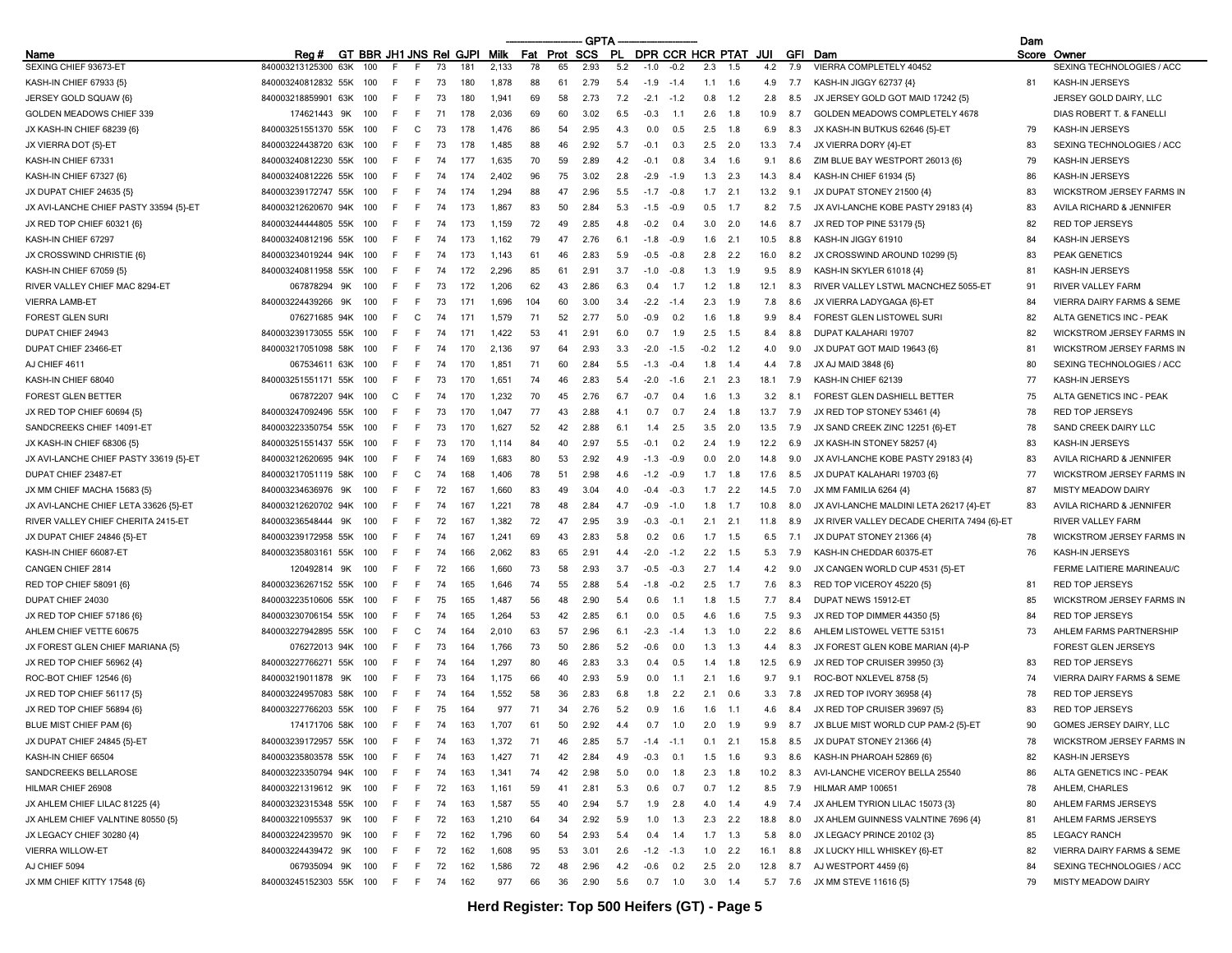|                                       |                         |            |                              |    |     |       |     |      | <b>GPTA</b>      |      |                      |           |           |       |      |     |                                           | Dam   |                                  |
|---------------------------------------|-------------------------|------------|------------------------------|----|-----|-------|-----|------|------------------|------|----------------------|-----------|-----------|-------|------|-----|-------------------------------------------|-------|----------------------------------|
| Name                                  | Rea#                    |            | GT BBR JH1 JNS Rei GJPI Milk |    |     |       | Fat | Prot | SCS              | .PL  | DPR CCR HCR PTAT JUI |           |           |       |      |     | <b>GFI</b> Dam                            | Score | Owner                            |
| DUPAT CHIEF 23880-ET                  | 840003223510456         | 58K<br>100 |                              | 75 | 161 | 1.767 | 79  | 55   | 2.99             | 4.0  | $-0.9$               | 0.1       | 2.9       |       | 8.1  | 8.3 | <b>DUPAT FEARLESS 15549-ET</b>            | 93    | <b>WICKSTROM JERSEY FARMS IN</b> |
| RIVER VALLEY CHIEF MAC5055 2413-ET    | 840003236548442         | 9K<br>100  |                              | 73 | 161 | 1,681 | 65  | 51   | 2.83             | -5.1 | $-0.7$               | 0.2       | 0.6       | 1.5   | 7.4  | 8.6 | RIVER VALLEY LSTWL MACNCHEZ 5055-ET       | 91    | <b>RIVER VALLEY FARM</b>         |
| JX ROC-BOT CHIEF 11786 {5}            | 840003213787131 9K      | 100        | F<br>E                       | 72 | 161 | 1,312 | 81  | 51   | 2.98             | 3.9  | $-0.3$               | 0.3       | 1.7       | 1.1   | 2.0  | 6.1 | JX ROC-BOT MACKENZIE 8272 {4}             | 79    | <b>ROCK BOTTOM DAIRY</b>         |
| JX RED TOP CHIEF 60113 {4}            | 840003244444597 55K     | 100        | E<br>E                       | 74 | 161 | 1.574 | 80  | 50   | 2.99             | 4.4  | $-0.9$               | $-0.2$    | 1.8       | 1.6   | 5.5  | 7.5 | JX RED TOP STONEY 48168 (3)               | 80    | <b>RED TOP JERSEYS</b>           |
| JX DUPAT CHIEF 23899 {5}-ET           | 840003223510475 58K     | 100        | F<br>F                       | 74 | 161 | 1,659 | 54  | 49   | 2.90             | 6.2  | 0.6                  | $-1.1$    | 2.7       | 1.9   | 13.1 | 7.7 | JX PRIMUS DANCER CARNIVAL 687 {4}-ET      | 86    | WICKSTROM JERSEY FARMS IN        |
| JX ROC-BOT CHIEF 12489 (5)            | 840003219011821 9K      | 100        | F<br>C                       | 73 | 161 | 1,151 | 70  | 49   | 2.95             | 5.0  | $-0.9$               | -0.6      | 1.1       | 1.5   | 9.9  | 7.3 | JX ROC-BOT LISTOWEL 10383 {4}             | 76    | ROCK BOTTOM DAIRY                |
| VIERRA CLARABELLE                     | 840003224439051         | 63K<br>100 | E<br>F                       | 74 | 161 | 1.078 | 77  | 46   | 2.99             | 4.9  | $-0.2$               | 0.1       | 1.5       | 1.3   | 5.6  | 8.6 | VIERRA COMPLETELY 21489                   | 75    | SEXING TECHNOLOGIES / ACC        |
| <b>BOHNERTS CHIEF MILLY</b>           | 840003130791167         | 9K<br>100  | E                            | 73 | 160 | 1.857 | 86  | 57   | 2.92             | 3.3  | $-17$                | $-10$     | 0.6       | 1.7   | 4.2  | 9.3 | JX BOHNERTS GOT MAID MULLA {6}            | 83    | ABS GLOBAL INC                   |
| LEGACY CHIEF 30119 {4}                | 840003223386874         | 9K<br>100  | F<br>F                       | 72 | 160 | 1,436 | 72  | 44   | 2.92             | 4.9  | $-0.5$               | 0.2       | 1.0       | 2.1   | 12.4 | 7.9 | LEGACY CRAZE 23699 {3}                    | 87    | <b>LEGACY RANCH</b>              |
| JX AVI-LANCHE CHIEF DEDE 33457 {5}-ET | 840003212620533 94K     | 100        | E<br>-F                      | 73 | 160 | 1,170 | 69  | 44   | 2.89             | 4.8  | $-0.2$               | 0.1       | 1.8       | 1.8   | 16.4 | 6.6 | JX AVI-LANCHE LONZO DEDE 28902 {4}-ET     | 79    | AVILA RICHARD & JENNIFER         |
| KASH-IN CHIEF 66998 {5}               | 840003235804072 55K     | 100        | F<br>E                       | 74 | 160 | 1,494 | 55  | 42   | -2.87            | 5.6  | 0.1                  | $-1.1$    | 4.1       | 1.3   | 4.3  | 8.8 | KASH-IN CHEDDAR 60532 {4}                 | 70    | KASH-IN JERSEYS                  |
| JX FOREST GLEN CHIEF JEN {5}          | 067872451 94K           | 100        | F<br>F                       | 74 | 160 | 1,302 | 64  | 39   | 2.92             | 6.1  | $-0.9$               | 0.6       | 2.6       | 1.7   | 9.2  | 8.2 | JX FOREST GLEN KLAY JEN {4}-ET            | 82    | <b>FOREST GLEN JERSEYS</b>       |
| JX AVI-LANCHE CHIEF TRISKIT 32396 {5} | 840003212619472         | 9K<br>100  | -F<br>F                      | 73 | 160 | 1,177 | 59  | 38   | 2.94             | 5.9  | 1.2                  | 2.2       | 3.2       | - 1.3 | 6.1  | 7.7 | JX AVI-LANCHE STONEY TRISKIT 27753 {4}    | 78    | AVILA RICHARD & JENNIFER         |
| JX ROC-BOT CHIEF 12612 {5}            | 840003219011944         | 9K<br>100  | F.                           | 73 | 160 | 1,362 | 54  | 37   | 2.82             | 6.0  | 1.0                  | -1.6      | 3.6       | 1.8   | 11.6 | 8.5 | JX ROC-BOT PELE 10270 {4}                 | 82    | ROCK BOTTOM DAIRY                |
| JX HILMAR CHIEF 27061 {5}             | 840003221319765         | 9K<br>100  | E<br>E                       | 72 | 159 | 2.048 | 74  | 65   | 3.00             | 2.5  | $-0.8$               | 0.5       | 2.3       | 1.6   | 8.8  | 8.6 | JX HILMAR KESTREL 12696 {4}               | 80    | AHLEM, CHARLES                   |
| KASH-IN CHIEF 66080-ET                | 840003235803154 55K     | 100        | F<br>F                       | 74 | 159 | 2,053 | 85  | 63   | 3.01             | 3.7  | $-1.9$               | $-2.7$    | 0.4       | 1.9   | 6.5  | 8.4 | KASH-IN CHEDDAR 60375-ET                  | 76    | <b>KASH-IN JERSEYS</b>           |
| JX MM CHIEF WREN 17489 {6}            | 840003245152244 55K     | 100        | C<br>E                       | 74 | 159 | 1,379 | 85  | 47   | -2.94            | 5.3  | $-1.2$               | $-0.9$    | 1.7       | 1.1   | 0.3  | 9.1 | JX MM STEVE 26823 {5}                     | 80    | <b>MISTY MEADOW DAIRY</b>        |
| LEGACY CHIEF 30144 {4}                | 840003223386899         | 9K<br>100  | -F<br>E                      | 73 | 159 | 1,360 | 85  | 46   | 2.95             | 3.2  | -0.6                 | 0.3       | 0.2       | 1.7   | 10.5 | 8.7 | LEGACY CRAZE 23327 {3}                    | 83    | <b>LEGACY RANCH</b>              |
| KASH-IN CHIEF 66096-ET                | 840003235803170 55K     | 100        | C<br>F.                      | 74 | 159 | 1.604 | 58  | 44   | 2.87             | 6.3  | $-0.4$               | 0.7       | 1.9       | 2.1   | 15.6 | 8.1 | DG BAR DASHIELL MAID-ET                   | 79    | <b>KASH-IN JERSEYS</b>           |
| DIAMOND J JERSEY CHIEF 2722 {4}       | 840003219053782 58K     | 100        |                              | 74 | 159 | 1.343 | 63  | 43   | 2.72             | 4.8  | 0.1                  | 0.7       | 0.0       | 1.4   | 3.5  | 7.1 | DIAMOND J LISTOWEL 1363 {3}-P             | 72    | DIAMOND J DAIRY                  |
| DUPAT CHIEF 22505                     | 840003217050137 58K     | 100        | -F<br>E                      | 74 | 159 | 971   | 58  | 34   | 284              | 5.4  | 1.0                  | 2.4       | 3.4       | 1.2   | 6.9  | 9.1 | DUPAT STEVE 17495                         | 81    | WICKSTROM JERSEY FARMS IN        |
| JX ROC-BOT CHIEF 12620 {4}-P          | 840003219011952 99K     | 100        | E<br>F.                      | 74 | 158 | 1.713 | 69  | 59   | 2.94             | 4.0  | $-1.5$               | $-1.2$    | 0.2       | 1.5   | 10.2 | 7.3 | JX ROC-BOT LISTOWEL 10567 {3}-P           | 73    | STEINER, MATTHEW                 |
| DUPAT CHIEF 23612                     | 840003223510188 55K     | 100        | -F<br>F                      | 75 | 158 | 1.570 | 62  | 51   | 2.74             | 5.1  | $-1.0$               | 0.0       | 1.9       | 1.2   | 7.1  | 8.3 | DUPAT ISAAC 15608                         | 86    | <b>WICKSTROM JERSEY FARMS IN</b> |
| DUPAT CHIEF 23918-ET                  | 840003223510494 63K     | 100        | E                            | 75 | 158 | 1.744 | 63  | 47   | 2.96             | 5.3  | $-0.3$               | 0.2       | 2.4       | 2.1   | 16.4 | 8.4 | <b>DUPAT FEARLESS 15549-ET</b>            | 93    | SEXING TECHNOLOGIES / ACC        |
| JX AVI-LANCHE CHIEF SANDY 33587 {5}   | 840003212620663 94K     | 100        | F<br>E                       | 74 | 158 | 1,304 | 68  | 46   | 2.95             | 4.0  | $-0.1$               | 0.3       | 0.8       | 1.5   | 6.9  | 7.6 | JX AVI-LANCHE KOBE SANDY 29137 {4}        | 78    | AVILA RICHARD & JENNIFER         |
| HILMAR CHIEF 27435                    | 840003221320139         | 9K<br>100  | E<br>F                       | 73 | 158 | 1,261 | 77  | 44   | 2.83             | 4.4  | $-0.8$               | 0.0       | 2.6       | 1.5   | 6.3  | 8.7 | HILMAR STEVE 6144                         | 80    | AHLEM, CHARLES                   |
| AVI-LANCHE CHIEF FERN 33519           | 840003212620595 94K     | 100        | C                            | 73 | 158 | 1.149 | 90  | 42   | 3.0 <sup>-</sup> | 3.5  | $-0.5$               | 0.0       | 1.5       | 1.8   | 13.0 | 8.3 | AVI-LANCHE SKYLER FERN 29353              |       | AVILA RICHARD & JENNIFER         |
| RED TOP CHIEF 57212                   | 840003230706180 55K     | 100        | E<br>C                       | 74 | 158 | 1.049 | 62  | 32   | 2.82             | 6.3  | $-0.5$               | 0.2       | 2.8       | 1.9   | 13.0 | 9.0 | RED TOP STEVE 44338 {6}                   | 85    | <b>RED TOP JERSEYS</b>           |
| ERTL GM CHIEF NELLY                   | 067393008 94K           | 100        | E<br>F.                      | 74 | 157 | 1.919 | 78  | 60   | 2.96             | 4.6  | $-3.4$               | $-2.4$    | 1.0       | 1.6   | 5.7  | 9.8 | JX ERTL GOT MAID NOLA {6}-ET              |       | ERTL DAVID & BETH                |
| RIVER VALLEY CHIEF CRCSACT 44343-ET   | 840003238097576 94K     | 100        | F                            | 75 | 157 | 1.934 | 80  | 59   | 2.96             | 2.4  | $-1.0$               | $-0.6$    | 0.2       | 1.5   | 5.4  | 8.7 | RIVER VALLEY MILTON CRCSACT 4494-ET       | 87    | <b>SUNNYSIDE FARM</b>            |
| JX JER-Z-BOYZ CHIEF 75185 {5}         | 174103482 65K           | 100        | F<br>E                       | 74 | 157 | 1,541 | 78  | 54   | 2.96             | 4.0  | $-1.1$               | $-10$     | 1.2       | 1.9   | 6.3  | 6.7 | JX JER-Z-BOYZ MESQUITE 66304 {4}          | 77    | JER-Z-BOYZ                       |
| RED TOP CHIEF 53256 {6}               | 840003214457411 58K     | 100        | F<br>E                       | 74 | 157 | 1,950 | 72  | 52   | 2.94             | 4.3  | $-0.7$               | 0.0       | 1.7       | 1.6   |      | 8.1 | JX RED TOP MILTON 40813 {5}               | 84    | <b>RED TOP JERSEYS</b>           |
|                                       |                         |            | E                            | 73 |     |       | 54  |      |                  |      |                      |           |           |       | 5.2  |     | AHLEM VICEROY HAVS 54569                  |       | AHLEM FARMS PARTNERSHIP          |
| AHLEM CHIEF HAVS 59310                | 840003220916668         | 9K<br>100  | F                            |    | 157 | 1.546 |     | 49   | 2.86             | 4.2  | 1.1                  | 1.9       | 2.4       | 2.0   | 11.3 | 8.9 |                                           | 83    |                                  |
| JX RED TOP CHIEF 58543 {4}            | 840003238423802 55K     | 100        | F                            | 74 | 157 | 1.903 | 65  | 48   | 2.81             | 4.4  | $-0.3$               | 0.5       | 0.8       | 2.1   | 17.9 | 6.9 | JX RED TOP MILTON 40044 {3}               | 81    | <b>RED TOP JERSEYS</b>           |
| JX AVI-LANCHE CHIEF DEDE 33437 {5}-ET | 840003212620513 94K     | 100        | E<br>E                       | 73 | 157 | 1,542 | 68  | 48   | 2.90             | 4.8  | $-0.2$               | 0.2       | 2.6       | 1.4   | 5.0  | 7.0 | JX AVI-LANCHE LONZO DEDE 28902 {4}-ET     | 79    | AVILA RICHARD & JENNIFER         |
| KASH-IN CHIEF 67580                   | 840003240812479 55K     | 100        | F<br>E                       | 74 | 157 | 1,405 | 60  | 48   | 2.78             | 5.6  | $-0.9$               | 0.2       | 0.7       | 1.4   | 6.0  | 9.3 | KASH-IN URLACHER 61873-ET                 | 82    | KASH-IN JERSEYS                  |
| JX RED TOP CHIEF 58704 {4}            | 840003238423963 55K     | 100        | F<br>F                       | 75 | 157 | 1,662 | 58  | 44   | 2.87             | 6.3  | $-0.5$               | $-0.2$    | 0.6       | 2.0   | 14.3 | 8.0 | JX RED TOP MARLO 37913 {3}                | 85    | <b>RED TOP JERSEYS</b>           |
| JX SMJ CHEIF GABBY {4]                | 067548273               | 9K<br>100  | E<br>-F                      | 72 | 157 | 1,275 | 62  | 39   | 2.87             | 6.3  | $-0.3$               | $-0.1$    | 1.3       | 1.2   | 6.2  | 7.6 | JX SMJ TYRION GLOW {3}                    |       | SILVER MAPLE FARMS INC           |
| JX ROC-BOT CHIEF 12576 {6}            | 840003219011908         | 9K<br>100  | E<br>E                       | 73 | 157 | 1.051 | 70  | 34   | 2.88             | 44   | 0.1                  | 1.1       | 2.6       | 2.7   | 20.8 | 8.7 | JX ROC-BOT CRAZE 10527 {5}                | 77    | <b>ROCK BOTTOM DAIRY</b>         |
| JX DUPAT CHIEF 23453 {6}-ET           | 840003217051085 58K     | 100        | -F<br>E                      | 74 | 156 | 2,134 | 69  | 64   | 2.86             | 4.0  | $-2.4$               | $-1.8$    | 2.4       | 2.1   | 12.6 | 7.9 | JX DUPAT TRIUMPH 17851 {5}                | 90    | <b>WICKSTROM JERSEY FARMS IN</b> |
| JX TAYLOR BROTHERS CHIEF 9375 {5}-ET  | 840003217135064         | 9K<br>100  |                              | 73 | 156 | 1,680 | 63  | 52   | $3.0^{\circ}$    | 3.5  | $-0.3$               | 0.9       | 2.4       | 2.0   | 13.6 | 8.7 | JX TAYLOR BROTHERS VICEROY 8278 {4}-ET    |       | TAYLOR BROTHERS                  |
| DUPAT CHIEF 23319                     | 840003217050951 55K     | 100        |                              | 73 | 156 | 1,705 | 71  | 51   | 3.10             | 3.6  | 0 7                  | 1.6       | 2.7       | 1.1   | 8.8  | 7.6 | JX DUPAT PILGRIM 20223 {6}                |       | WICKSTROM JERSEY FARMS IN        |
| KASH-IN CHIEF 67185                   | 840003240812084 55K     | 100        | F.<br>E                      | 74 | 156 | 1,302 | 60  | 49   | 3.00             | 4.2  | 0.4                  | 1.4       | 3.7       | 1.7   | 9.5  | 8.2 | KASH-IN PINE 61620                        | 84    | KASH-IN JERSEYS                  |
| JER-Z-BOYZ CHIEF 73865                | 174032607 9K 100        |            | - F<br>$-F$                  | 73 | 156 | 1,403 | 68  | 48   | 2.96             | 4.4  | $-0.9$               | 0.1       | $1.7$ 1.4 |       | 9.9  | 7.7 | JER-Z-BOYZ LISTOWEL 59163-P               | 86    | JER-Z-BOYZ                       |
| DUPAT CHIEF 23092                     | 840003217050724 55K 100 |            | F.                           | 74 | 156 | 1,492 | 66  | 46   | 2.92             | 5.1  | $-0.7$               | 0.8       | 1.5       | 1.5   | 9.0  | 7.3 | JX DUPAT LISTOWEL 17908 {6}               | 87    | WICKSTROM JERSEY FARMS IN        |
| PROGENESIS DIVINE-ET                  | 840003214535488 94K     | 100        | F.<br>F                      | 74 | 156 | 1,524 | 65  | 45   | 2.96             | 5.1  | $-1.5$               | $-0.4$    | 2.4       | 2.3   | 15.7 | 8.7 | JX PROGENESIS BNCROFT DEJA {6}-ET         | 85    | VIERRA DAIRY FARMS & SEME        |
| JX MM CHIEF HEDWIG 16256 {6}          | 840003239149002 55K 100 |            | F.<br>-F                     | 74 | 156 | 1,306 | 79  | 44   | 2.97             | 4.2  | $-0.4$               | 0.8       | $2.8$ 1.9 |       | 9.2  | 8.1 | JX MM VICEROY 10742 {5}                   | 80    | <b>MISTY MEADOW DAIRY</b>        |
| ROC-BOT CHIEF 12359                   | 840003219011691 9K      | 100        | F.<br>F                      | 72 | 156 | 1,277 | 87  | 44   | 3.09             | 5.0  | $-2.2$               | $-0.8$    | 2.5       | 1.8   | 12.9 | 7.7 | ROC-BOT NXLEVEL 10297                     |       | ROCK BOTTOM DAIRY                |
| RIVER VALLEY CHIEF CHERITA 2346-ET    | 840003217183009 9K      | 100        | F<br>F                       | 72 | 156 | 1,704 | 69  | 43   | 2.93             | 4.7  | $-0.3$               | 0.4       | $1.2$ 2.3 |       | 14.7 | 7.5 | JX RIVER VALLEY DISCO CHERITA 5154 {6}-ET | 88    | RIVER VALLEY FARM                |
| JX PROMETEDOR CHIEF 25900 {5}-ET      | 840003208873337 9K      | 100        | F<br>F                       | 73 | 156 | 1,641 | 69  | 43   | 2.88             | 5.5  | $-1.9$               | $-2.0$    | $1.7$ 2.1 |       | 17.3 | 8.5 | JX PROMETEDOR PELE 10527 {4}-ET           | 82    | PROMETEDOR GENETICS              |
| JX VICTORY 47916 CHIEF 58632 {4}      | 840003213511280 58K 100 |            | F<br>F.                      | 74 | 156 | 1,416 | 68  | 34   | 2.80             | 5.6  | $-0.1$               | 0.7       | 2.6       | 1.4   | 10.3 | 7.8 | JX VICTORY 41025 CONNER 47916 {3}         |       | VICTORY FARMS LLC                |
| JX UNITED PRIDE CHIEF 15725 {5}       | 840003230993124 9K      | 100        | F.<br>F.                     | 72 | 155 | 1,407 | 81  | 51   | 3.00             | 3.2  | $-0.7$               | $-0.4$    | 1.5       | 1.7   | 7.8  | 6.9 | JX CO-OP UPD JODECI 50805 12052 {4}-ET    | 81    | UNITED PRIDE DAIRY, LLC          |
| AHLEM CHIEF NAOMI 83154               | 840003247410264 55K 100 |            | - F<br>F.                    | 74 | 155 | 1,531 | 49  | 49   | 2.99             | 5.4  |                      | $0.5$ 2.1 | $2.9$ 1.8 |       | 10.8 | 9.6 | AHLEM VICEROY NAOMI 16318                 | 80    | AHLEM FARMS JERSEYS              |
|                                       |                         |            |                              |    |     |       |     |      |                  |      |                      |           |           |       |      |     |                                           |       |                                  |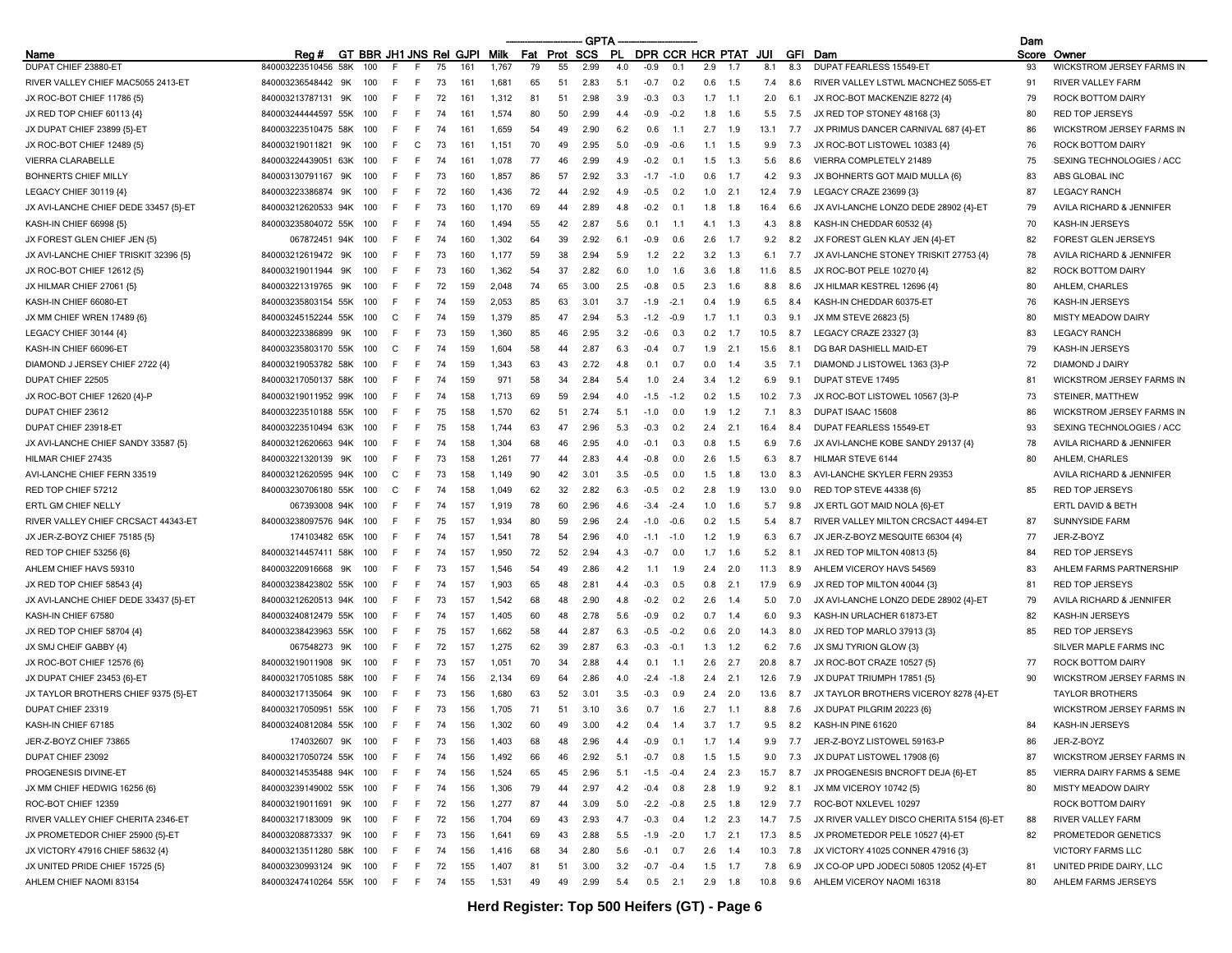|                                                       |                                        |                              |     |              |    |     |                |          |    | GPTA          |     |                |        |           |                      |        |            |                                       | Dam   |                                  |
|-------------------------------------------------------|----------------------------------------|------------------------------|-----|--------------|----|-----|----------------|----------|----|---------------|-----|----------------|--------|-----------|----------------------|--------|------------|---------------------------------------|-------|----------------------------------|
| Name                                                  | Rea#                                   | GT BBR JH1 JNS Rei GJPI Milk |     |              |    |     |                | Fat Prot |    | <b>SCS</b>    | .PL |                |        |           | DPR CCR HCR PTAT JUI |        |            | <b>GFI</b> Dam                        | Score | Owner                            |
| DUPAT CHIEF 24254                                     | 840003223510830<br>55K                 |                              |     | C            |    | 155 | 1.398          | 68       | 49 | 3.01          | 4.6 | $-1.2$         | $-0.6$ | 1.8       | 1.5                  | 8.7    | 9.7        | <b>DUPAT LISTOWEL 18506</b>           | 78    | <b>WICKSTROM JERSEY FARMS IN</b> |
| DUPAT CHIEF 23041                                     | 840003217050673 55K                    | 100                          |     | F            | 74 | 155 | 1,374          | 66       | 48 | 2.90          | 3.9 | $-0.3$         | 1.1    | 2.7       | 1.5                  | 9.1    | 8.3        | DUPAT VICEROY 18031-ET                | 90    | WICKSTROM JERSEY FARMS IN        |
| MFW CHIEF THUNDER FROG                                | 840003212808303 45K                    | 100                          | F   | F            | 74 | 155 | 1.484          | 75       | 46 | 2.78          | 47  | $-2.3$         | $-1.2$ | 1.5       | 1.7                  | 10.6   | 8.0        | JX MFW GOT MAID ANNI {6}              | 84    | MASON, ANDREW P                  |
| MFW CHIEF BUTTERSCOTCH                                | 840003212808304 45K                    | 100                          | F   | E            | 74 | 155 | 1.164          | 65       | 46 | 2.88          | 4.3 | $-0.4$         | 0.7    | 0.0       | 1.5                  | 8.6    | 9.0        | JX MFW GOT MAID ANNI {6}              | 84    | MASON, ANDREW P                  |
| DUTCH HOLLOW CHIEF MAZIE                              | 840003213697928 94K                    | 100                          |     | F            | 74 | 155 | 1,385          | 58       | 45 | 3.02          | 4.7 | $\Omega$ .     | 1.3    | 3.1       | 1.5                  | 9.0    | 7.7        | DUTCH HOLLOW VICEROY MAZE             |       | CHITTENDEN, PAUL C               |
| DUPAT CHIEF 24871                                     | 840003239172983 55K                    | 100                          | E   | F            | 74 | 155 | 1,362          | 61       | 43 | 2.87          | 4.6 | $-0.9$         | $-0.5$ | 2.6       | 1.7                  | 12.7   | 7.2        | JX DUPAT LISTOWEL 17881 {6}           | 83    | <b>WICKSTROM JERSEY FARMS IN</b> |
| RED TOP CHIEF 6061                                    | 840003247092413 55K                    | 100                          | F   | F.           | 72 | 155 | 1,060          | 51       | 43 | 2.82          | 5.1 | $-0.4$         | 0.0    | 2.8       | 2.0                  | 11.3   | 7.8        | RED TOP ALTAJERICO 53470 {6}          | 81    | RED TOP JERSEYS                  |
| JX AVI-LANCHE CHIEF RAMONA 31925 {5}                  | 840003212619001<br>9K                  | 100                          | F   | E            | 72 | 155 | 800            | 71       | 41 | 2.83          | 5.3 | $-12$          | $-0.5$ | 1.7       | 1.5                  | 6.3    | 8.2        | JX AVI-LANCHE STONEY RAMONA 27628 {4} | 77    | AVILA RICHARD & JENNIFER         |
| AHLEM CHIEF MELODY 62047                              | 840003240230245 55K                    | 100                          | F   | F            | 74 | 155 | 1.509          | 62       | 38 | 2.85          | 5.7 | $-0.8$         | $-0.4$ | 1.4       | 1.7                  | 11.6   | 9.0        | AHLEM DETERMINATE MELODY 51852        | 87    | AHLEM FARMS PARTNERSHIP          |
| AJ CHIEF 4986 {6}                                     | 067534986<br>9K                        | 100                          | E   | C            | 73 | 155 | 1,402          | 42       | 38 | 2.73          | 5.5 | 11             | 1.4    | 1.2       | 1.9                  | 14.3   | 8.1        | AJ CHILI 3074 {5}                     | 86    | <b>BOS DAIRY LLC</b>             |
| <b>VIERRA GRACE</b>                                   | 840003224439133<br>9K                  | 100                          | F   | E            | 72 | 155 | 974            | 61       | 37 | 2.88          | 5.4 | 0 9            | 1.9    | 0.0       | 1.4                  | 9.9    | 8.7        | JX VIERRA GOT MAID 30079 {6}          | 85    | <b>VIERRA DAIRY FARMS</b>        |
| JX T-D-I CHIEF 14068 {5}                              | 840003227930500<br>9K                  | 100                          | F   | F            | 72 | 155 | 1.442          | 59       | 36 | 2.82          | 6.1 | $-0.4$         | 0.6    | 2.9       | 1.9                  | 14.9   | 7.6        | JX T-D-I PRIAPUS 11499 (4)            | 83    | THE DAIRY INC.                   |
| AHLEM CHIEF CORA 61376                                | 840003236462830 63K                    | 100                          | E   | F            | 74 | 155 | 1,054          | 59       | 35 | 2.93          | 4.7 | 0.2            | 0.5    | 2.0       | 2.4                  | 23.3   | 8.0        | AHLEM DETERMINATE CORA 51022          | 87    | SEXING TECHNOLOGIES / ACC        |
| JX RED TOP CHIEF 60181 {5}                            | 840003244444665 55K                    | 100                          | C   | E            | 74 | 155 | 788            | 64       | 31 | 2.86          | 5.7 | 09             | 1.8    | 2.7       | 1.6                  | 9.3    | 7.4        | JX RED TOP STONEY 48750 {4}           | 85    | RED TOP JERSEYS                  |
| JX ROC-BOT CHIEF 13439 {5}                            | 840003228744709<br>9K                  | 100                          | F   | E            | 73 | 155 | 625            | 64       | 28 | 2.80          | 4.9 | 1.3            | 1.7    | 2.1       | 2.1                  | 14.5   | 8.3        | JX ROC-BOT CRAZE 10082 {4}            | 82    | ROCK BOTTOM DAIRY                |
| JX VIERRA DARLING {5}-ET                              | 840003224438824<br>9K                  | 100                          | E   | F            | 72 | 154 | 2.041          | 73       | 54 | 2.99          | 5.1 | $-2.3$         | $-1.7$ | 1.2       | 1.9                  | 10.2   | 8.6        | JX VIERRA DORY {4}-ET                 | 83    | <b>VIERRA DAIRY FARMS</b>        |
| JX AHLEM CHIEF JUANITA 62885 {6}                      | 840003240231083 55K                    | 100                          | F   | F            | 74 | 154 | 1,524          | 75       | 52 | 2.89          | 3.6 | $-2.7$         | $-2.1$ | 1.5       | 1.9                  | 13.1   | 9.5        | JX AHLEM PINE JUANITA 57608 {5}       | 83    | AHLEM FARMS PARTNERSHIP          |
| RED TOP CHIEF 59941 {5}                               | 840003243379864 55K                    | 100                          | F   | E            | 74 | 154 | 1,231          | 74       | 52 | 2.94          | 4 N | $-2.0$         | $-2.0$ | $-0.1$    | 2.1                  | 15.2   | 8.6        | RED TOP VALERGO 47942 {4}-P           | 80    | RED TOP JERSEYS                  |
| DUPAT CHIEF 24116                                     | 840003223510692 55K                    | 100                          |     | F.           | 74 | 154 | 1.888          | 69       | 49 | 3.00          | 47  | $-0.5$         | 0.6    | 1.8       | 1.0                  | 2.1    | 8.3        | DUPAT TUX 18891                       | 82    | <b>WICKSTROM JERSEY FARMS IN</b> |
| KASH-IN CHIEF 67335 {4}                               | 840003240812234 55K                    | 100                          | F   | F            | 74 | 154 | 1.291          | 66       | 45 | 2.81          | 4.8 | $-0.9$         | 0.2    | 0.1       | 1.6                  | 8.9    | 8.4        | KASH-IN JIGGY 61911 (3)               | 80    | KASH-IN JERSEYS                  |
| JX RED TOP CHIEF 55842 {5}                            | 840003224956808 58K                    | 100                          | F   | C            | 74 | 154 | 1,556          | 49       | 43 | 2.86          | 5.9 | 0.5            | 1.1    | 2.0       | 1.0                  | 2.9    | 7.9        | JX RED TOP VERN 38751 {4}             | 82    | <b>RED TOP JERSEYS</b>           |
| FOREST GLEN CHIEF TESS                                | 067870009 45K                          | 100                          | F   | -F           | 74 | 154 | 1,224          | 62       | 43 | 2.84          | 3.9 | -0.8           | $-0.1$ | 2.2       | 1.8                  | 14.4   | 8.7        | JX FOREST GLEN LISTOWEL TESS {6}-P    | 83    | FOREST GLEN JERSEYS              |
| RED TOP CHIEF 60807 {6}                               | 840003247092609 55K                    | 100                          | F   | F            | 73 | 154 | 1.320          | 74       | 41 | 2.96          | 3.8 | $-1.2$         | $-0.3$ | 2.7       | 2.5                  | 18.0   | 8.2        | JX RED TOP AROUND 53570 {5}           | 80    | <b>RED TOP JERSEYS</b>           |
| KASH-IN CHIEF 67107 {5}                               | 840003240812006 55K                    | 100                          | F   | E            | 73 | 154 | 997            | 67       | 38 | 2.76          | 5.3 | $-0.3$         | $-0.4$ | 0.7       | 1.1                  | 2.7    | 6.3        | JX KASH-IN LISTOWEL 53860 {4}-P       | 81    | KASH-IN JERSEYS                  |
| JX AHLEM CHIEF DELLA 62118 (5)                        | 840003240230316 55K                    | 100                          |     | F.           | 74 | 154 | 1.546          | 51       | 37 | 2.85          | 5.6 | 0 <sup>2</sup> | 0.4    | 2.2       | 2.4                  | 22.5   | 8.0        | JX AHLEM FOURNETTE DELLA 54587 {4}    | 82    | AHLEM FARMS PARTNERSHIP          |
| JX DUPAT CHIEF 24272 (5)                              | 840003223510848 55K                    | 100                          | F   | E            | 74 | 154 | 1.131          | 68       | 34 | 2.90          | 5.1 | $-0.8$         | 0.5    | 1.9       | 2.7                  | 25.1   | 8.3        | JX DUPAT STONEY 21263 {4}             | 82    | WICKSTROM JERSEY FARMS IN        |
| JX DUPAT CHIEF 24117 (6)                              | 840003223510693 55K                    | 100                          |     | F            | 75 | 154 | 1.281          | 35       | 32 | 2.84          | 7.0 |                | 1.9    | 2.5       | 2.3                  | 16.4   | 8.4        | JX DUPAT STORMCLOUD 17327 {5}-ET      | 86    | <b>WICKSTROM JERSEY FARMS IN</b> |
| KASH-IN CHIEF 61572                                   | 840003210995722 14K                    | 100                          | F   | F.           | 73 | 153 | 1,708          | 69       | 47 | 2.85          | 4.6 | $-1.4$         | -0.6   | 2.2       | 1.8                  | 12.5   | 7.5        | JX KASH-IN VALIANT 54500 {6}          | 84    | RANCHO TERESITA DAIRY            |
| JX VIERRA CHIEF 33045 {5}                             | 840003224439140 9K                     | 100                          | F   | E            | 72 | 153 | 1.070          | 78       | 47 | 2.83          | 3.7 | $-1.1$         | $-0.9$ | 2.0       | 1.3                  | 3.6    | 8.1        | JX VIERRA CESPEDES 40506 {4}          |       | <b>VIERRA DAIRY FARMS</b>        |
| RED TOP CHIEF 56070                                   | 840003224957036 58K                    | 100                          |     | F            | 74 | 153 | 841            | 68       | 44 | $2.8^{\circ}$ | 3.8 | -0.9           | 0.8    | 2.2       | 1.0                  | 8.7    | 8.6        | JX RED TOP DIMENSION 42865 {6}        | 79    | <b>RED TOP JERSEYS</b>           |
| AJ CHIEF 5003                                         | 067935003 9K                           | 100                          | F   | F            | 73 | 153 | 1,456          | 60       | 43 | 2.89          | 5.1 | 0.7            | 1.7    | 2.1       | 1.4                  | 9.4    | 8.4        | AJ PILGRIM 3151                       | 90    | ALBRIGHT JERSEYS LLC             |
| RED TOP CHIEF 58938                                   | 840003238424197 55K                    | 100                          | C   | F.           | 74 | 153 | 1,391          | 73       | 41 | 2.94          | 3.8 | $-1.1$         | $-0.3$ | 3.7       | 1.8                  | 11.1   | 9.0        | RED TOP VICEROY 45607                 | 83    | RED TOP JERSEYS                  |
| SOUTH-MONT CHIEF MAJESTY                              | 840003225333449 55K                    | 100                          | F   | E            | 74 | 153 | 983            | 47       | 40 | 2.85          | 6.2 | 0 6            | 1.2    | 3.3       | 1.1                  | 7.1    | 9.4        | SOUTH-MONT DIMENSION MERCURY {6}      | 83    | SOUTH-MONT FARM                  |
| JX CLOVER FARMS CHIEF SERGE 7901 {6}                  | 067477901 38K                          | 100                          | F   | F            | 74 | 153 | 1,098          | 57       | 38 | 2.80          | 5.0 | 0.4            | 1.8    | 2.7       | 1.6                  | 11.4   | 8.4        | JX CLOVER FARMS DETOUR SERGE 4337 (5) | 82    | <b>CLOVER FARMS</b>              |
| DUPAT CHIEF 22550                                     | 840003217050182 58K                    | 100                          | F   | F.           | 74 | 153 | 1.041          | 61       | 36 | 2.88          | 5.4 | n n            | 0.8    | 1.3       | 1.8                  | 13.2   | 9.2        | DUPAT VICEROY 19363                   | 81    | <b>WICKSTROM JERSEY FARMS IN</b> |
| JX RED TOP CHIEF 60323 {5}                            | 840003244444807<br>55K                 | 100                          |     | E            | 74 | 152 |                | 80       | 58 | 3.11          | 22  | -10            | 0.1    | 3.3       | $-1.1$               | $-2.2$ |            | JX RED TOP JODECI 48984 {4}           | 79    | RED TOP JERSEYS                  |
|                                                       | 840003219463424 58K                    | 100                          | F   | F            | 74 | 152 | 1,793<br>1,720 | 72       | 55 | 2.90          | 4.5 | $-2.7$         | $-2.4$ | 1.9       | 1.7                  | 12.3   | 8.1<br>8.3 | JX RED TOP COMANCHE 41884 {4}         | 82    | <b>RED TOP JERSEYS</b>           |
| JX RED TOP CHIEF 54758 {5}<br>AHLEM CHIEF PRIDE 59395 |                                        |                              | F   |              | 74 |     |                | 67       | 53 |               | 4.2 |                |        |           |                      |        | 8.8        |                                       |       | AHLEM FARMS PARTNERSHIP          |
|                                                       | 840003220916753 58K<br>840003221095251 | 100                          | F   | C<br>E       |    | 152 | 2,067          |          |    | 2.82          | 50  | $-1.5$         | $-1.6$ | 0.2       | 1.7                  | 9.3    |            | AHLEM LISTOWEL PRIDE 52484            | 84    | AHLEM FARMS JERSEYS              |
| JX AHLEM CHIEF LADY 80264 {5}                         | 9K                                     | 100                          |     |              | 73 | 152 | 1,489          | 66       | 51 | 2.81          |     | -19            | $-0.9$ | 0.9       | 2.1                  | 15.5   | 8.3        | JX AHLEM STONEY LADY 7604 {4}         | 83    |                                  |
| RED TOP CHIEF 59830                                   | 840003243379753 55K                    | 100                          | F   | E            | 74 | 152 | 1.426          | 68       | 51 | 2.90          | 41  | $-1.4$         | 0.0    | 2.7       | 1.2                  | 6.0    | 9.0        | JX RED TOP DIMENSION 42865 {6}        | 79    | <b>RED TOP JERSEYS</b>           |
| RED TOP CHIEF 59108 {6}                               | 840003240507992 55K                    | 100                          |     | F            | 74 | 152 | 1,207          | 86       | 50 | 2.98          | 3.0 | $-2.3$         | $-1.7$ | 1.6       | 2.1                  | 12.9   | 9.0        | RED TOP STEVE 41258 (5)               | 82    | <b>RED TOP JERSEYS</b>           |
| JER-Z-BOYZ CHIEF 74855                                | 174086866<br>9K                        | 100                          |     | $\mathsf{C}$ | 73 | 152 | 1,278          | 78       | 48 | 2.86          | 3.7 | $-2.7$         | $-2.0$ | 0.2       | 1.4                  | 10.0   | 8.0        | JER-Z-BOYZ LISTOWEL 59962-P           | 77    | JER-Z-BOYZ                       |
| DUPAT CHIEF 24146                                     | 840003223510722 55K 100                |                              | F.  | F.           | 74 | 152 | 1.647          | 54       | 47 | 2.94          | 5.1 | $-0.6$         | 0.4    | 0.8       | 1.5                  | 8.5    | 7.9        | <b>DUPAT LISTOWEL 17467</b>           | 83    | <b>WICKSTROM JERSEY FARMS IN</b> |
| KASH-IN CHIEF 67729                                   | 840003240812628 55K 100                |                              | F.  | F.           | 74 | 152 | 1,442          | 69       | 45 | 2.90          | 4.7 | $-1.0$         | 0.0    | 2.6       | 1.9                  | 9.8    | 8.9        | KASH-IN JIGGY 61877                   | 81    | KASH-IN JERSEYS                  |
| JX CAL-MART CHIEF LUNA 2273 {5}                       | 840003233607737 94K                    | 100                          | F   | F            | 74 | 152 | 1,457          | 62       | 44 | 3.00          | 5.0 | $-0.4$         | 0.4    | 2.3       | 1.4                  | 10.3   | 8.0        | JX CAL-MART BALTA LIDIA 219 {4}       | 83    | <b>MARTIN DAIRY LLC</b>          |
| GOFF CHIEF 46190-ET                                   | 067946190 9K                           | 100                          |     | F            | 73 | 152 | 1,410          | 66       | 43 | 2.88          | 4.6 | $-1.0$         | 0.1    | 3.0       | 2.4                  | 12.6   | 9.2        | GOFF JIVE 32262-ET                    | 90    | GOFF, BUSTER                     |
| VIERRA COLETTA-ET                                     | 840003224439385 9K                     | 100                          | F.  | - F          | 72 | 152 | 1,495          | 75       | 41 | 2.81          | 4.2 | $-1.4$         | $-0.7$ |           | $1.6$ 1.9            | 10.5   | 8.3        | PROGENESIS CRAZE CORDE {6}            | 86    | VIERRA DAIRY FARMS & SEME        |
| ROC-BOT CHIEF 12593                                   | 840003219011925 9K                     | 100                          | F   | C            | 73 | 152 | 1,190          | 65       | 38 | 2.81          | 5.7 | $-1.9$         | $-1.6$ | 0.9       | 2.3                  | 14.9   | 8.3        | ROC-BOT LISTOWEL 9445                 | 79    | ROCK BOTTOM DAIRY                |
| JX DUPAT CHIEF 24196 {6}                              | 840003223510772 55K                    | 100                          | E   | F            | 74 | 152 | 982            | 61       | 38 | 2.80          | 3.9 | 0.8            | 0.8    | 0.3       | - 1.4                | 7.1    | 8.5        | JX DUPAT CRAZE 20941 {5}              | 79    | WICKSTROM JERSEY FARMS IN        |
| DUTCH HOLLOW CHIEF PROMENADE                          | 840003235592419 94K 100                |                              | F.  | F.           | 74 | 152 | 801            | 61       | 35 | 2.92          | 4.4 | 0.2            | 1.2    |           | $1.8$ 2.2            | 13.7   | 7.8        | DUTCH HOLLOW CRAZE PROM               | 83    | DUTCH HOLLOW FARM                |
| <b>VIERRA WESLEY-ET</b>                               | 840003224439445 63K 100                |                              | F.  | F.           | 74 | 152 | 770            | 59       | 34 | 2.98          | 4.5 | 1.1            | 1.7    | $1.7$ 2.1 |                      | 16.6   | 9.0        | JX LUCKY HILL WILDFLOWER {6}-ET       | 85    | SEXING TECHNOLOGIES / ACC        |
| JER-Z-BOYZ CHIEF 77344                                | 174240758 65K 100                      |                              | F.  | F.           | 75 | 152 | 841            | 61       | 30 | 2.84          | 4.4 | 1.5            | 1.6    | 1.5       | 1.4                  | 11.3   | 7.8        | JER-Z-BOYZ MIRROR 57613               | 72    | JER-Z-BOYZ                       |
| JX DUPAT CHIEF 23468 {6}-ET                           | 840003217051100 58K 100                |                              | - F | - F          | 75 | 151 | 2,335          | 68       | 64 | 2.91          | 2.8 | $-3.1 -2.6$    |        | $2.0$ 2.1 |                      | 14.1   |            | 8.5 JX DUPAT TRIUMPH 17851 {5}        | 90    | WICKSTROM JERSEY FARMS IN        |

-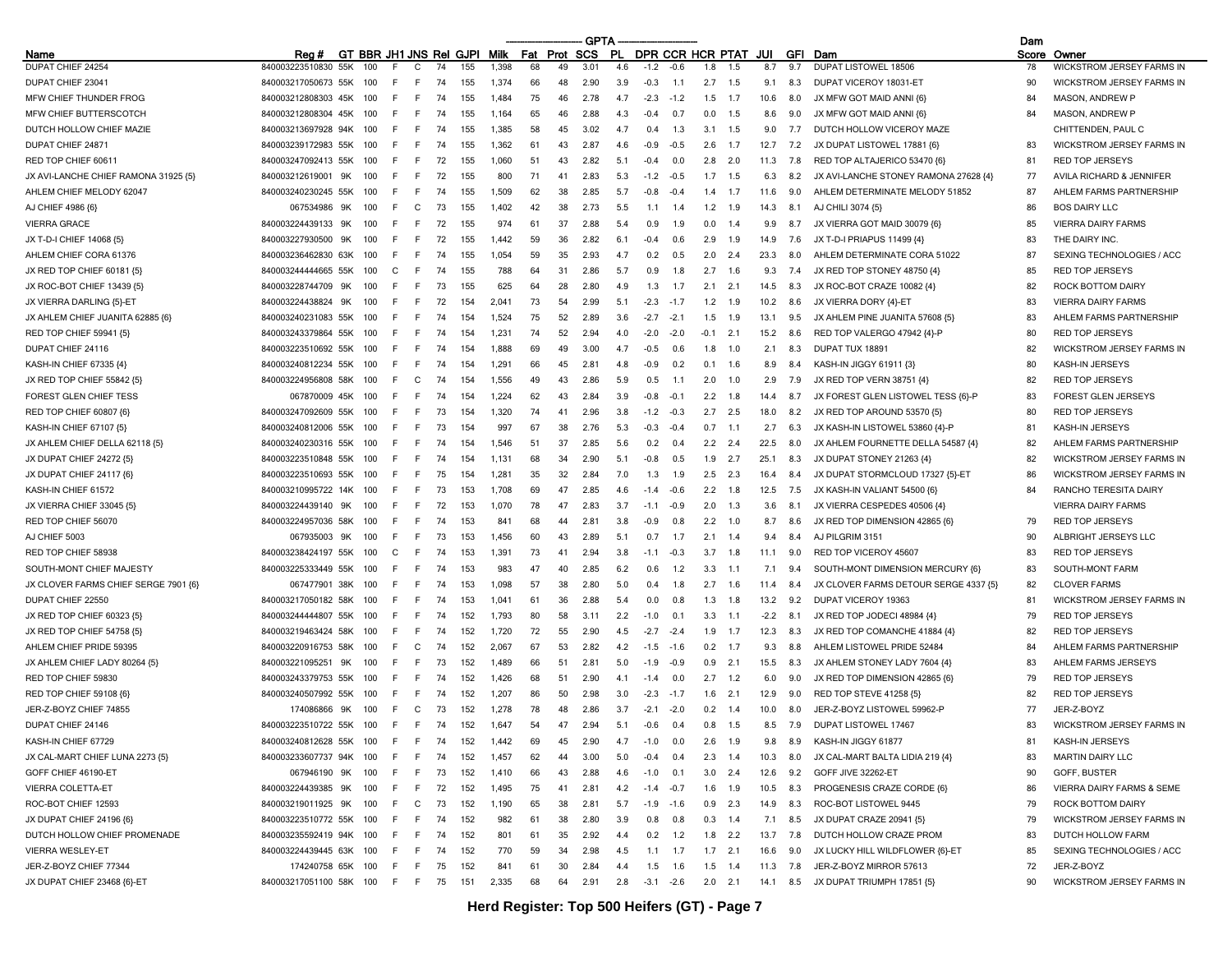|                                                  |                              |    |     |        |      |    |                              |             |             |             | <b>GPTA</b>            |                      |        |             |     |                         |        |     |                                      | Dam |                                  |
|--------------------------------------------------|------------------------------|----|-----|--------|------|----|------------------------------|-------------|-------------|-------------|------------------------|----------------------|--------|-------------|-----|-------------------------|--------|-----|--------------------------------------|-----|----------------------------------|
| Name                                             | Reg #                        |    |     |        |      |    | GT BBR JH1 JNS Rel GJPI Milk |             | Fat Prot    |             | SCS                    |                      |        |             |     | PL DPR CCR HCR PTAT JUI |        |     | GFI Dam                              |     | Score Owner                      |
| VIERRA GAZELLE                                   | 840003224438638              | 9K | 100 | F      |      | 72 | 151                          | 1,984       | 72          | 58          | 2.93                   | 3.9                  | $-1.2$ | $-0.3$      | 1.0 | 1.8                     | 4.1    | 8.9 | JX GOLDEN MEADOWS GOT MAID 21145 {6} | 85  | <b>VIERRA DAIRY FARMS</b>        |
| RED TOP CHIEF 60333                              | 840003244444817 55K          |    | 100 | -F     | F.   | 74 | 151                          | 1,556       | 62          | 56          | 3.04                   | 3.7                  | $-0.5$ | 0.1         |     | $2.0$ 2.4               | 17.4   | 9.2 | RED TOP PINE 52616 {6}               | 82  | <b>RED TOP JERSEYS</b>           |
| <b>VIERRA WILD THING-ET</b>                      | 840003224439421              | 9K | 100 | -F     | F.   | 72 | 151                          | 1,788       | 87          | 55          | 3.02                   | 3.6                  | $-2.6$ | $-2.2$      | 0.3 | 2.0                     | 11.3   | 8.6 | JX LUCKY HILL WHISKEY {6}-ET         | 82  | VIERRA DAIRY FARMS & SEME        |
| AHLEM CHIEF DUSTY 19892                          | 840003220916249 9K           |    | 100 | -F     | F.   | 73 | 151                          | 1,905       | 73          | 53          | 3.05                   | 4.7                  | $-1.6$ | $-0.7$      | 3.5 | 1.6                     | $-0.9$ | 9.1 | AHLEM STEVE DUSTY 12825              | 82  | AHLEM FARMS JERSEYS              |
| DUPAT CHIEF 24530                                | 840003239172642 55K          |    | 100 | - F    | F.   | 74 | 151                          | 1,558       | 57          | 53          | 2.93                   | 3.9                  | $-0.2$ | $-1.1$      | 2.5 | 1.4                     | 8.8    | 7.1 | DUPAT VICEROY 19319                  | 84  | <b>WICKSTROM JERSEY FARMS IN</b> |
| JX RED TOP CHIEF 60150 {5}                       | 840003244444634 55K          |    | 100 | -F     | F.   | 74 | 151                          | 1,472       | 83          | 49          | 2.99                   | 3.4                  | $-0.6$ | 0.1         | 2.1 | 1.2                     | $-3.2$ | 7.3 | JX RED TOP STONEY 48464 {4}          | 82  | <b>RED TOP JERSEYS</b>           |
| DUPAT CHIEF 22924                                | 840003217050556 58K          |    | 100 | -F     | F.   | 74 | 151                          | 1,786       | 66          | 47          | 2.88                   | 4.8                  | $-1.0$ | $-0.1$      | 0.7 | 1.2                     | 7.0    | 8.1 | DUPAT LISTOWEL 17886                 | 79  | WICKSTROM JERSEY FARMS IN        |
| JX RED TOP CHIEF 60567 {6}                       | 840003247092369 55K          |    | 100 | -F     | F.   | 74 | 151                          | 1,603       | 68          | 45          | 2.94                   | 4.0                  | $-0.4$ | 0.2         | 1.8 | 1.6                     | 8.4    | 8.2 | JX RED TOP STORMCLOUD 44170 {5}      | 74  | <b>RED TOP JERSEYS</b>           |
| JX RED TOP CHIEF 58802 {5}                       | 840003238424061 55K          |    | 100 | -F     | F.   | 74 | 151                          | 1,384       | 73          | 44          | 3.00                   | 3.8                  | 0.1    | 0.6         | 3.4 | 0.9                     | 1.6    | 8.3 | JX RED TOP JODECI 46124 {4}          | 82  | <b>RED TOP JERSEYS</b>           |
| JX TAYLOR BROTHERS CHIEF 9261 {5}                | 840003217134950              | 9K | 100 | -F     | F    | 72 | 151                          | 1,680       | 47          | 43          | 2.85                   | 5.7                  | 0.7    | 1.4         | 3.4 | 1.6                     | 10.0   | 7.0 | JX TAYLOR BROTHERS PELE 7822 {4}     | 84  | <b>TAYLOR BROTHERS</b>           |
| JX ROC-BOT CHIEF 12014 {5}                       | 840003213787359 9K           |    | 100 | -F     | E    | 73 | 151                          | 1,312       | 68          | 41          | 2.87                   | 4.5                  | 0.2    | 0.2         | 0.9 | 2.0                     | 15.0   | 7.6 | JX ROC-BOT LISTOWEL 10135 {4}        | 83  | ROCK BOTTOM DAIRY                |
| JX RED TOP CHIEF 60348 {5}                       | 840003244444832 55K          |    | 100 | -F     | F.   | 74 | 151                          | 950         | 74          | 38          | 2.94                   | 4.9                  | $-0.8$ | 0.1         | 2.2 | 1.7                     | 11.6   | 7.8 | JX RED TOP STONEY 48950 {4}          | 84  | RED TOP JERSEYS                  |
| JX CROSSWIND CHIEF 11787 {4}                     | 840003224530661              | 9K | 100 | -F     | F.   | 72 | 151                          | 947         | 66          | 37          | 2.89                   | 4.6                  | $-1.2$ | $-1.2$      | 1.1 | 1.8                     | 18.2   | 7.4 | JX CROSSWIND TYRION 9975 {3}         | 83  | <b>CROSSWIND JERSEYS</b>         |
| HILMAR CHIEF 27491 {6}                           | 840003221320195 9K           |    | 100 | -F     | F.   | 72 | 151                          | 1,312       | 48          | 36          | 2.87                   | 5.1                  | 1.9    | 3.1         | 2.8 | 1.0                     | 5.5    | 7.2 | JX HILMAR CHILI 9708 {5}             | 83  | AHLEM, CHARLES                   |
| RED TOP CHIEF 58531 {5}                          | 840003238423790 55K          |    | 100 | -F     | F.   | 73 | 151                          | 1,130       | 65          | 34          | 2.98                   | 5.4                  | 0.0    | 0.9         | 2.9 | 1.6                     | 12.4   | 7.0 | RED TOP STEVE 45115 {4}              | 81  | <b>RED TOP JERSEYS</b>           |
| AHLEM CHIEF LU 8801                              | 067848801 9K                 |    | 100 | -F     | F.   | 73 | 151                          | 998         | 50          | 31          | 2.77                   | 4.7                  | 1.3    | 2.3         | 3.8 | 1.7                     | 11.7   | 9.1 | AHLEM DETERMINATE LU 5801            | 83  | AHLEM FARMS JERSEYS              |
|                                                  |                              |    |     |        |      |    |                              |             |             |             |                        |                      |        |             |     |                         |        |     |                                      |     |                                  |
| Daughters of JX SEXING BERRARA GO ON {4}-ET      | AJCA: JE840003146619661 (GT) |    |     |        |      |    |                              | JH1F        | <b>JNSF</b> |             | <b>NAAB: 551JE1824</b> |                      |        |             |     |                         |        |     |                                      |     |                                  |
| JX MM GO ON HADLEY 17808 {5}                     | 840003245152563 55K 100      |    |     | - F    | F 71 |    | 165                          | 815         | 71          | 37          | 2.78                   | 7.1                  | $-0.3$ | 0.5         |     | $2.7$ 1.7               | 14.5   | 7.7 | JX MM STONEY HADLEY 8335 {4}         | 88  | <b>MISTY MEADOW DAIRY</b>        |
|                                                  |                              |    |     |        |      |    |                              |             |             |             |                        |                      |        |             |     |                         |        |     |                                      |     |                                  |
| Daughters of JX SEXING GALLANTRY {4}-ET          | AJCA: JE840003203845448 (GT) |    |     |        |      |    | JH1F                         | <b>JNSF</b> |             |             | NAAB: 551JE1762        |                      |        |             |     |                         |        |     |                                      |     |                                  |
| JX MM GALLANTRY FEYRE 18806 {5}                  | 840003250241077 55K          |    | 100 | -F     | E    | 70 | 163                          | 1,246       | 61          | 51          | 2.99                   | 6.3                  | $-1.0$ | $-0.4$      | 1.3 | 1.3                     | 12.1   | 7.8 | JX MM GOT MAID 12493 {5}             |     | <b>MISTY MEADOW DAIRY</b>        |
| JX VICTORY 54722 GALLANTRY 60761 {5}-ET          | 840003220027128 55K          |    | 100 | -F     | F    | 70 | 161                          | 1,585       | 57          | 54          | 3.02                   | 6.0                  | $-0.8$ | $-0.3$      | 2.1 | 1.2                     | 6.8    | 7.6 | JX VICTORY 48547 AMP 54722 {4}       | 84  | <b>VICTORY FARMS LLC</b>         |
| JX FB 709984 CLASSIC {5}-ET                      | 840003228233849 99K          |    | 100 | -F     | F.   | 70 | 161                          | 942         | 62          | 44          | 3.05                   | 4.6                  | 0.6    | 1.0         | 3.6 | 1.5                     | 12.1   | 7.7 | JX FARIA BROTHERS ZINC 491630 {6}-ET |     | ABS GLOBAL INC                   |
| JX KASH-IN GALLANTRY 67303 {5}-ET                | 840003240812202 55K          |    | 100 | -F     | F.   | 69 | 156                          | 687         | 73          | 46          | 3.04                   | 5.2                  | $-0.4$ | $-0.2$      | 1.0 | 1.3                     | 7.7    | 7.2 | JX KASH-IN BUTKUS 62607 {5}-ET       | 74  | KASH-IN JERSEYS                  |
| JX SEXING GALLANTRY 95997 {5}-ET                 | 840003213127624 63K          |    | 100 | -F     | F.   | 70 | 155                          | 1,468       | 74          | 58          | 2.95                   | 4.8                  | $-1.3$ | $-0.9$      | 1.7 | 1.5                     | 5.2    | 8.2 | JX SEXING JIGGY 91364 {4}-ET         |     | SEXING TECHNOLOGIES / ACC        |
| JX ROC-BOT GALLANTRY 14263 {5}                   | 840003244595639 63K          |    | 100 | F      | F    | 71 | 154                          | 1,297       | 68          | 50          | 2.90                   | 5.8                  | $-2.2$ | $-1.8$      | 1.1 | 1.6                     | 10.0   | 7.8 | ROC-BOT CHIEF 11906 {6}              | 78  | <b>ROCK BOTTOM DAIRY</b>         |
| JX VIERRA BIANCA {5}-ET                          | 840003242639559              | 9K | 100 | F      | F.   | 68 | 152                          | 1,311       | 81          | 50          | 3.15                   | 4.7                  | $-0.4$ | 0.4         | 2.9 | 0.6                     | -4.3   | 7.9 | JX VIERRA BUTKUS 31481 {5}-ET        |     | <b>VIERRA DAIRY FARMS</b>        |
| JX VIERRA MEGARA {5}-ET                          | 840003224439379 9K           |    | 100 | -F     | F    | 69 | 152                          | 1,186       | 67          | 49          | 3.08                   | 5.2                  | $-1.0$ | 0.3         | 2.7 | 1.8                     | 12.2   | 8.9 | PROGENESIS MADISON-ET                | 86  | VIERRA DAIRY FARMS & SEME        |
| JX VIERRA MIRIAM {5}-ET                          | 840003224439403 9K           |    | 100 | -F     | E    | 69 | 152                          | 1.178       | 62          | 48          | 3.11                   | 5.8                  | $-0.2$ | 1.2         | 3.8 | 1.5                     | 9.1    | 8.1 | PROGENESIS MADISON-ET                | 86  | VIERRA DAIRY FARMS & SEME        |
|                                                  |                              |    |     |        |      |    |                              |             |             |             |                        |                      |        |             |     |                         |        |     |                                      |     |                                  |
| Daughters of JX SPRING CREEK MARLO STONEY {3}-ET |                              |    |     |        |      |    | AJCA: JE840003011730374 (GT) |             | JH1F        | <b>JNSF</b> |                        | <b>NAAB: 14JE769</b> |        |             |     |                         |        |     |                                      |     |                                  |
| JX CAL-MART STONEY JULIET 2843 {4}               | 840003250241414 94K          |    | 100 | -F     | F.   | 74 | 183                          | 553         | 79          | 36          | 2.78                   | 6.0                  | 1.5    | 2.1         | 2.9 | 1.2                     | 6.1    | 7.5 | CAL-MART WESTPORT JENICA 955 {6}-ET  | 79  | <b>MARTIN DAIRY LLC</b>          |
| JX TAYLOR BROTHERS STONEY 9833 {4}-ET            | 840003243328726              | 9K | 100 | F      | F    | 72 | 165                          | 573         | 71          | 36          | 2.81                   | 5.9                  | $-0.5$ | 0.2         | 1.7 | 2.1                     | 14.6   | 8.2 | JX TAYLOR BROTHERS CHIEF 9115 {6}    | 82  | <b>TAYLOR BROTHERS</b>           |
| JX VIERRA STONEY 34797 {4}-ET                    | 840003250242317 9K           |    | 100 | -F     | F.   | 71 | 164                          | 158         | 75          | 37          | 2.79                   | 5.0                  | 1.6    | 2.4         | 2.8 | 0.7                     | 3.9    | 8.1 | <b>VIERRA MIA-ET</b>                 |     | VIERRA DAIRY FARMS & SEME        |
| JX PINE-TREE 2401 STONEY 2735 {4}-ET             | 067652735 94K                |    | 100 | -F     | F.   | 73 | 162                          | 752         | 73          | 40          | 2.91                   | 6.3                  | $-0.5$ | $-1.1$      | 2.0 | 1.6                     | 10.5   | 8.1 | PINE-TREE 874 DEMOS 2401-ET          |     | STEINER, MATTHEW                 |
| JX CAL-MART STONEY WAGON 2546 {4}                | 840003242794501 94K          |    | 100 | -F     | F.   | 74 | 159                          | 71          | 90          | 43          | 2.96                   | 3.8                  | $-1.5$ | $-0.7$      | 1.9 | 1.5                     | 11.9   | 8.9 | CAL-MART MIGHTY WINDY 1392 {6}-ET    | 72  | <b>MARTIN DAIRY LLC</b>          |
| JX SEXING STONEY 96973 {4}-ET                    | 840003213128600 63K          |    | 100 | -F     | C    | 74 | 159                          | 176         | 54          | 29          | 2.79                   | 6.2                  | 2.3    | 2.8         | 4.6 | 1.3                     | 13.0   | 8.5 | JX SEXING ASENSIO 91533 (5)-ET       |     | SEXING TECHNOLOGIES / ACC        |
| JX PINE-TREE 12620 STONEY 2770 {4}-P-ET          | 067652770 94K                |    | 100 | - F    | -F   | 73 | 158                          | 1,176       | 77          | 49          | 2.98                   | 4.7                  | $-1.4$ | $-0.5$      | 1.8 | 1.5                     | 11.1   | 6.5 | JX ROC-BOT CHIEF 12620 {4}-P         |     | STEINER, MATTHEW                 |
| JX PINE-TREE 11861 STONEY 2751 {4}-ET            | 067652751 94K                |    | 100 | -F     | E    | 74 | 158                          | 1,039       | 75          | 49          | 2.94                   | 4.6                  | $-0.8$ | 0 Q         | 2.3 | 1.3                     | 4.9    | 7.2 | JX ROC-BOT CHIEF 11861 {4}-P         | 82  | STEINER, MATTHEW                 |
| JX PEAK 2182 {4}-ET                              | 840003240482234              | 9K | 100 | F      | E    | 71 | 158                          | 648         | 94          | 44          | 2.98                   | 4.0                  | $-1.6$ | $-0.7$      | 2.8 | 1.2                     | 5.5    | 7.5 | JX MM AMPLIFY MANHATTAN 7300 {4}     |     | <b>PEAK GENETICS</b>             |
| JX PEAK 85198 {4}-ET                             | 840003247843141 9K 100       |    |     | - F    | F.   | 72 | 157                          | 414         | 78          | 45          | 2.82                   | 4.5                  | -0.8   | 0.1         |     | $2.1$ 1.3               | 6.4    | 7.7 | JX TWIN STAR GOT MAID 5304 {6}       |     | PEAK GENETICS                    |
| JX VICTORY 57895 STONEY 62292 {4}-ET             | 840003241108704 55K          |    | 100 |        | C    |    | 157                          |             |             |             |                        |                      | $-0.2$ |             |     | 0.9                     | 3.9    |     | JX VICTORY 51583 BUTKUS 57895 {5}-ET |     | VICTORY FARMS LLC                |
| JX HILMAR STONEY 26831 {4}                       | 840003221319535 9K 100       |    |     | - F    | F.   | 73 | 156                          | 410         | 80          | 38          | 2.90                   | 4.3                  | -0.6   | 0.8         |     | $1.5$ 1.2               | 9.1    | 8.2 | HILMAR MEMORY 14847                  | 79  | AHLEM, CHARLES                   |
| JX ABS HE STONEY 6782 {4}-ET                     | 840003236266782 94K 100      |    |     | - F    | F.   | 73 | 155                          | 271         | 85          | 36          | 2.95                   | 4.9                  | $-0.4$ | 1.2         |     | $4.0$ 1.3               | 7.1    | 8.4 | JX ABS 2210 TRADEMARK {5}-ET         |     | ABS GLOBAL INC                   |
| JX PEAK 84765 {4}-ET                             | 840003235933214 9K 100       |    |     | - F    | - F  | 72 | 154                          | $-37$       | 63          | 27          | 2.86                   | 6.6                  | 1.9    | 3.0         |     | $3.5\quad 0.9$          | 6.2    | 8.0 | PEAK AMERICA-ET                      |     | PEAK GENETICS                    |
| JX PINE-TREE 12620 STONEY 2760 {4}-ET            | 067652760 94K 100            |    |     | - F    | F.   | 73 | 152                          | 918         | 86          | 44          | 2.95                   | 4.1                  | $-1.2$ | $-1.0$      |     | $1.1$ 1.4               | 9.8    | 7.3 | JX ROC-BOT CHIEF 12620 {4}-P         |     | STEINER, MATTHEW                 |
| JX PEAK STONEY SAFFRON 16703 {4}-ET              | 840003243108590 9K 100 F     |    |     |        | $-F$ | 73 | 152                          | 947         | 81          | 41          | 2.91                   | 5.1                  |        | $-0.7 -0.1$ |     | $2.5$ 1.2               | 9.1    |     | 8.2 VALSIGNA SAFFRON                 | 80  | PEAK GENETICS                    |
| JX CAL-MART STONEY WISHEE 2735 {4}-ET            | 840003250241306 94K 100      |    |     | - F    | - F  | 75 | 152                          | 380         | 79          | 37          | 2.92                   | 3.7                  | 0.9    | 1.5         | 2.7 | 0.9                     | 7.0    | 7.6 | CAL-MART FASTRACK WYN 8375           | 81  | MARTIN DAIRY LLC                 |
| JX ABS HE STONEY 6796 {4}-ET                     | 840003236266796 94K 100      |    |     | F F 73 |      |    | 152                          | 168         | 82          | 33          | 2.85                   | 3.1                  |        | $0.5$ 1.2   |     | $2.9$ 1.9               |        |     | 14.2 7.6 JX ABS 2214 JAZZY {6}-ET    |     | ABS GLOBAL INC                   |
|                                                  |                              |    |     |        |      |    |                              |             |             |             |                        |                      |        |             |     |                         |        |     |                                      |     |                                  |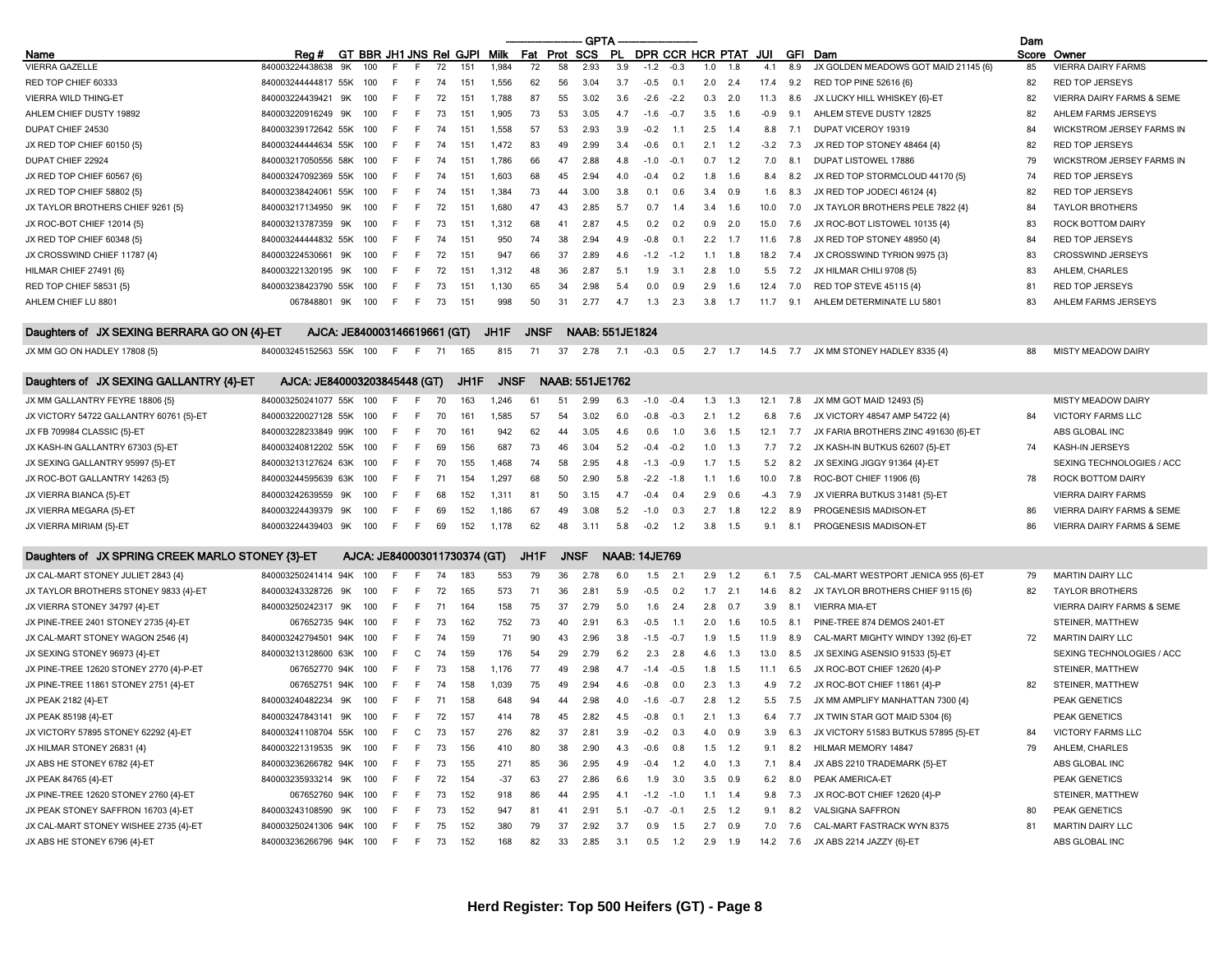|                                                  |                              |     |            |             |                              |                                                                           |                      |             | <b>GPTA</b>            |                        |              |             |     |                |        |            |                                    | Dam |                           |
|--------------------------------------------------|------------------------------|-----|------------|-------------|------------------------------|---------------------------------------------------------------------------|----------------------|-------------|------------------------|------------------------|--------------|-------------|-----|----------------|--------|------------|------------------------------------|-----|---------------------------|
| Name                                             | Reg #                        |     |            |             |                              | GT BBR JH1 JNS Rel GJPI Milk Fat Prot SCS PL DPR CCR HCR PTAT JUI GFI Dam |                      |             |                        |                        |              |             |     |                |        |            |                                    |     | Score Owner               |
| Daughters of JX S-S-I VICTORY L SKALSKI {5}-P-ET | AJCA: JE840003217272537 (GT) |     |            |             |                              | JH1F                                                                      | <b>JNSF</b>          |             | <b>NAAB: 14JE1929</b>  |                        |              |             |     |                |        |            |                                    |     |                           |
| JX GOFF S-S-I SKALSKI 63363 {6}-ET               | 840003247596709 55K 100      |     | F F        | 71          | 155                          | 775                                                                       | 55                   | 41          | 2.78                   | 5.5                    | $-0.5 -0.5$  |             |     | $1.4$ 1.8      |        | 13.3 9.0   | JX GOFF S-S-I TRIUMPH 59080 {6}-ET |     | GOFF, BUSTER              |
| Daughters of JX SUNSET CANYON GOT MAID {5}-ET    |                              |     |            |             | AJCA: JEUSA000119407594 (GT) | JH1F                                                                      |                      | <b>JNSF</b> |                        | <b>NAAB: 551JE1650</b> |              |             |     |                |        |            |                                    |     |                           |
| JX PEAK FORTUNE {6}-ET                           | 840003230992962 99K 100      |     | E          | - F         | 74<br>154                    | 778                                                                       | 70                   | 48          | 2.79                   | 5.5                    | $-0.8$       | 0.5         | 2.6 | 1.0            | 3.6    | 8.4        | MFW DASHIELL FORTUNA {6}-ET        | 82  | <b>PEAK GENETICS</b>      |
| Daughters of JX VICTORY DASHIELL RICKIE {4}      | AJCA: JE840003210011222 (GT) |     |            |             |                              | JH1F                                                                      | <b>JNSF</b>          |             | <b>NAAB: 14JE1850</b>  |                        |              |             |     |                |        |            |                                    |     |                           |
| JX S-S-I VICTORY RICKIE 61947 {5}-ET             | 840003232102704 55K 100      |     | F F        | 70          | 162                          | 1,583                                                                     | 63                   | 57          | 2.99                   | 4.6                    | $-0.6$       | 0.7         |     | $3.5$ 1.4      | $-0.1$ | 9.0        | LOVES CHIEF OAKLYN                 | 82  | SELECT SIRES INC - SIRE D |
|                                                  |                              |     |            |             |                              |                                                                           |                      |             |                        |                        |              |             |     |                |        |            |                                    |     |                           |
| Daughters of JX VIERRA CLAPTON {4}-ET            | AJCA: JE840003200644122 (GT) |     |            |             | JH1F                         | <b>JNSF</b>                                                               |                      |             | <b>NAAB: 777JE1228</b> |                        |              |             |     |                |        |            |                                    |     |                           |
| JX RED TOP CLAPTON 59598 {5}                     | 840003243379521 55K          | 100 | E          | 71<br>F     | 174                          | 800                                                                       | 68                   | 40          | 2.91                   | 5.4                    |              | $1.1$ 2.0   |     | $2.8$ 1.4      | 13.4   | 8.6        | JX RED TOP CHIEF 52272 {5}         | 83  | RED TOP JERSEYS           |
| JX RED TOP CLAPTON 59464 {5}                     | 840003240508348 55K          | 100 |            | 71          | 166                          | 1,310                                                                     | 97                   | 60          | 2.90                   | 3.7                    | $-1.7 -1.5$  |             |     | $0.5$ 0.9      | 0.8    | 8.3        | JX RED TOP GOT MAID 47532 {6}      | 83  | <b>RED TOP JERSEYS</b>    |
| JX ROC-BOT CLAPTON LADYHAWK 14141 {5}            | 840003241771731 63K          | 100 | F          | - F         | 163<br>71                    | 1,891                                                                     | 80                   | 67          | 2.99                   | 3.5                    | $-2.2$       | $-1.6$      |     | $2.2$ 1.2      | 1.6    | 9.1        | ROC-BOT CHIEF 11809                | 81  | VIERRA DAIRY FARMS & SEME |
| JX HICKORY CLAPTON 19474 {4}                     | 840003237973348 9K           | 100 | F          | F.<br>67    | 158                          | 1,062                                                                     | 88                   | 44          | 2.93                   | 4.0                    | $-0.3$       | $-0.1$      |     | $-0.2$ 1.4     | 10.1   | 6.9        | JX HICKORY CHIEF 14846 {3}         |     | HICKORY HILL FARMS INC    |
| JX DG BAR CLAPTON 2502 {4}                       | 840003248649077 9K           | 100 |            | 67<br>-F    | 158                          | 1,218                                                                     | 70                   | 43          | 2.83                   | 5.7                    | $-0.2$       | 0.5         | 2.3 | 0.4            | 0.7    | 6.8        | JX DG BAR CHIEF 26744 {3}          |     | DE GROOT DAIRY FARMS      |
| JX DG BAR CLAPTON 2448 {4}                       | 840003248648955<br>9K        | 100 |            | -F          | 158<br>68                    | 813                                                                       | 82                   | 39          | 2.88                   | 3.8                    | 0.3          | 0.5         | 1.6 | 0.9            | 3.9    | 8.2        | DG BAR CHIEF 26318 {3}             |     | DE GROOT DAIRY FARMS      |
| JX HICKORY CLAPTON 19302 {4}                     | 840003237973269<br>9K        | 100 |            | F.          | 68<br>157                    | 1,425                                                                     | 78                   | 50          | 2.89                   | 4.1                    | 0.2          | 0.6         | 2.1 | 1.4            | 10.3   | 8.3        | HICKORY CHIEF 14847 {3}            | 81  | HICKORY HILL FARMS INC    |
| JX HICKORY CLAPTON 19463 {5}                     | 840003247459059 9K           | 100 |            | F.          | 157<br>68                    | 1,036                                                                     | 75                   | 46          | 2.97                   | 4.7                    | 0.1          | 1.0         | 3.0 | 0.8            | 3.5    | 8.2        | JX HICKORY CHIEF 14835 {4}         | 75  | HICKORY HILL FARMS INC    |
| JX ROC-BOT CLAPTON 14378 {5}                     | 840003244595754 63K          | 100 |            | -F<br>71    | 157                          | 757                                                                       | 69                   | 36          | 2.93                   | 5.4                    | 0.0          | $-0.2$      | 1.6 | 0.9            | 7.6    | 8.4        | JX ROC-BOT CHIEF 12184 {5}         | 81  | ABS GLOBAL INC            |
| JX RED TOP CLAPTON 60691 {5}                     | 840003247092493 55K          | 100 | E          | 70<br>- F   | 155                          | 1,287                                                                     | 68                   | 57          | 3.01                   | 3.3                    | $-0.5$       | 0.4         | 2.9 | 0.5            | 0.0    | 8.2        | JX RED TOP CALVIN 53431 {5}        | 81  | RED TOP JERSEYS           |
| JX ROC-BOT CLAPTON 14131 {5}                     | 840003241771721 9K           | 100 |            | -F          | 69<br>153                    | 1,399                                                                     | 73                   | 47          | 2.89                   | 5.4                    | $-1.2$       | $-1.2$      | 0.6 | 1.3            | 9.1    | 8.4        | JX ROC-BOT CHIEF 11844 {5}         | 79  | ROCK BOTTOM DAIRY         |
| JX DG BAR CLAPTON 1822 {5}                       | 840003241846008 9K           | 100 |            | F.          | 69<br>153                    | 1,152                                                                     | 58                   | 37          | 2.95                   | 5.9                    | 0.9          | 0.9         | 2.3 | 1.4            | 10.7   | 8.9        | JX DG BAR CHIEF 25818 {5}          |     | DE GROOT DAIRY FARMS      |
| JX ROC-BOT CLAPTON 14130 {4}                     | 840003241771720 9K           | 100 | F.         | F.          | 69<br>151                    | 1,005                                                                     | 62                   | 40          | 3.05                   | 3.8                    | 1.4          | 1.5         | 2.6 | 1.1            | 10.5   | 8.2        | ROC-BOT CHIEF 11855 {3}            | 82  | ROCK BOTTOM DAIRY         |
|                                                  |                              |     |            |             |                              |                                                                           |                      |             |                        |                        |              |             |     |                |        |            |                                    |     |                           |
| Daughters of JX VIERRA HENDRIX {4}-ET            | AJCA: JE840003209748346 (GT) |     |            |             | JH1F                         | <b>JNSF</b>                                                               | <b>NAAB: 1JE7343</b> |             |                        |                        |              |             |     |                |        |            |                                    |     |                           |
| JX PEAK 85547 {5}-ET                             | 840003247843490 9K           | 100 | F.         | C           | 152<br>66                    | 1,115                                                                     | 75                   | 62          | 2.88                   | 3.8                    | $-1.0$       | $-0.2$      | 1.7 | 0.6            | 0.5    | 8.4        | PEAK DAHLIA-ET                     |     | PEAK GENETICS             |
| Daughters of JX VIERRA SINATRA {4}-ET            | AJCA: JE840003200644168 (GT) |     |            |             | JH1F                         | <b>JNSF</b>                                                               |                      |             | <b>NAAB: 200JE1220</b> |                        |              |             |     |                |        |            |                                    |     |                           |
| JX PROGENESIS MINNIE {5}-ET                      | 840003224438909 94K 100      |     | - F<br>- F | 71          | 153                          | 988                                                                       | 49                   | 36          | 2.69                   | 6.5                    | 0.2          | $-1.1$      |     | $2.2$ $2.3$    | 19.3   | 8.7        | PROGENESIS MADISON-ET              | 86  | VIERRA DAIRY FARMS & SEME |
|                                                  |                              |     |            |             |                              |                                                                           |                      |             |                        |                        |              |             |     |                |        |            |                                    |     |                           |
| Daughters of KASH-IN SUAVECITO-ET                | AJCA: JE840003149286905 (GT) |     |            | JH1F        |                              | <b>JNSF</b>                                                               | NAAB: 551JE1796      |             |                        |                        |              |             |     |                |        |            |                                    |     |                           |
| KASH-IN SUAVECITO 67359 {4}                      | 840003240812258 55K          | 100 |            |             | 170<br>71                    | 1,263                                                                     | 61                   | 49          | 2.75                   | 6.2                    | $-0.3$       | 0.8         |     | $1.9$ 1.5      |        | $9.5$ 10.1 | KASH-IN CHIEF 61864 {3}            | 82  | KASH-IN JERSEYS           |
| KASH-IN SUAVECITO 67570                          | 840003240812469 55K          | 100 |            | F           | 71<br>168                    | 1,222                                                                     | 76                   | 48          | 2.84                   | 5.6                    | -0.9         | $-0.2$      |     | $0.5$ 1.3      | 5.1    | 8.8        | KASH-IN CHIEF 62278                |     | KASH-IN JERSEYS           |
| JX KASH-IN SUAVECITO 68034 {5}-ET                | 840003251551165 55K          | 100 | F          | - F         | 71<br>168                    | 268                                                                       | 78                   | 41          | 2.85                   | 4.5                    | 0.4          | 1.8         |     | $2.0\quad 0.7$ | 3.7    | 8.7        | JX KASH-IN STONEY 56995 {4}        | 81  | KASH-IN JERSEYS           |
| JX KASH-IN SUAVECITO 68045 {5}-ET                | 840003251551176 55K 100      |     | F          | F<br>71     | 165                          | 820                                                                       | 77                   | 51          | 2.82                   | 5.0                    | $-1.2$       | $-0.9$      |     | $1.1$ 1.4      | 8.2    | 9.0        | JX KASH-IN STONEY 56995 {4}        | 81  | KASH-IN JERSEYS           |
| JX VIERRA WHISKERS {5}-ET                        | 840003244646955 9K           | 100 | F          | F.          | 68<br>164                    | 673                                                                       | 74                   | 47          | 2.96                   | 4.2                    | 0.4          | 1.4         |     | $2.6$ 1.4      | 10.2   | 9.0        | JX VIERRA WESTERLY {4}-ET          | 75  | <b>VIERRA DAIRY FARMS</b> |
| JX KASH-IN SUAVECITO 68058 {5}-ET                | 840003251551189 55K          | 100 |            | -F          | 71<br>163                    | 795                                                                       | 86                   | 55          | 2.87                   | 4.4                    | $-2.0$       | $-1.1$      | 0.8 | 1.4            | 7.2    | 9.2        | JX KASH-IN STONEY 56995 {4}        | 81  | KASH-IN JERSEYS           |
| KASH-IN SUAVECITO 67509 {4}                      | 840003240812408 55K          | 100 |            | F           | 71<br>158                    | 170                                                                       | 55                   | 34          | 2.83                   | 6.9                    | 1.1          | 1.9         | 2.8 | $-1.1$         | 7.6    | 9.7        | KASH-IN WESTPORT 62175 {3}         |     | KASH-IN JERSEYS           |
| JX VIERRA WINGO {5}-ET                           | 840003244647026 9K           | 100 |            |             | 68<br>155                    | 896                                                                       | 53                   | 47          | 2.85                   | 4.3                    | 0.7          | $-1.1$      | 1.6 | 1.8            | 11.9   | 9.0        | JX VIERRA WESTERLY {4}-ET          | 75  | <b>VIERRA DAIRY FARMS</b> |
| JX SEXING SUAVECITO 95825 {6}-ET                 | 840003213127452 63K 100      |     | F.         | 71<br>- F   | 154                          | 1,079                                                                     | 52                   | 43          | 2.75                   | 5.2                    |              | $1.1$ 2.1   |     | $2.2\quad 0.8$ | 3.3    | 9.7        | JX SEXING ASENSIO 91533 {5}-ET     |     | SEXING TECHNOLOGIES / ACC |
| MM SUAVECITO SELINA 16680-ET                     | 840003239149426 55K 100 F    |     | F          | 71          | 153                          | 407                                                                       | 78                   | 42          | 2.89                   | 5.4                    | $-1.1 - 0.4$ |             |     | $0.4$ 1.1      | 4.9    |            | 9.1 MM VICEROY SELINA 11052        |     | MISTY MEADOW DAIRY        |
|                                                  |                              |     |            |             |                              |                                                                           |                      |             |                        |                        |              |             |     |                |        |            |                                    |     |                           |
| JER-Z-BOYZ SUAVCTO CELEBRA 79574-P-ET            | 174406156 65K 100            |     | F F 72     |             | 151                          | 1,128                                                                     | 46                   | 50          | 2.79                   | 4.5                    | 0.5          | $-1.1$      |     | $0.9\quad 0.5$ |        | 6.5 8.8    | JER-Z-BOYZ LISTOWEL 61045-P        | 83  | JER-Z-BOYZ                |
| JER-Z-BOYZ SUAVECITO 79531-P-ET                  | 174402545 65K 100            |     |            |             | 151<br>72                    | 1,252                                                                     | 67                   | 49          | 2.78                   | 3.6                    | $-1.2$       | $-0.1$      | 0.4 | 0.6            | 1.8    | 8.9        | JER-Z-BOYZ LISTOWEL 58241 {6}-P    | 88  | JER-Z-BOYZ                |
| KASH-IN SUAVECITO 67646                          | 840003240812545 55K 100      |     | F F 71     |             | 151                          | 564                                                                       | 72                   | 37          | 2.78                   | 4.8                    | $-0.8 - 0.4$ |             |     | $-0.5$ 1.7     |        |            | 11.2 9.8 KASH-IN CHIEF 61800 {6}   | 86  | KASH-IN JERSEYS           |
| Daughters of KASH-IN SUGAR DADDY-ET              | AJCA: JE840003149286929 (GT) |     |            |             | JH1F                         | <b>JNSF</b>                                                               |                      |             | NAAB: 551JE1798        |                        |              |             |     |                |        |            |                                    |     |                           |
| CAL-MART SUGARDADDY JULEP 2670                   | 840003242794625 94K 100      |     | F.         | - 71<br>- F | 181                          | 867                                                                       | 84                   | 50          | 2.77                   | 5.7                    | 0.1          | 0.3         |     | $1.9$ 1.2      | 4.4    | 8.0        | CAL-MART STEVE JOHNA 1448-ET       | 83  | MARTIN DAIRY LLC          |
| AVI-LANCHE DADDY LOVELY 34074                    | 840003212621150 94K 100      |     | -F         | 71<br>- F   | 163                          | 833                                                                       | 57                   | 40          | 2.74                   | 5.9                    | 1.0          | 1.7         |     | $0.9$ 2.0      | 18.4   | 8.4        | AVI-LANCHE CHIEF LOVELY 29696      | 76  | AVILA RICHARD & JENNIFER  |
| JX MM SUGAR DADDY ISABELLA 18385 {5}             | 840003250240656 55K 100      |     | F F 71     |             | 161                          | 670                                                                       | 95                   | 47          | 2.79                   | 3.4                    |              | $-0.2 -0.4$ |     | $-0.7$ 0.8     | 1.9    | 8.4        | JX MM KOBE ISABELLA 8728 {4}       | 82  | <b>MISTY MEADOW DAIRY</b> |
| ZIM BLUE BAY LEENA                               | 840003239524588 94K 100      |     |            | -F.<br>71   | 159                          | 1,307                                                                     | 66                   | 52          | 2.79                   | 6.0                    | -0.9         | $-0.6$      |     | $1.0$ 1.6      | 8.6    | 9.2        | JX ZIM BLUE BAY WESTPORT 26117 {6} | 79  | ALTA GENETICS INC - PEAK  |
| JX KASH-IN SUGAR DADDY 67392 {5}                 | 840003240812291 55K 100      |     | F F 72     |             | 159                          | 852                                                                       | 51                   | 43          | 2.82                   | 6.6                    | 0.0          | 0.7         |     | $0.5$ 1.2      | 7.3    |            | 9.4 JX KASH-IN ANVIL 57897 {4}     | 85  | KASH-IN JERSEYS           |
|                                                  |                              |     |            |             |                              | Hand Danielse, Tan                                                        |                      |             |                        | F(0, 1)                |              |             |     |                |        |            |                                    |     |                           |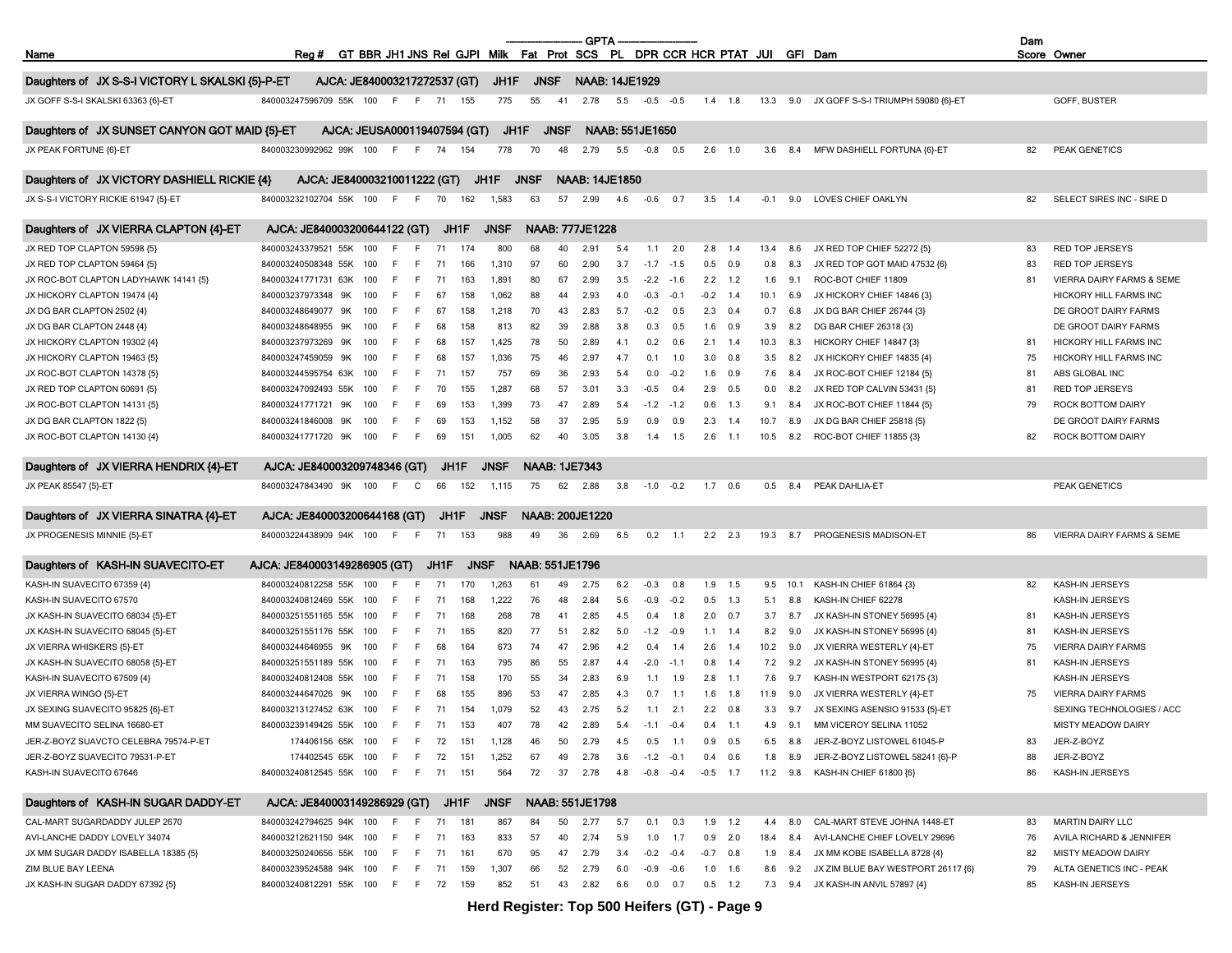|                                                |                                     |                              |              |                   |             |             |                      |             |                        | <b>GPTA</b>                  |     |                        |            |                |                         |          |                |                                               | Dam |                           |
|------------------------------------------------|-------------------------------------|------------------------------|--------------|-------------------|-------------|-------------|----------------------|-------------|------------------------|------------------------------|-----|------------------------|------------|----------------|-------------------------|----------|----------------|-----------------------------------------------|-----|---------------------------|
| Name                                           | Reg #                               | GT BBR JH1 JNS Rei GJPI Milk |              |                   |             |             |                      |             | Fat Prot SCS           |                              |     |                        |            |                | PL DPR CCR HCR PTAT JUI |          |                | GFI Dam                                       |     | Score Owner               |
| TLJ SUGAR DADDY L BEAUTY 2872-ET               | 840003253609888 94K                 | 100                          |              |                   | 72          | 157         | 1,357                | 49          | 54                     | 2.80                         | 5.3 | $-0.4$                 | 0.8        | 1.8            | 1.0                     | 8.0      | 8.6            | JX TLJ LISTOWEL C BEAUTY 2317 {6}-ET          | 91  | LEHNERTZ, TRAVIS          |
| VIERRA JASMINE-ET                              | 840003239581181 9K                  | 100                          | -F           | F.                | 69          | 156         | 882                  | 74          | 52                     | 3.04                         | 3.5 | $-0.6$                 | 0.5        |                | $0.9$ 1.8               | 15.6     | 9.0            | JX LUCKY HILL WILDFLOWER {6}-ET               | 85  | <b>VIERRA DAIRY FARMS</b> |
| TLJ SUGAR DADDY L BEAUTY 2786                  | 840003241705476 94K 100             |                              | -F           | - F               | 72          | 156         | 652                  | 47          | 38                     | 2.76                         | 8.0 | $-0.9$                 | 0.4        |                | $0.5$ 1.3               | 13.9     | 8.9            | JX TLJ LISTOWEL C BEAUTY 2317 {6}-ET          | 91  | SELECT SIRES INC - SIRE D |
| JER-Z-BOYZ SUGAR DADDY 80847-ET                | 174601412 65K 100                   |                              | -F           | F                 | 72          | 155         | 522                  | 98          | 52                     | 2.89                         | 2.2 | $-1.8$                 | $-1.6$     | $-0.7$ 1.1     |                         | 5.9      | 9.0            | JER-Z-BOYZ MACKENZIE 57164                    | 82  | JER-Z-BOYZ                |
| KASH-IN DADDY 67435 {6}                        | 840003240812334 55K 100             |                              | F.           | - F               | 71          | 154         | 967                  | 78          | 48                     | 2.98                         | 4.3 | $-0.1$                 | 0.0        | $1.1 \t0.9$    |                         | 0.8      | 8.4            | KASH-IN CHIEF 62095 {5}                       | 81  | KASH-IN JERSEYS           |
| JX MM MESQUITE {5}                             | 840003239149508 94K 100             |                              | F.           | $-F$              | 71          | 151         | 741                  | 62          | 38                     | 2.79                         | 6.0 | 1.0                    | 1.6        | $1.8$ 1.5      |                         | 7.2      | 8.3            | JX MM STEVE 11153 {4}                         | 77  | PEAK GENETICS             |
| Daughters of PEAK A-GAME-ET                    | AJCA: JE840003217428926 (GT)        |                              |              | JH1F              | <b>JNSF</b> |             | <b>NAAB: 1JE7247</b> |             |                        |                              |     |                        |            |                |                         |          |                |                                               |     |                           |
| JX PEAK 85324 {5}-ET                           | 840003247843267 94K 100             |                              |              | F.                | 70          | 156         | 1,019                | 90          | 56                     | 2.85                         | 4.0 | $-3.0$                 | $-2.1$     |                | $0.4$ 1.2               |          | $7.1$ 8.1      | JX MM FALLON {4}                              |     | PEAK GENETICS             |
| <b>PEAK 85189-ET</b>                           | 840003247843132 94K 100             |                              | -F           | - F               | 71          | 153         | 845                  | 87          | 55                     | 2.83                         | 4.3 | $-2.2 -0.7$            |            | $1.7 \t0.4$    |                         |          |                | -1.1 10.2 PEAK AMERICA-ET                     |     | <b>PEAK GENETICS</b>      |
| Daughters of PEAK ENLITE-ET                    | AJCA. JE840003200824335 (GT)        |                              |              | JH <sub>1</sub> C | <b>JNSF</b> |             | <b>NAAB: 1JE7045</b> |             |                        |                              |     |                        |            |                |                         |          |                |                                               |     |                           |
| JX PEAK LANDRA {5}-ET                          | 840003226720771 99K 100             |                              |              |                   | 70          | 153         | 1,594                | 82          | 59                     | 2.93                         | 4.5 | $-2.5$                 | $-1.7$     | 2.2            | 1.4                     | 5.1      | 9.1            | JX PROGENESIS LANTANA {4}-ET                  |     | <b>PEAK GENETICS</b>      |
| JX VIERRA ENLITE 35157 {6}-ET                  | 840003250242677 9K                  | 100                          | E            | F.                | 68          | 153         | 822                  | 66          | 55                     | 3.11                         | 3.5 | 0.3                    | 1.2        |                | $4.2$ 1.2               | 7.0      |                | 9.2 JX MM ROWAN PANDORA 13575 {5}-ET          |     | VIERRA DAIRY FARMS & SEME |
|                                                |                                     |                              |              |                   |             |             |                      |             |                        |                              |     |                        |            |                |                         |          |                |                                               |     |                           |
| Daughters of PEAK RAZOR SHARP-ET               | AJCA: JE840003206963192 (GT)        |                              |              |                   | JH1F        | <b>JNSF</b> |                      |             | <b>NAAB: 1JE7141</b>   |                              |     |                        |            |                |                         |          |                |                                               |     |                           |
| JX VIERRA RAZOR SHARP 34850 {6}-ET             | 840003250242370 9K                  | 100                          |              |                   | 68          | 158         | 1,275                | 63          | 54                     | 2.83                         | 6.6 | $-2.0$                 | $-0.7$     |                | $1.7$ 1.7               | 11.2     | 8.3            | JX VIERRA BREHA {5}-ET                        |     | VIERRA DAIRY FARMS & SEME |
| JX PEAK NOUGAT {5}-ET                          | 840003237882102 9K                  | 100                          | E            | E                 | 68          | 154         | 666                  | 68          | 49                     | 2.94                         | 5.4 | $-1.4$                 | $-0.3$     |                | $2.9$ 1.2               | 8.5      | 8.6            | JX PEAK NIKKI LEAVAL 26234 {4}-ET             |     | PEAK GENETICS             |
| Daughters of PINE-TREE POPCORN-PP-ET           | AJCA: JEUSA000075812150 (GT)        |                              |              |                   |             | JH1F        | <b>JNSC</b>          |             |                        | <b>NAAB: 777JE1256</b>       |     |                        |            |                |                         |          |                |                                               |     |                           |
| S-S-I VICTORY POPCORN 62776-P-ET               | 840003241109469 55K 100             |                              | E            | C                 |             | 168         | 800                  | 72          | 38                     | 2.80                         | 5.9 | 0.5                    | 1.6        | 2.6            | 0.8                     | -1.2     | 8.4            | LOVES CHIEF OAKLYN                            | 82  | SELECT SIRES INC - SIRE D |
| MM POPCORN RUSTY 18166 {6}-P-ET                | 840003250240437 55K 100             |                              | -F           | C                 | 69          | 155         | 219                  | 53          | 35                     | 2.96                         | 5.8 | 3.1                    | 3.4        | $1.6$ 0.4      |                         | 3.1      | 7.6            | MM LOOT RUSTY 12629 {5}                       |     | MISTY MEADOW DAIRY        |
| MM POPCORN RUSTY 18111 {6}-P-ET                | 840003250240382 55K 100             |                              | F.           | $-F$              | 70          | 151         | 221                  | 64          | 36                     | 2.87                         | 5.6 | 2.3                    | 2.1        |                | $0.8\quad 0.2$          | $-2.8$   | 8.4            | MM LOOT RUSTY 12629 {5}                       |     | MISTY MEADOW DAIRY        |
|                                                |                                     |                              |              |                   |             |             |                      |             |                        |                              |     |                        |            |                |                         |          |                |                                               |     |                           |
| Daughters of PROGENESIS SKYLER-ET              | AJCA. JECAN000012672209 (GT)        |                              |              |                   | JH1F        |             | <b>JNSF</b>          |             |                        | <b>NAAB: 200JE1132</b>       |     |                        |            |                |                         |          |                |                                               |     |                           |
| TOG ILIAMNA 38275-ET                           | 840003209969217 14K 100             |                              | F.           | - F               | -74         | 157         | 1,329                | 85          | 49                     | 2.96                         | 3.6 | $-1.0$                 | $-0.4$     | 3.3            | 0.8                     | 1.7      | 8.5            | TOG CROCUS 35507-ET                           | 82  | <b>TRANS-OVA GENETICS</b> |
| JX GURE BEHIA SKYLER 3946 {5}                  | 067883946 9K 100                    |                              | F.           | - F               | 72          | 154         | 732                  | 94          | 46                     | 2.99                         | 4.4 | $-1.2 -1.2$            |            | $1.7$ 0.8      |                         | $-0.2$   | 8.8            | JX GURE BEHIA MESQUITE 1752 {4}               |     | STEINER, MATTHEW          |
| Daughters of PROGENESIS SPIRAL-ET              | AJCA: JE840003209774571 (GT)        |                              |              |                   | JH1F        |             | <b>JNSF</b>          |             | <b>NAAB: 777JE1248</b> |                              |     |                        |            |                |                         |          |                |                                               |     |                           |
| HILMAR SPIRAL 27150                            | 840003221319854 63K                 | 100                          | C            |                   | 71          | 156         | 604                  | -34         | 25                     | 2.84                         | 7.1 | 2.0                    | 3.1        | $3.2$ 1.1      |                         | 9.7      | 8.9            | HILMAR RAIDER 12860                           | 90  | SEXING TECHNOLOGIES / ACC |
| JX HILMAR SPIRAL 27049 {6}                     | 840003221319753 9K                  | 100                          | F            | F.                | 68          | 154         | 1,100                | 40          | 37                     | 2.88                         | 6.0 | 1.4                    | 2.5        | $3.8\quad 0.6$ |                         |          | $1.1$ 7.8      | JX HILMAR RAIDER 57215 {5}                    | 79  | AHLEM, CHARLES            |
| <b>BOS SPIRAL LEER 646-ET</b>                  | 840003235583902 9K 100              |                              | $\mathbf{C}$ | F                 | 68          | 151         | 542                  | 63          | 43                     | 2.85                         | 4.7 |                        | $-0.2$ 0.8 |                | $3.4$ 1.2               | 5.0      | 8.4            | JX DEN-KEL STEVE LEAH 518 {6}-ET              |     | <b>BOS DAIRY LLC</b>      |
|                                                |                                     |                              |              |                   |             |             |                      |             |                        |                              |     |                        |            |                |                         |          |                |                                               |     |                           |
| Daughters of RIVER VALLEY HERITAGE {6}-ET      |                                     | AJCA: JEUSA000067801420 (GT) |              |                   |             |             | JH1F                 | <b>JNSF</b> |                        | <b>NAAB: 777JE10060</b>      |     |                        |            |                |                         |          |                |                                               |     |                           |
| JX PROGENESIS FIONA {5}-ET                     | 840003218949150 9K                  | 100                          | - F          | - F               | 68          | 156         | 894                  | 99          | 48                     | 3.02                         |     | $3.4 -2.4 -1.1$        |            |                | $3.0$ 1.6               |          | $9.3\quad 8.0$ | JX PROGENESIS FLORA {4}-ET                    | 77  | VIERRA DAIRY FARMS & SEME |
| Daughters of ROWLEYS 1996 DANIEL DARBUN {6}-ET |                                     | AJCA: JE840003201928437 (GT) |              |                   |             |             | JH1F                 |             | <b>JNSF</b>            |                              |     | <b>NAAB: 14JE1818</b>  |            |                |                         |          |                |                                               |     |                           |
| DUPAT DARBUN 24758                             | 840003239172870 55K 100             |                              | F.           | - F               | 70          | 158         | 1,678                | 57          | 57                     | 2.86                         | 6.0 | $-1.3 - 1.3$           |            |                | $0.2 \quad 1.0$         | 4.6      | 8.3            | DUPAT JIGGY 21444-P                           | 81  | WICKSTROM JERSEY FARMS IN |
| Daughters of ROWLEYS 1996 DANIEL TUCKER {6}-ET |                                     | AJCA: JE840003201928443 (GT) |              |                   |             |             | JH1F                 |             | <b>JNSF</b>            |                              |     | <b>NAAB: 507JE1816</b> |            |                |                         |          |                |                                               |     |                           |
| JX PRIMUS TUCKER CATALINA 60269 {5}-ET         | 8400032444444753 55K 100 F F 71 186 |                              |              |                   |             |             | 1,103                | 62          | 47                     | 2.96                         |     | 6.9 1.1 1.7            |            | $2.3$ 2.1      |                         |          |                | 22.6 8.1 JX PRIMUS FOURNETTE CERYS 560 {4}-ET | 83  | <b>JERSEYLAND SIRES</b>   |
| RIVER VALLEY TUCKER MAC 2494-ET                | 840003236548523 9K 100 F F 67 173   |                              |              |                   |             |             | 1 1 9 9              | 79          |                        | 52 2.97 5.2 -0.1 0.5 0.9 1.4 |     |                        |            |                |                         |          |                | 10.6 7.3 RIVER VALLEY CHIEF MAC 8294-ET       |     | RIVER VALLEY FARM         |
| JX VICTORY 56815 TUCKER 61684 {6}-ET           | 840003232102536 55K 100             |                              | F.           | F.                | 70          | 173         | 1,217                | 63          | 45                     | 2.89                         | 6.5 |                        | $0.2$ 1.2  |                | $3.2$ 1.3               |          |                | 10.7 7.7 JX VICTORY 50891 CHIEF 56815 {5}     | 80  | VICTORY FARMS LLC         |
| MM TUCKER SHAKIRA 16493-ET                     | 840003239149239 55K 100             |                              |              |                   |             | 173         | 653                  | 78          | 45                     | 2.98                         | 6.7 | 0.1                    | 0.9        |                | $2.2\quad 0.8$          | 4.2      |                | JX MM STEVE SHAKIRA 10734 {6}                 |     | <b>MISTY MEADOW DAIRY</b> |
|                                                |                                     |                              |              |                   | 70          |             |                      |             |                        |                              |     |                        |            |                |                         |          | 8.4            |                                               | 78  |                           |
| JX MM TUCKER AMREN 18697 {5}                   | 840003250240968 55K 100             |                              | F.           | - F               | 70          | 171         | 1,221                | 75          | 50                     | 3.00                         | 6.5 | 0.4                    | 0.5        |                | $0.6$ 0.8               | 6.6      | 6.8            | JX MM KOBE 8760 {4}                           | 79  | MISTY MEADOW DAIRY        |
| JX DUPAT TUCKER 24893 {6}-ET                   | 840003239173005 55K 100             |                              | F.           | - F               | 70          | 168         | 1,217                | 49          | 49                     | 2.93                         | 6.5 | 0.7                    | 1.8        |                | $2.4$ 1.6               | 13.1 7.5 |                | JX DUPAT VICEROY 18919 {5}                    | 85  | WICKSTROM JERSEY FARMS IN |
| VICTORY 58458 TUCKER 62250 {6}-ET              | 840003232102976 55K 100             |                              | F.           | - F               | 70          | 168         | 1,334                | 69          | 47                     | 2.97                         | 5.7 | $-0.3$                 | 0.2        |                | $1.8$ 1.8               | 11.0     | 8.4            | VICTORY 48848 CHIEF 58458 {5}                 | 81  | VICTORY FARMS LLC         |
| JX DUPAT TUCKER 24680 {5}-ET                   | 840003239172792 55K 100             |                              | F.           | - F               | 70          | 168         | 1,022                | 59          | 41                     | 2.89                         | 7.8 | $-0.2$                 | 0.7        | $2.7$ 1.4      |                         | 12.9     | 8.7            | JX DUPAT STONEY 21366 {4}                     | 78  | WICKSTROM JERSEY FARMS IN |
| VICTORY 57215 TUCKER 61879                     | 840003232103124 55K 100             |                              | F.           | F.                | 70          | 167         | 1,076                | 61          | 42                     | 2.84                         | 6.5 | $-0.3$                 | 0.3        |                | $3.2$ 1.2               | 9.9      | 8.0            | VICTORY 51298 CHIEF 57215                     | 82  | <b>VICTORY FARMS LLC</b>  |
| GOFF S-S-I TUCKER 62594-ET                     | 840003241109136 55K 100             |                              | F.           | $-F$              | 69          | 166         | 1,481                | 58          | 48                     | 2.90                         | 6.2 | $-0.6$                 | 0.2        |                | $2.1$ 1.5               | 10.2     | 8.1            | JX GOFF S-S-I TRIUMPH 59080 {6}-ET            |     | GOFF, BUSTER              |
| VIERRA TUCKER 35166-ET                         | 840003250242686 9K 100              |                              |              | $F$ $F$           | 68          | 166         | 1,216                | 63          | 47                     | 3.00                         | 5.6 | $-0.1$ 1.2             |            |                | $2.5$ 1.7               | 15.5     | 8.9            | PROGENESIS MADISON-ET                         | 86  | VIERRA DAIRY FARMS & SEME |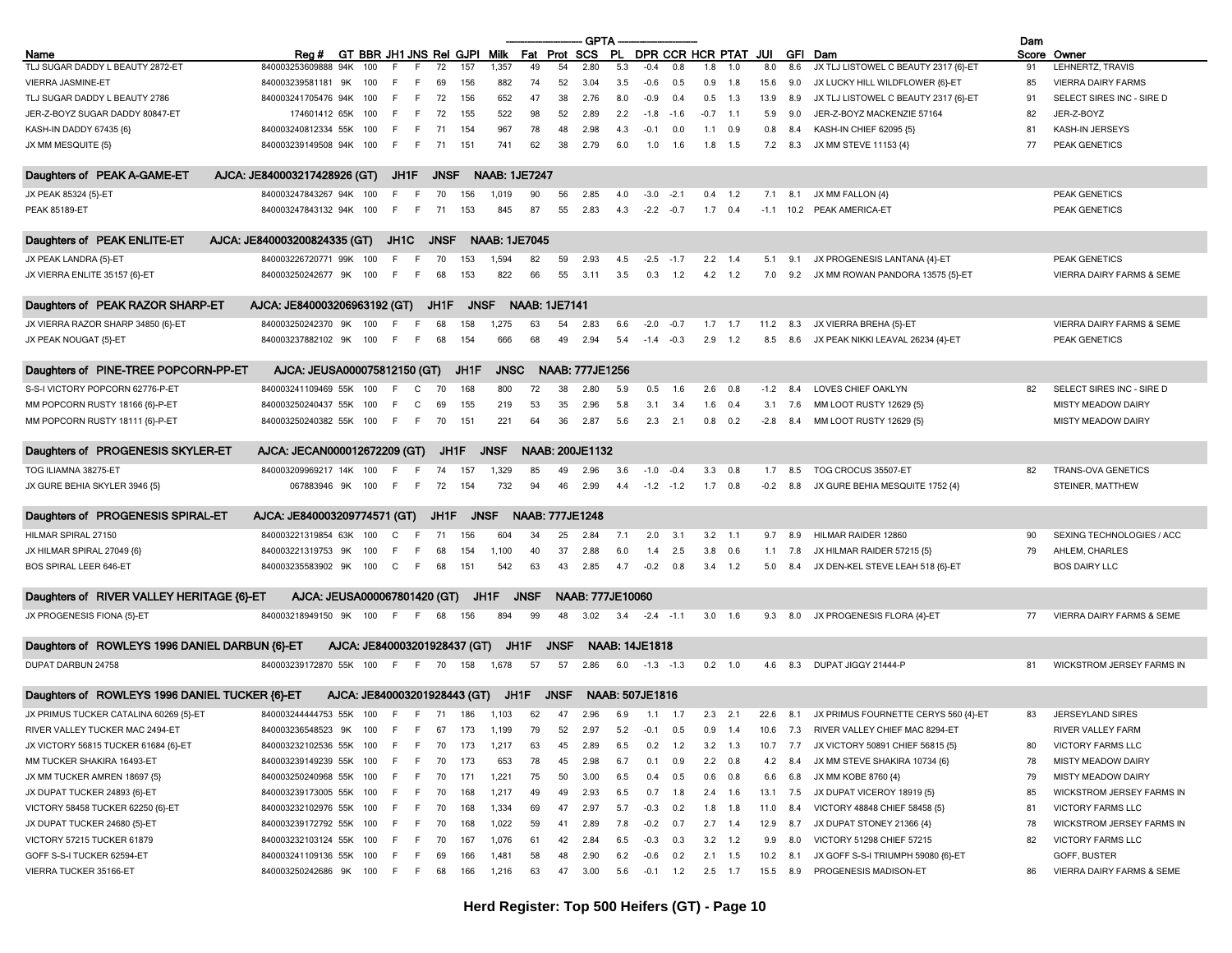|                                        |                         |                         |     |       |          |     |       |          |    | <b>GPTA</b>  |     |                  |                  |                  |        |      |     |                                            | Dam      |                                                       |
|----------------------------------------|-------------------------|-------------------------|-----|-------|----------|-----|-------|----------|----|--------------|-----|------------------|------------------|------------------|--------|------|-----|--------------------------------------------|----------|-------------------------------------------------------|
| Name                                   | Rea #                   | GT BBR JH1 JNS Rei GJPI |     |       |          |     | Milk  | Fat Prot |    | SCS          | .PL |                  |                  | DPR CCR HCR PTAT |        | JUI  | GFI | Dam                                        | Score    | Owner                                                 |
| JX DUPAT TUCKER 24854 {5}-ET           | 840003239172966<br>55K  |                         |     |       | 70       | 166 | 800   | 72       | 47 | 2.97         | 6.6 | $-0.6$           | $-0.3$           | 1.9              |        | 3.9  | 8.0 | JX DUPAT STONEY 21366 {4}                  | 78       | <b>WICKSTROM JERSEY FARMS IN</b>                      |
| JX FOREST GLEN TUCKER ANN {6}-ET       | 067973045 94K           | 100                     |     | F     | 70       | 166 | 734   | 76       | 41 | 2.92         | 5.9 | $-0.5$           | 0.7              | 3.2              | 0.9    | 4.3  | 8.6 | JX FOREST GLEN STEVE ANN (5)               |          | <b>BANSEN, DAN K</b>                                  |
| MM TUCKER SHELBY 18103-ET              | 840003250240374 55K     | 100                     |     | F     | 69       | 166 | 616   | 46       | 37 | 2.80         | 6.8 | 1.8              | 2.3              | 3.5              | 1.4    | 11.3 | 8.5 | MM CALIBAN SHELBY 13535-ET                 |          | <b>MISTY MEADOW DAIRY</b>                             |
| JX S-S-I VICTORY TUCKER 61982 {6}-ET   | 840003232102705 55K     | 100                     |     | F     | 70       | 164 | 1.160 | 73       | 52 | 2.89         | 5.5 | $-0.2$           | 0.8              | 2.1              | 0.8    | 1.2  | 9.2 | JX ROWLEYS 1942 JIGGY 2435 {5}             | 82       | SELECT SIRES INC - SIRE D                             |
| JX HILMAR TUCKER 27530 {6}-ET          | 840003221320234<br>9K   | 100                     |     | F     | 68       | 164 | 1,146 | 64       | 50 | 2.90         | 5.4 | -0.5             | 0.5              | 1.5              | 1.0    | 9.9  | 8.0 | JX HILMAR MYKAYLA (5)                      |          | AHLEM, CHARLES                                        |
| CAL-MART TUCKER JEAN 2695              | 840003242794650 94K     | 100                     |     | F     | 70       | 164 | 956   | 75       | 41 | 2.92         | 6.9 | 0.3              | 0.6              | 1.6              | 0.8    | 8.8  | 8.3 | CAL-MART STEVE JACKIE 1428-ET              | 82       | <b>MARTIN DAIRY LLC</b>                               |
| DUPAT TUCKER 25384-ET                  | 840003239173496 55K     | 100                     | F   | F     | 70       | 163 | 1,297 | 56       | 49 | 2.91         | 5.8 | 0.7              | 2.3              | 2.5              | 1.1    | 8.1  | 8.4 | DUPAT DASHIELL 21958                       | 81       | WICKSTROM JERSEY FARMS IN                             |
| JX PRIMUS TUCKER CATRIONA 60288 {5}-ET | 840003244444772 55K     |                         |     | F     | 71       | 163 | 935   | 40       | 38 | 2.96         | 7.0 | 2.7              | 3.0              | 2.8              | 1.4    | 14.7 | 7.8 | JX PRIMUS FOURNETTE CERYS 560 {4}-ET       | 83       | <b>JERSEYLAND SIRES</b>                               |
| DUPAT TUCKER 25158-ET                  | 840003239173270 55K     | 100                     | E   | F     | 70       | 162 | 1,091 | 71       | 52 | 2.82         | 5.3 | $-1.7$           | $-1.3$           | 0.5              | 2.0    | 13.1 | 8.5 | DUPAT JIGGY 21444-P                        | 81       | WICKSTROM JERSEY FARMS IN                             |
| DUPAT TUCKER 25388-ET                  | 840003239173500 55K     | 100                     |     | F.    | 69       | 162 | 1,099 | 61       | 43 | 2.87         | 7.3 | 0 <sup>4</sup>   | $-1.1$           | 1.4              | 1.2    | 7.7  | 7.0 | DUPAT DASHIELL 21958                       | 81       | <b>WICKSTROM JERSEY FARMS IN</b>                      |
| JX PRIMUS TUCKER CHITA 60812 {6}-ET    | 840003247092614 55K     | 100                     |     | F     | 68       | 162 | 1,112 | 55       | 42 | 2.90         | 6.5 |                  | 2.0              | 2.6              | 1.0    | 7.0  | 7.4 | JX PRIMUS THRASHER CARA 53632 {5}-ET       | 83       | <b>JERSEYLAND SIRES</b>                               |
| JX DUPAT TUCKER 25134 {5}-ET           | 840003239173246 55K     | 100                     | F   | F     | 70       | 162 | 483   | 78       | 37 | 2.93         | 6.3 | $-0.8$           | $-0.4$           | 1.5              | 1.5    | 13.3 | 8.0 | JX DUPAT STONEY 21681 {4}                  | 81       | WICKSTROM JERSEY FARMS IN                             |
| MFW TUCKER NOV BARON-ET                | 840003242648588 9K      | 100                     |     | F     | 68       | 161 | 1,483 | 62       | 55 | 3.00         | 5.3 | $-0.5$           | 0.4              | 2.2              | 1.6    | 9.8  | 9.0 | <b>MFW CHIEF NOV BARON</b>                 |          | MASON, ANDREW P                                       |
| JX DUPAT TUCKER 25140 {5}-ET           | 840003239173252 55K     | 100                     |     | F     | 70       | 161 | 667   | 79       | 39 | 2.90         | 6.3 | $-1.1$           | -0.5             | 0.8              | 1.6    | 13.6 | 8.6 | JX DUPAT STONEY 21681 {4}                  | 81       | WICKSTROM JERSEY FARMS IN                             |
| JER-Z-BOYZ TUCKER 80303-ET             | 174533322 65K           | 100                     | E   | F     | 71       | 161 | 331   | 60       | 39 | 2.88         | 5.8 | 1.2              | 2.3              | 1.7              | 0.7    | 5.0  | 8.7 | JX JER-Z-BOYZ GOT MAID 58410 {6}           | 85       | ABS GLOBAL INC                                        |
| JX DUPAT TUCKER 25367 {6}-ET           | 840003239173479 55K     | 100                     |     | F     | 70       | 160 | 1,439 | 55       | 40 | 3.02         | 6.3 | $-0.2$           | 0.7              | 2.8              | 1.3    | 9.1  | 8.5 | JX DUPAT CHIEF 22163 {5}                   | 82       | WICKSTROM JERSEY FARMS IN                             |
| JX VICTORY 56815 TUCKER 61688 {6}-ET   | 840003232102587 55K     | 100                     |     | F     | 70       | 159 | 1,520 | 57       | 52 | 3.00         | 6.8 | -በ ጸ             | $-0.2$           | 2.4              | 1.1    | 5.9  | 7.8 | JX VICTORY 50891 CHIEF 56815 {5}           | 80       | <b>VICTORY FARMS LLC</b>                              |
| JX DUPAT TUCKER 24688 {5}-ET           | 840003239172800 55K     | 100                     | E   | F     | 70       | 158 | 919   | 64       | 46 | 2.92         | 5.8 | -0.9             | -04              | 1.5              | 1.0    | 9.6  | 8.4 | JX DUPAT STONEY 21366 {4}                  | 78       | <b>WICKSTROM JERSEY FARMS IN</b>                      |
| RED TOP TUCKER 60683 {6}               | 840003247092485 55K     | 100                     |     | F     | 70       | 158 | 1,252 | 54       | 44 | 2.94         | 5.5 | 0.8              | 1.7              | 2.4              | 1.0    | 5.3  | 8.2 | JX RED TOP CALVIN 47350 {5}                | 84       | <b>RED TOP JERSEYS</b>                                |
| JX KASH-IN TUCKER 67777 {5}            | 840003240812676 55K     | 100                     |     | F     | 70       | 157 | 511   | 65       | 43 | 2.98         | 4.9 | 0.8              | 1.4              | 2.4              | 1.7    | 15.4 | 7.7 | JX KASH-IN STONEY 58561 {4}                | 83       | KASH-IN JERSEYS                                       |
| JX PEAK TUCKER LANDRA 17275 {6}-ET     | 840003249794661<br>9K   | 100                     | E   | F     | 66       | 156 | 1.671 | 60       | 53 | 2.97         | 5.7 | $-1.4$           | $-0.7$           | 1.4              | 1.5    | 13.1 | 8.1 | JX PEAK LANDRA {5}-ET                      |          | PEAK GENETICS                                         |
| JX MM TUCKER MANHATTAN 18749 {6}-ET    | 840003250241020 55K     | 100                     | E   | F.    | 68       | 156 | 1,214 | 59       | 52 | 3.04         | 4.9 | $-0.3$           | 0.2              | 2.9              | 1.4    | 11.2 | 8.8 | JX MM NAVIDAD MANHATTAN 13752 {5}-ET       |          | <b>MISTY MEADOW DAIRY</b>                             |
| JER-Z-BOYZ TUCKER 80946-ET             | 174626167 65K           | 100                     | F   | F     | 71       | 156 | 830   | 50       | 37 | 2.80         | 6.7 | 1.3              | 1.9              | 1.8              | 1.2    | 7.6  | 9.0 | JER-Z-BOYZ JIGGY 72589                     | 74       | JER-Z-BOYZ                                            |
| JX ROWLEYS 2243 TUCKER 3257 {5}-ET     | 840003244169102 55K     | 100                     |     | F     | 70       | 156 | 353   | 70       | 37 | 2.94         | 4.9 | 0.5              | 1.4              | 3.1              | 1.0    | 9.6  | 7.5 | JX ROWLEYS 1403 STONEY 2243 {4}            | 82       | ROWLEY, STEVE                                         |
| S-S-I VICTORY TUCKER 61699-ET          | 840003232102410 55K     | 100                     |     | F     | 69       | 156 | 430   | 63       | 36 | 2.85         | 6.4 | 0.8              | 1.2              | 0.1              | 1.1    | 12.1 | 7.2 | JX REDROW 9529 WESTPORT 2509 {6}           | 83       | SELECT SIRES INC - SIRE D                             |
| JX VICTORY 53030 TUCKER 63414 {5}      | 840003247596480 55K     | 100                     |     | F     | 71       | 156 | 190   | 52       | 31 | 2.92         | 6.9 | 1.0              | 1.5              | 2.8              | 1.1    | 9.9  | 7.8 | JX VICTORY 41514 STONEY 53030 {4}          |          | <b>VICTORY FARMS LLC</b>                              |
| JER-Z-BOYZ TUCKER MAE 80872-ET         | 174601663 65K           | 100                     |     | F     | 71       | 155 | 1.316 | 60       | 48 | 2.95         | 6.6 | -0.7             | 0.0              | 0.2              | 0.9    | 5.0  | 8.2 | JER-Z-BOYZ LISTOWEL MAE 60731-P            | 78       | JER-Z-BOYZ                                            |
| <b>PEAK 85416-ET</b>                   | 840003247843359 9K      | 100                     |     | F.    | 67       | 155 | 507   | 66       | 48 | 2.95         | 5.1 | $-0.1$           | 1.0              | 2.3              | 0.8    | 5.0  | 7.9 | PEAK AMERICA-ET                            |          | <b>PEAK GENETICS</b>                                  |
| JX JER BEL TUCKER TATUM {6}            | 174622770 55K           | 100                     | E   | F     | 70       | 155 | 1.090 | 71       | 44 | 2.90         | 47  | $-0.4$           | 0.1              | 1.4              | 1.5    | 13.0 | 8.8 | JX RED TOP CHIEF 52886 {5}                 |          | KING, JASON                                           |
| S-S-I VICTORY TUCKER 61769-ET          | 840003232102922<br>55K  | 100                     |     | F     | 69       | 154 | 556   | 75       | 45 | 2.91         | 4.7 | -0               | $-0.5$           | 0.8              | 1.3    | 7.9  | 7.5 | JX REDROW 9529 WESTPORT 2509 {6}           | 83       | SELECT SIRES INC - SIRE D                             |
| PINE-TREE S-S-I TUCKER 62188-P-ET      | 840003241108801 55K     | 100                     |     | C     | 70       | 154 | 1,148 | 69       | 44 | 2.82         | 4.7 | $-0.5$           | $-0.1$           | 1.8              | 0.9    | 8.5  | 8.1 | SHJ LISTOWEL MILLIE-P-ET                   | 83       | SELECT SIRES INC - SIRE D                             |
| KASH-IN TUCKER 67969-ET                | 840003240812868 55K     | 100                     | E   | E     | 69       | 154 | 397   | 57       | 41 | 2.94         | 5.1 | 1.1              | 1.9              | 2.3              | 0.5    | 4.8  | 7.2 | KASH-IN URLACHER 63114                     |          | KASH-IN JERSEYS                                       |
| GOFF S-S-I TUCKER 62709-ET             | 840003241109425 55K     | 100                     | E   | F     | 69       | 154 | 642   | 50       | 38 | 2.90         | 5.6 | 0.6              | 1.9              | 2.2              | 1.5    | 16.4 | 8.4 | GOFF S-S-I CALIBAN 59220-ET                |          | GOFF, BUSTER                                          |
| S-S-I VICTORY TUCKER 61735-ET          | 840003232101292 55K     | 100                     | F   | C     | 70       | 153 | 1,163 | 53       | 47 | 2.87         | 5.4 | 0.3              | 1.0              | 2.7              | 0.8    | 4.2  | 8.3 | S-S-I VICTORY 1582 CHALK 56819-ET          | 85       | SELECT SIRES INC - SIRE D                             |
|                                        |                         | 100                     | E   | F.    |          | 153 | 549   | 62       | 38 |              | 4.8 |                  |                  |                  |        |      |     | JX MM VICEROY 12305 {5}                    |          |                                                       |
| JX MM TUCKER 18071 {6}                 | 840003250240342 55K     |                         |     | F     | 70       |     |       |          | 60 | 3.01         | 2.9 | 1.6              | 3.2              | 3.1              | 1.0    | 7.8  | 7.6 |                                            |          | HOGAN, DAVID L                                        |
| JX VICTORY 56661 TUCKER 62875 {5}-ET   | 840003232102803 55K     | 100<br>100              | F   | F     | 69<br>70 | 152 | 1,898 | 89<br>75 | 52 | 3.14<br>2.86 |     | $-2.7$<br>$-1.7$ | $-2.1$<br>$-1.0$ | 1.0<br>0.1       | 1.7    | 9.9  | 7.3 | JX VICTORY 44479 CHIEF 56661 {4}           | 82<br>81 | <b>VICTORY FARMS LLC</b><br>WICKSTROM JERSEY FARMS IN |
| DUPAT TUCKER 24961-ET                  | 840003239173073 55K     |                         |     |       |          | 152 | 1,199 |          |    |              | 5.6 |                  |                  |                  | 1.2    | 3.6  | 8.4 | DUPAT JIGGY 21444-P                        |          |                                                       |
| VALSIGNA TUCKER 42919-ET               | 840003239599945 55K     | 100                     |     | F     | 71       | 152 | 1,043 | 58       | 51 | 2.99         | 4.3 | $-1.2$           | $-0.2$           | 1.1              | 2.2    | 17.6 | 9.1 | VALSIGNA LAWYER 29917                      | 88       | SELECT SIRES INC - SIRE D                             |
| JX JER-Z-BOYZ TUCKER 81020 {5}-ET      | 174626886 65K           | 100                     |     | F     | 70       | 152 | 860   | 73       | 48 | 2.92         | 4.1 | -በ 6             | 0.0              | 0.6              | 0.8    | 3.5  | 7.3 | JX JER-Z-BOYZ STONEY 67021 {4}             | 84       | JER-Z-BOYZ                                            |
| JX CROSSWIND TUCKER 12939 {4}          | 840003250249309<br>9K   | 100                     | E   | F     | 68       | 152 | 609   | 53       | 38 | 2.94         | 6.2 |                  | 0.7              | 2.3              | 1.3    | 12.6 | 7.8 | JX CROSSWIND VANDRELL 8793 {3}             | 80       | <b>CROSSWIND JERSEYS</b>                              |
| VICTORY 58089 TUCKER 62124-ET          | 840003241108766 55K     | 100                     |     | F     | 69       | 152 | 438   | 59       | 35 | 2.93         | 5.3 | 1.1              | 1.7              | 2.3              | 1.2    | 10.2 | 7.2 | JX VICTORY 51583 CHROME 58089 {6}-ET       |          | <b>VICTORY FARMS LLC</b>                              |
| GOFF S-S-I TUCKER 63257-ET             | 840003247596233 55K     | 100                     |     |       | 70       | 152 | 589   | 29       | 28 | 2.81         | 8.1 | 14               | 2.8              | 2.6              | 1.5    | 18.2 | 8.9 | GOFF S-S-I MIAMI 59160-ET                  |          | GOFF, BUSTER                                          |
| JX PRIMUS TUCKER CALLIOPE 60304 {5}-ET | 840003244444788 55K     | 100                     | F.  | F.    | 70       | 152 | 302   | 44       | 24 | 2.88         | 8.0 | 1.6              | 2.1              | 2.4              | 1.8    | 21.8 | 6.9 | JX PRIMUS FOURNETTE CERYS 560 {4}-ET       | 83       | <b>JERSEYLAND SIRES</b>                               |
| S-S-I VICTORY TUCKER 61638-ET          | 840003232102582 55K 100 |                         | F.  | F.    | 70       | 151 | 1,480 | 66       | 56 | 3.00         | 4.9 | $-2.0$           | $-1.8$           | 1.5              | 1.4    | 5.9  | 8.3 | LOVES CHIEF OAKLYN                         | 82       | SELECT SIRES INC - SIRE D                             |
| JX PEAK TUCKER LANDRA 17262 {6}-ET     | 840003249794648 9K      | 100                     |     |       | 67       | 151 | 1,296 | 55       | 53 | 2.96         | 6.3 | $-1.3$           | $-0.9$           | 3.0              | 0.8    | 5.0  | 9.3 | JX PEAK LANDRA {5}-ET                      |          | PEAK GENETICS                                         |
| HILMAR TUCKER 27363-ET                 | 840003221320067 9K      | 100                     |     | E     | 69       | 151 | 923   | 56       | 50 | 2.89         | 6.7 | $-1.7$           | $-0.9$           | $1.1 \t 0.7$     |        | 2.9  | 9.2 | JX BAMBOO LISTOWEL 378 {6}-P               |          | <b>CMA LIVESTOCK</b>                                  |
| JX VICTORY 56661 TUCKER 61665 {5}-ET   | 840003232102557 55K 100 |                         | F.  | F.    | 69       | 151 | 1,276 | 73       | 48 | 2.86         | 4.2 | $-2.3$           | $-1.4$           | $0.8$ 1.5        |        | 10.6 | 7.1 | JX VICTORY 44479 CHIEF 56661 {4}           | 82       | VICTORY FARMS LLC                                     |
| JX DUPAT TUCKER 25412 {5}-ET           | 840003239173524 55K     | 100                     |     | F.    | 71       | 151 | 975   | 62       | 46 | 2.94         | 5.1 | $-1.2$           | $-0.3$           | 1.8              | 1.6    | 15.7 | 8.0 | JX DUPAT STONEY 20303 {4}-P-ET             | 86       | WICKSTROM JERSEY FARMS IN                             |
| FOREST GLEN TUCKER LINDSEY-ET          | 067872960 94K           | 100                     | F   | F.    | 70       | 151 | 1,286 | 51       | 44 | 2.86         | 6.8 | -0.6             | 0.0              | 0.3              | $-1.1$ | 8.0  | 8.8 | JX FOREST GLEN DALTON LINSEY {6}           |          | FOREST GLEN JERSEYS                                   |
| S-S-I VICTORY TUCKER 62061-ET          | 840003232101057 55K 100 |                         | F.  | F.    | 70       | 151 | 1,197 | 65       | 42 | 2.95         | 4.9 | 0.0              | $-1.1$           | $1.6$ 0.7        |        | 5.8  | 8.6 | FOREST GLEN GOT JIGGY HARMONY              |          | SELECT SIRES INC - SIRE D                             |
| VIERRA TUCKER 35141-ET                 | 840003250242661 9K      | 100                     | F.  | F.    | 68       | 151 | 1,275 | 38       | 38 | 2.92         | 6.6 | 1.1              | 2.0              | 3.3              | 1.5    | 12.3 | 8.7 | PROGENESIS MADISON-ET                      | 86       | VIERRA DAIRY FARMS & SEME                             |
| VIERRA TUCKER 35086-ET                 | 840003250242606 9K      | 100                     | F.  | F.    | 67       | 151 | 576   | 49       | 38 | 2.96         | 5.7 | 2.7              | 3.2              | 3.1              | 0.6    | 5.3  | 8.6 | JX PROGENESIS LUISA {6}-ET                 |          | VIERRA DAIRY FARMS & SEME                             |
| JX JER-Z-BOYZ TUCKER HEN 80776 {6}     | 174595625 65K 100       |                         | - F | $-$ F | 69       | 151 | 701   | 62       | 36 | 2.93         | 5.8 |                  | $0.5\qquad 0.5$  | $1.2$ 1.9        |        |      |     | 18.9 6.3 JX JER-Z-BOYZ CHIEF HEN 73123 {5} | 81       | JER-Z-BOYZ                                            |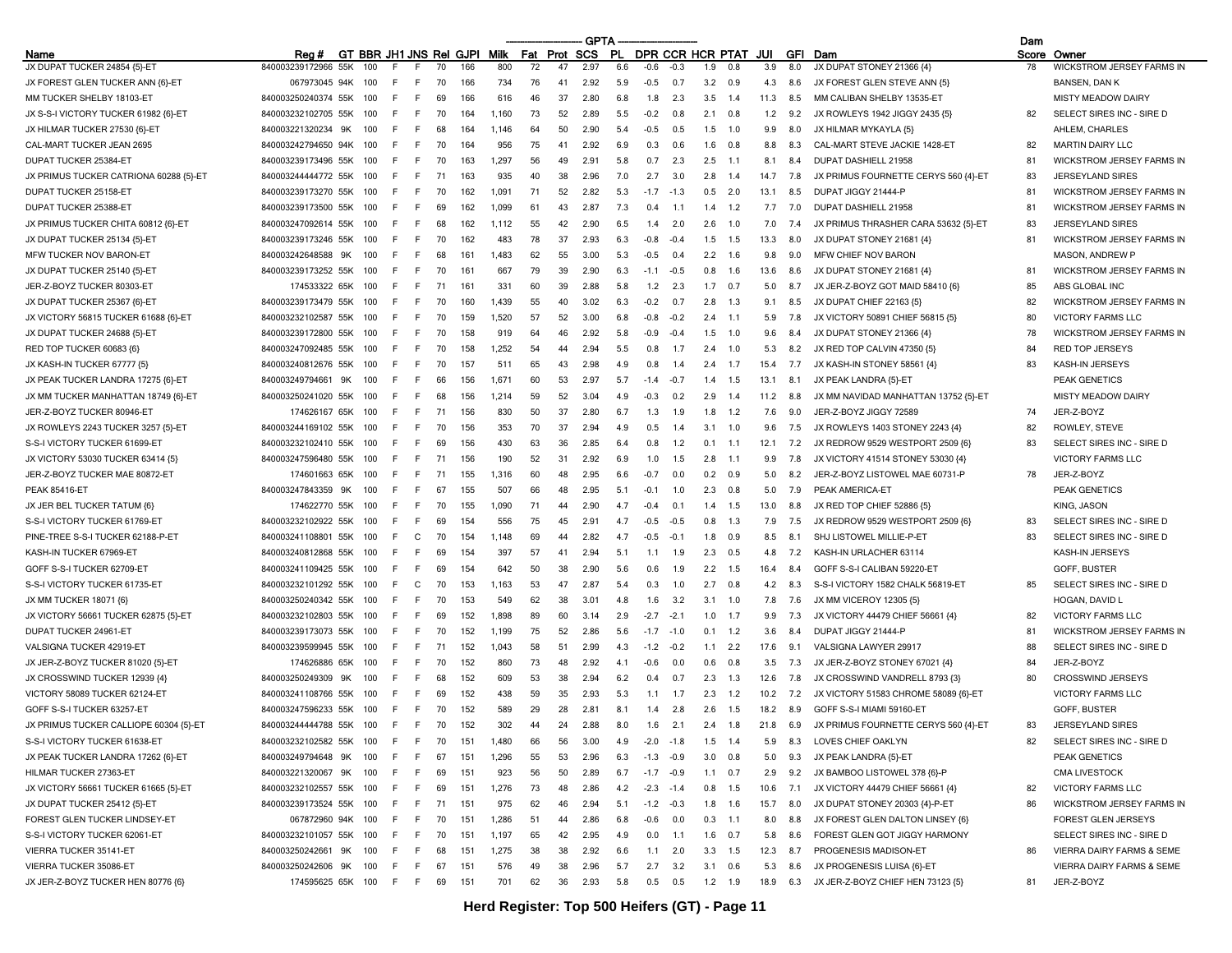|                                                                         |                                       |                              |      |      |             |             |                        |                      |             | <b>GPTA</b>           |                       |                       |             |     |                      |        |            |                                                           | Dam |                                  |
|-------------------------------------------------------------------------|---------------------------------------|------------------------------|------|------|-------------|-------------|------------------------|----------------------|-------------|-----------------------|-----------------------|-----------------------|-------------|-----|----------------------|--------|------------|-----------------------------------------------------------|-----|----------------------------------|
| Name                                                                    | Reg #                                 | GT BBR JH1 JNS Rei GJPI Milk |      |      |             |             |                        | Fat Prot SCS         |             |                       | -PL                   |                       |             |     | DPR CCR HCR PTAT JUI |        |            | <b>GFI</b> Dam                                            |     | Score Owner                      |
| KASH-IN TUCKER 67914                                                    | 840003240812813 55K                   | 100                          |      | E    | 69          | 151         | 585                    | 43                   | 25          | 2.78                  | 7.7                   | 13                    | 16          | 3.0 | 1.3                  | 12.8   | 7.9        | KASH-IN CHIEF 62554                                       | 80  | KASH-IN JERSEYS                  |
| Daughters of ROWLEYS MUDBUG {6}-ET                                      | AJCA: JE840003201928447 (GT)          |                              |      |      | JH1F        |             | <b>JNSF</b>            |                      |             | <b>NAAB: 777JE948</b> |                       |                       |             |     |                      |        |            |                                                           |     |                                  |
|                                                                         |                                       |                              |      | E    |             |             |                        |                      | 47          |                       |                       |                       |             |     |                      |        |            |                                                           |     |                                  |
| HILMAR MUDBUG 27935 {4}                                                 | 840003221320639 9K                    | 100                          | F.   |      | 69          | 155         | 946                    | 55                   |             | 2.88                  |                       | $5.4$ $-0.1$ 0.3      |             |     | $2.2$ 1.0            |        |            | 4.6 7.8 HILMAR LISTOWEL 5392 {3}-P                        | 75  | AHLEM, CHARLES                   |
| Daughters of S-S-I VICTORY DASHIELL RENFROW-ET                          |                                       | AJCA: JE840003203866923 (GT) |      |      |             |             |                        | JH1F                 | <b>JNSC</b> |                       | <b>NAAB: 7JE1800</b>  |                       |             |     |                      |        |            |                                                           |     |                                  |
| JX VICTORY 56815 RENFROW 61534 {6}-ET                                   | 840003232101281 55K                   | 100                          | F.   | C    | 70          | 154         | 857                    | 69                   | 43          | 2.94                  | 4.3                   |                       | $0.1$ 1.2   | 3.5 | 0.4                  |        |            | -3.7 7.5 JX VICTORY 50891 CHIEF 56815 {5}                 | 80  | <b>VICTORY FARMS LLC</b>         |
| Daughters of S-S-I VICTORY DASHIELL WATKINS-ET                          |                                       | AJCA: JE840003203866567 (GT) |      |      |             |             | JH1F                   |                      | <b>JNSF</b> |                       | <b>NAAB: 14JE1798</b> |                       |             |     |                      |        |            |                                                           |     |                                  |
| JX VICTORY 56815 WATKINS 61617 {6}-ET                                   | 840003232102402 55K 100               |                              | - F  | F    | 71          | 153         | 976                    | 69                   | 47          | 2.78                  | 5.0                   | $-0.7$                | 0.5         | 3.3 | 0.5                  | $-2.7$ |            | 8.3 JX VICTORY 50891 CHIEF 56815 {5}                      | 80  | <b>VICTORY FARMS LLC</b>         |
| Daughters of SUN VALLEY ABS JUGGERNAUT {6}                              |                                       | AJCA: JE840003146074466 (GT) |      |      |             |             | JH1F                   | <b>JNSF</b>          |             |                       | <b>NAAB: 29JE4239</b> |                       |             |     |                      |        |            |                                                           |     |                                  |
| CAL-MART JUGGERNAUT JEAN 2663-ET                                        | 840003242794618 94K                   |                              |      |      |             |             | 253                    | 88                   | 38          |                       |                       |                       | 2.3         | 3.4 | 0.7                  |        | 7.6        | CAL-MART STEVE JACKIE 1428-ET                             | 82  | <b>MARTIN DAIRY LLC</b>          |
|                                                                         |                                       | 100                          | F    | F    | 70          | 179         |                        |                      |             | 2.80                  | 4.9                   | 1.5                   |             |     |                      | 0.5    |            |                                                           |     |                                  |
| CAL-MART JUGGERNAUT JUNO 2617-ET                                        | 840003242794572 94K                   | 100                          |      | E    | 70          | 167         | 446                    | 82                   | 39          | 2.93                  | 5.5                   | 0.2                   | 0.7         | 2.2 | 1.3                  | 7.5    | 8.6        | CAL-MART STEVE JACKIE 1428-ET                             | 82  | <b>MARTIN DAIRY LLC</b>          |
| FOREST GLEN JUGGERNAUT BECKA-ET                                         | 067872802 94K                         | 100                          |      | E    | 71          | 166         | 582                    | 74                   | 47          | 2.79                  | 5.1                   | 0.0                   | 0.2         | 0.6 | 1.2                  | 4.5    | 9.0        | JX FOREST GLEN GOT MAID BECKA {6}                         | 74  | FOREST GLEN JERSEYS              |
| ABS HE JUGGERNAUT 6471-ET                                               | 840003236266471 94K 100               |                              | E    | E    | 71          | 157         | $-69$                  | 76                   | 36          | 3.04                  | 4.5                   | 0.3                   | 1.5         | 2.6 | 1.5                  | 14.1   | 9.5        | ABS 4432 SPOTLIGHT-ET                                     |     | ABS GLOBAL INC                   |
| CAL-MART JUGGERNAUT WILLA 2474-ET                                       | 840003239240520 94K                   | 100                          | F    | E    | 71          | 151         | 397                    | 81                   | 51          | 2.89                  | 2.7                   | $-0.9$                | $-0.2$      | 2.2 | 1.0                  | 6.0    | 9.0        | CAL-MART MIGHTY WINDY 1392 {6}-ET                         | 72  | <b>MARTIN DAIRY LLC</b>          |
| JX ABS JJ 2497 {4}-ET                                                   | 840003223362497 94K                   | 100                          | E    | E    | 70          | 151         | 873                    | 68                   | 40          | 2.85                  | 4.9                   | 0.2                   | 1.0         | 1.8 | 1.2                  | 9.5    | 8.6        | JX RDO QUEEN 113917 {3}                                   | 85  | ABS GLOBAL INC                   |
| Daughters of TOG ALCAN 38306-ET                                         | AJCA: JE840003209969248 (GT)          |                              |      | JH1F |             | <b>JNSF</b> |                        | <b>NAAB: 7JE1913</b> |             |                       |                       |                       |             |     |                      |        |            |                                                           |     |                                  |
| JX DUPAT ALCAN 25449 {6}-ET                                             | 840003239173561 55K                   | 100                          | С    | E    | 70          | 158         | 1,485                  | 74                   | 51          | 2.98                  | 3.0                   | $-0.9$                | 0.8         | 2.1 | 0.9                  | 4.0    | 7.6        | JX DUPAT CHIEF 22163 {5}                                  | 82  | <b>WICKSTROM JERSEY FARMS IN</b> |
| JX DUPAT ALCAN 25450 {6}-ET                                             | 840003239173562 55K                   | 100                          | F    | F    | 70          | 154         | 1,045                  | 73                   | 47          | 2.98                  | 2.8                   | $-0.6$                | 0.1         | 2.1 | 1.2                  | 6.9    | 7.4        | JX DUPAT CHIEF 22163 {5}                                  | 82  | WICKSTROM JERSEY FARMS IN        |
|                                                                         |                                       |                              |      |      |             |             |                        |                      |             |                       |                       |                       |             |     |                      |        |            |                                                           |     |                                  |
| Daughters of TOG DELTOID-ET                                             | AJCA: JE840003203347295 (GT)          |                              | JH1F |      | <b>JNSF</b> |             | <b>NAAB: 200JE1262</b> |                      |             |                       |                       |                       |             |     |                      |        |            |                                                           |     |                                  |
| PROGENESIS DAKOTA-ET                                                    | 840003218949172 9K                    | 100                          |      | F    | 69          | 161         | 762                    | 90                   | 53          | 2.75                  | 3.5                   | $-2.6$                | $-1.7$      | 0.8 | 0.9                  | 4.4    | 9.1        | LEGENDAIRY STEVE DESTINY-ET                               |     | VIERRA DAIRY FARMS & SEME        |
| JX MM DELTOID SPICE 18947 {5}-P                                         | 840003250241218 55K 100               |                              | F.   | F    | 70          | 161         | 998                    | 80                   | 50          | 2.88                  | 4.0                   |                       | $-0.7 -0.5$ |     | $0.4$ 1.0            | 9.8    | 7.3        | JX MM KOBE SPICE 8709 {4}-P                               | 83  | HOGAN, DAVID L                   |
| Daughters of TOG ISNER-P-ET                                             | AJCA: JE840003203346681 (GT)          |                              | JH1F |      | <b>JNSF</b> |             | <b>NAAB: 97JE212</b>   |                      |             |                       |                       |                       |             |     |                      |        |            |                                                           |     |                                  |
|                                                                         |                                       |                              |      | E    |             |             |                        |                      |             |                       |                       |                       |             |     |                      |        | 8.3        |                                                           |     |                                  |
| BOS ISNER SAND 728-P-ET                                                 | 840003247498108 94K                   | 100                          |      |      | 70          | 180         | 493                    | 61                   | 29          | 2.72                  | 7.1                   | 3.7                   | 4.5         | 4.2 | 0.5                  | 5.8    |            | BOS SKYLER GEMMA 522-E1                                   |     | VIERRA DAIRY FARMS               |
| TOG JDF ROWLY 10341-P-ET                                                | 840003130791069 55K                   | 100                          | F    | E    | 71          | 160         | 872                    | 55                   | 37          | 2.80                  | 4.4                   | 2.1                   | 2.8         | 4.0 | 0.9                  | 10.6   | 8.2        | TOG AMARANTH 36587-ET                                     | 77  | TRANS-OVA GENETICS               |
| <b>VIERRA ELASTIGIRL-P-ET</b>                                           | 840003242639910 9K                    | 100                          | E    | E    | 68          | 153         | 1,262                  | 69                   | 47          | 2.83                  | 5.4                   | $-0.2$                | 0.9         | 2.1 | 0.7                  | 0.5    | 8.2        | JX VIERRA ELSA {6}-ET                                     |     | VIERRA DAIRY FARMS & SEME        |
| ABS GA ISNER 6511-P-ET                                                  | 840003236266511 94K                   | 100                          | F    | E    | 71          | 153         | 620                    | 61                   | 39          | 3.01                  | 5.2                   | 1.3                   | 2.6         | 3.3 | 0.6                  | 4.0    | 8.8        | ABS 4432 SPOTLIGHT-ET                                     |     | ABS GLOBAL INC                   |
| JX VICTORY 58549 ISNER 63247 {6}-P-ET                                   | 840003247596257 55K                   | 100                          |      | E    | 70          | 152         | 1,023                  | 43                   | 42          | 2.72                  | 6.1                   | 1.7                   | 2.3         | 2.3 | 0.1                  | $-4.8$ | 8.3        | JX VICTORY 52571 JIGGY 58549 {5}                          |     | VICTORY FARMS LLC                |
| TOG BALTA 40062-P-ET                                                    | 840003217483747 55K                   | 100                          |      | E    | 70          | 151         | 981                    | 22                   | 34          | 2.69                  | 7.0                   | 2.4                   | 3.1         | 3.1 | 0.5                  | 5.2    | 7.8        | TOG EUPHORBIA 37715-P-ET                                  | -81 | TRANS-OVA GENETICS               |
| TOG BANISTER 39860-PP-ET                                                | 840003217483545 55K 100               |                              | E    | F    | 70          | 151         | 1,058                  | 14                   | 32          | 2.66                  | 8.4                   | 1.6                   | 2.9         | 3.2 | 0.6                  | 10.4   | 8.5        | TOG EUPHORBIA 37715-P-ET                                  | 81  | TRANS-OVA GENETICS               |
| Daughters of TOG LATITUDE-ET                                            | AJCA: JE840003203347314 (GT)          |                              |      | JH1F | <b>JNSF</b> |             | <b>NAAB: 200JE1264</b> |                      |             |                       |                       |                       |             |     |                      |        |            |                                                           |     |                                  |
| <b>VIERRA TIGER LILY</b>                                                | 840003244647131                       | .9K<br>100                   |      | E    | 68          | 170         | 653                    | 69                   | 44          | 2.80                  | 5.3                   | 0.5                   | 1.6         | 3.3 | 0.8                  | 6.3    | 8.6        | <b>VIERRA TAFFYTA</b>                                     | 84  | VIERRA DAIRY FARMS               |
| RIVER VALLEY LATITUDE MAC 2502-ET                                       | 840003250476646 9K                    | 100                          | F    | E    | 68          | 162         | 930                    | 69                   | 48          | 2.89                  | 4.8                   | $-0.8$                | 0.3         | 2.2 | 1.0                  | 8.7    | 8.8        | RIVER VALLEY CHIEF MAC 8294-ET                            |     | RIVER VALLEY FARM                |
| JX CROSSWIND LATITUDE 12926 {6}                                         | 840003250249296                       | 9K<br>100                    |      | E    | 68          | 158         | 667                    | 73                   | 48          | 2.88                  | 4.6                   | $-0.4$                | 0.1         | 1.3 | 0.7                  | 3.4    | 9.2        | JX CROSSWIND WESTPORT 11206 {5}                           |     | CROSSWIND JERSEYS                |
| JX ROC-BOT LATITUDE 14812 {6}                                           | 840003253609622 63K                   | 100                          |      | E    | 70          | 156         | 1,881                  | 74                   | 61          | 3.10                  | 3.4                   | $-0.9$                | $-0.6$      | 1.0 | 0.9                  | 1.7    | 8.0        | JX ROC-BOT CHIEF 12664 {5}                                |     | ROCK BOTTOM DAIRY                |
|                                                                         |                                       |                              |      | E    | 67          |             |                        |                      |             |                       |                       |                       |             |     |                      |        |            |                                                           |     |                                  |
| JX HICKORY LATITUDE 19650 {6}-ET<br>RIVER VALLEY LTITUDE MCNCEZ 2507-ET | 840003247459990<br>840003250476651 9K | 9K<br>100<br>100             | F    | E    | 69          | 154<br>154  | 837<br>326             | 79<br>67             | 56<br>43    | 3.03<br>2.84          | 2.6                   | $-0.6$<br>$-1.2 -0.3$ | 0.4         | 3.5 | 1.0<br>1.1           | 9.4    | 7.9<br>8.3 | JX PEAK MAY {5}-ET<br>RIVER VALLEY LSTWL MACNCHEZ 5055-ET |     | HICKORY HILL FARMS INC           |
|                                                                         |                                       |                              |      |      |             |             |                        |                      |             |                       | 5.2                   |                       |             | 1.0 |                      | 8.1    |            |                                                           | 91  | RIVER VALLEY FARM                |
| Daughters of TOG ORBICULARIS-ET                                         | AJCA: JE840003203347248 (GT)          |                              |      |      | JH1F        | <b>JNSF</b> |                        | <b>NAAB: 97JE203</b> |             |                       |                       |                       |             |     |                      |        |            |                                                           |     |                                  |
| MFW ORBICULARIS NOV BARON                                               | 840003242648601                       | 9K<br>100                    |      |      | 68          | 161         | 1,481                  | 43                   | 55          | 2.79                  | 5.4                   | 0.2                   | 1.8         | 1.2 | 1.4                  | 10.9   | 8.3        | MFW CHIEF NOV BARON                                       |     | MASON, ANDREW P                  |
| RIVER VALLEY ORBI MCNCEZ 2517-ET                                        | 840003250476661                       | 9K<br>100                    |      | F    | 69          | 154         | 1,125                  | 48                   | 53          | 2.80                  | 5.5                   | $-1.2$                | $-0.1$      | 0.3 | 1.4                  | 8.7    | 82         | RIVER VALLEY LSTWL MACNCHEZ 5055-ET                       | 91  | RIVER VALLEY FARM                |
| <b>MFW ORBICULARIS BARONESS</b>                                         | 840003242648621 9K                    | 100                          |      |      | 68          | 153         | 1,171                  | 49                   | 47          | 2.80                  | 4.0                   | 1.1                   | 2.0         | 2.8 | 0.7                  | 3.9    | 7.6        | <b>MFW CHIEF BARONESS</b>                                 | 82  | MASON, ANDREW P                  |
| TOG SYN GYPSOPHILA 1406                                                 | 840003215337643 55K                   | 100                          | F    | E    | 70          | 153         | 647                    | 69                   | 42          | 2.86                  | 4.1                   | 0.4                   | 1.7         | 2.4 | 0.9                  | 5.9    | 7.8        | TOG SAVOONGA 38568-ET                                     | 75  | TRANS-OVA GENETICS               |
|                                                                         |                                       |                              |      |      |             |             |                        |                      |             |                       |                       |                       |             |     |                      |        |            |                                                           |     |                                  |